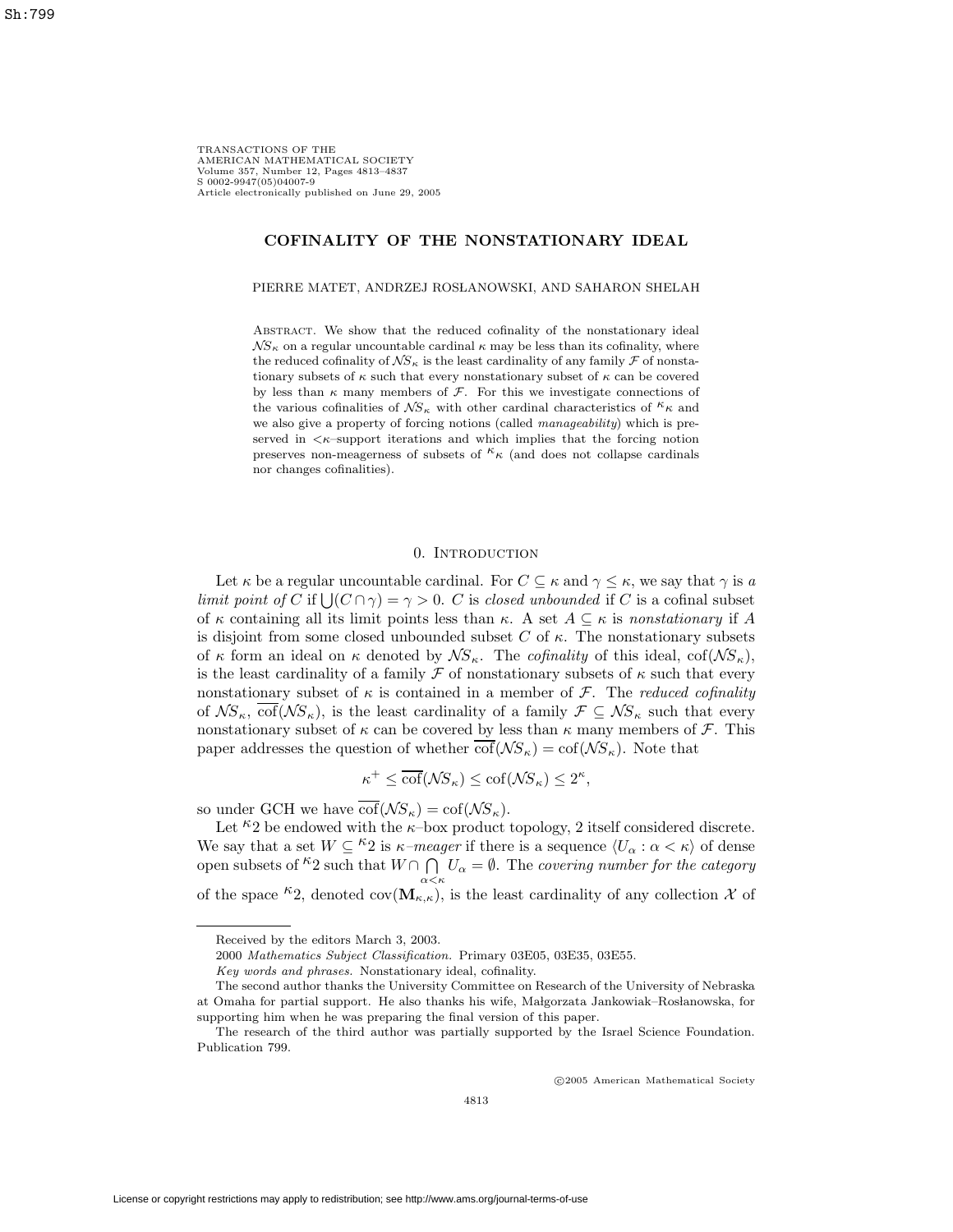$\kappa$ –meager subsets of <sup> $\kappa$ </sup>2 such that  $\chi$   $\mathcal{X} = \kappa$ <sup>2</sup>. It is not hard to verify that

$$
cov(\mathbf{M}_{\kappa,\kappa}) \leq cof(\mathcal{N}S_{\kappa}) \leq (\overline{cof}(\mathcal{N}S_{\kappa}))^{<\kappa}.
$$

<span id="page-1-0"></span>It follows that if  $\overline{\text{cof}}(\mathcal{NS}_{\kappa}) < \text{cov}(\mathbf{M}_{\kappa,\kappa})$  and the Singular Cardinals Hypothesis holds true, then  $cf(\overline{cof}(\mathcal{N}S_{\kappa})) < \kappa$  and  $cof(\mathcal{N}S_{\kappa})=(\overline{cof}(\mathcal{N}S_{\kappa}))^+$ . We prove:

**Theorem 0.1.** Assume GCH. Then there is a  $\kappa$ -complete,  $\kappa$ <sup>+</sup>-cc forcing notion P such that

$$
\Vdash_{\mathbb{P}} \text{``}\overline{\text{cof}}(\mathcal{N}S_{\kappa}) = \kappa^{+\omega} \quad \text{and} \quad \text{cof}(\mathcal{N}S_{\kappa}) = \kappa^{+(\omega+1)} \text{''}.
$$

<span id="page-1-1"></span>What about the consistency of " $\overline{\text{cof}}(\mathcal{N}S_{\kappa})$  is regular and  $\overline{\text{cof}}(\mathcal{N}S_{\kappa}) < \text{cof}(\mathcal{N}S_{\kappa})$ "? We establish:

**Theorem 0.2.** It is consistent, relative to the existence of a cardinal  $\nu$  such that  $o(\nu) = \nu^{++}$ , that  $\text{cof}(\mathcal{N}S_{\omega_1}) = \aleph_{\omega+1}$  and  $\text{cov}(\mathbf{M}_{\aleph_1,\aleph_1}) = \aleph_{\omega+2}$ .

The structure of the paper is as follows. In Section 1, for each infinite cardinal  $\mu \leq \kappa$  we introduce the  $\langle \mu$ -cofinality cof<sup> $\langle \mu(\mathcal{N}S_{\kappa})\rangle$  and the  $\langle \mu$ -dominating number</sup>  $\mathfrak{d}_{\kappa}^{\leq \mu}$ , and we show that these two numbers are equal. Section 2 is concerned with a variant of  $\mathfrak{d}_{\kappa}^{<\mu}$  denoted by  $\mathfrak{d}_{\kappa}^{cl,<\mu}$  (where cl stands for "club"). We establish that  $\mathfrak{d}_{\kappa}^{<\mu} = \mathfrak{d}_{\kappa}^{\text{cl},<\mu}$  if  $\mu > \omega$ .

 $\mathcal{NS}_{\kappa}$  is the smallest normal ideal on  $\kappa$ . Section 3 deals with  $\mathcal{NS}_{\kappa,\lambda}^{\kappa}$ , the smallest  $\kappa$ -normal ideal on  $\mathcal{P}_{\kappa}(\lambda)$ . We compute  $\text{cof}^{<\mu}(\mathcal{NS}_{\kappa,\lambda}^{\kappa})$  and give examples of situations when  $\mathrm{cof}^{<\mu}(\mathcal{NS}_{\kappa,\lambda}^{\kappa}) < \mathrm{cof}(\mathcal{NS}_{\kappa,\lambda}^{\kappa}).$ 

In the following section we present some basic facts regarding the ideal of  $\kappa$ – meager subsets of  $\kappa_2$  and its covering number.

The final three sections of the paper present the consistency results mentioned in Theorems [0.1,](#page-1-0) [0.2](#page-1-1) above. First, in Section 5 we introduce manageability, a property of  $\langle \kappa$ –complete  $\kappa^+$ –cc forcing notions which implies preservation of non-meagerness of subsets of  $\kappa_{\kappa}$  and which can be iterated. Next, in Section 6, we define one-step forcing and verify that it has all required properties. The final section gives the applications obtained by iterating this forcing notion.

<span id="page-1-2"></span>Notation 0.3. Our notation is rather standard and compatible with that of classical textbooks (like Jech  $[6]$ ). In forcing we keep the older (Cohen's) convention that a stronger condition is the larger one. Some of our conventions are listed below.

- (1) For a forcing notion  $\mathbb{P}, \Gamma_{\mathbb{P}}$  stands for the canonical  $\mathbb{P}-$ name for the generic filter in P. With this one exception, all P–names for objects in the extension via P will be denoted with a dot above (e.g.  $\dot{\tau}$ , X). The weakest element of P will be denoted by  $\mathcal{O}_P$  (and we will always assume that there is one, and that there is no other condition equivalent to it). In iterations, if  $\overline{\mathbb{Q}} = \langle \mathbb{P}_{\zeta}, \mathbb{Q}_{\zeta} : \zeta < \zeta^* \rangle$  and  $p \in \text{lim}(\overline{\mathbb{Q}})$ , then we keep the convention that  $p(\alpha) = \dot{\phi}_{\dot{\mathbb{Q}}_{\alpha}}$  for  $\alpha \in \zeta^* \setminus \text{Dom}(p)$ .
- (2) Ordinal numbers will be denoted by  $\alpha, \beta, \gamma, \delta, \varepsilon, \zeta, \xi$  and also by i, j (with possible sub- and superscripts). Infinite cardinal numbers will be called  $\theta$ ,  $\iota$ ,  $\mu$ ,  $\nu$ ,  $\tau$  (with possible sub- and superscripts);  $\kappa$  **is our fixed regular uncountable cardinal,**  $\lambda$  will **denote a fixed cardinal** > κ **(in Section 3)**.
- (3) By  $\chi$  we will denote a *sufficiently large* regular cardinal and by  $\mathcal{H}(\chi)$  the family of all sets hereditarily of size less than  $\chi$ . Moreover, we fix a well ordering  $\lt^*_\chi$  of  $\mathcal{H}(\chi)$ .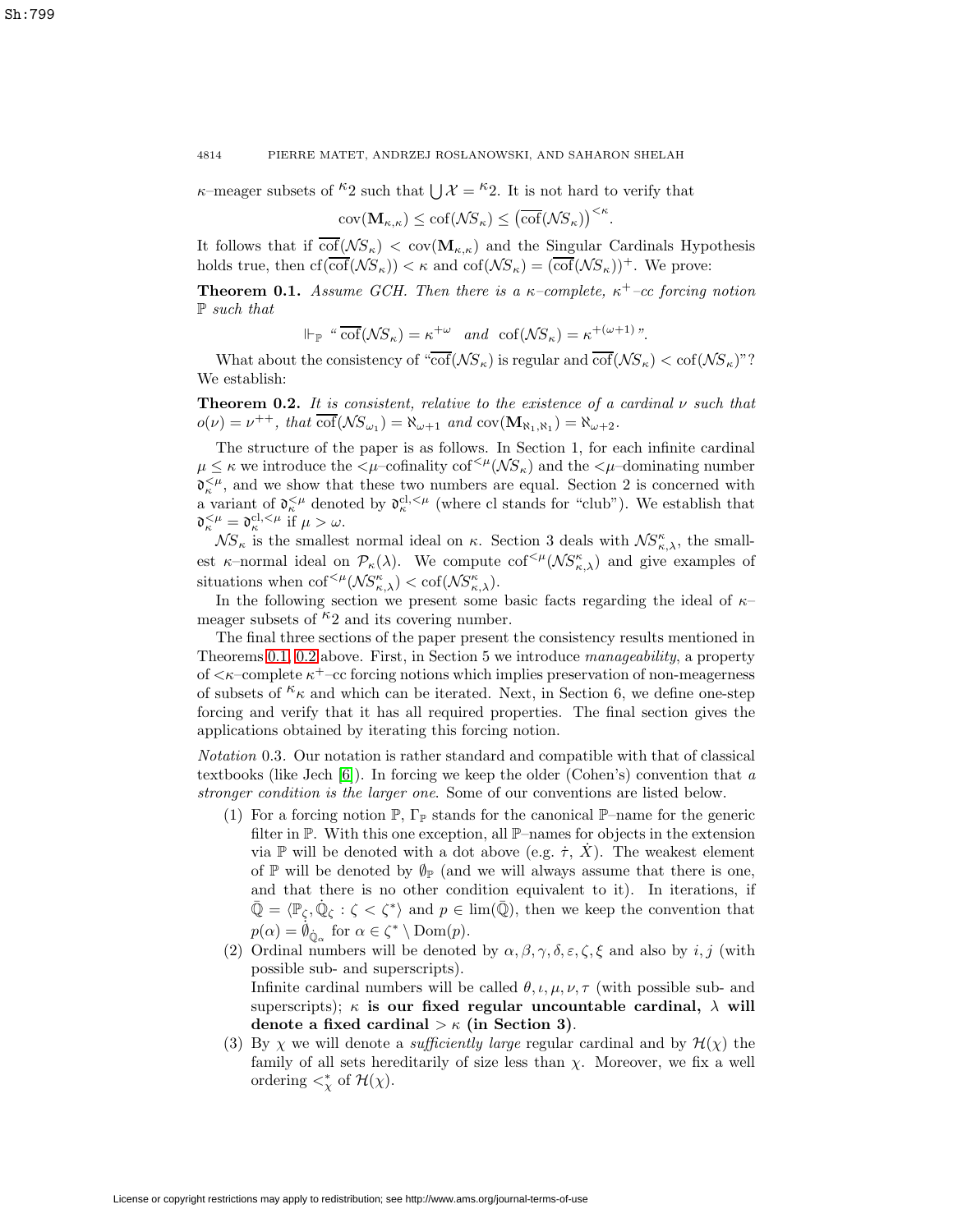Sh:799

(4) A bar above a letter denotes that the object considered is a sequence; usually X will be  $\langle X_i : i < \zeta \rangle$ , where  $\zeta$  denotes the length of X. For a set A and a cardinal  $\mu$ , the set of all sequences of members of A of length  $\mu$ (length  $\lt \mu$ , respectively), will be denoted by  $\mu_A \leq \mu_A$ , respectively).

1. 
$$
\mathrm{cof}^{<\mu}(\mathcal{N}S_{\kappa})
$$

**Definition 1.1.** (1) For a set A and a cardinal  $\mu$ ,  $\mathcal{P}_{\mu}(A) = \{a \subseteq A : |a| < \mu\}.$ 

(2) Given two infinite cardinals  $\mu \leq \tau$ ,  $u(\mu, \tau)$  is the least cardinality of a collection  $A \subseteq \mathcal{P}_{\mu}(\tau)$  such that  $\mathcal{P}_{\mu}(\tau) = \bigcup_{a \in A}$  $\mathcal{P}(a)$ .

**Definition 1.2.** Let S be an infinite set and  $\mathcal{J}$  an ideal on S (containing all singletons).

- (1) cof( $\mathcal{J}$ ) is the least cardinality of any  $\mathcal{X} \subseteq \mathcal{J}$  such that for every  $A \in \mathcal{J}$ , there is  $B \in \mathcal{X}$  with  $A \subseteq B$ .
- (2) add $(\mathcal{J})$  is the least cardinality of any  $\mathcal{X} \subseteq \mathcal{J}$  such that  $\bigcup \mathcal{X} \notin \mathcal{J}$ .
- (3) For an infinite cardinal  $\mu \leq \text{add}(\mathcal{J})$ ,  $\text{cof}^{<\mu}(\mathcal{J})$  is the least cardinality of a family  $\mathcal{X} \subseteq \mathcal{J}$  such that for every  $A \in \mathcal{J}$ , there is  $\mathcal{Y} \in \mathcal{P}_{\mu}(\mathcal{X})$  such that  $A \subseteq \bigcup \mathcal{Y}$ .
- (4) We let  $\overline{\text{cof}}(\mathcal{J}) = \text{cof}^{<\text{add}(\mathcal{J})}(\mathcal{J}).$

The following proposition collects some trivialities.

**Proposition 1.3.** Let S be an infinite set and  $\mathcal J$  an ideal on S that contains all singletons. Then:

- (i)  $\text{cof}^{<\omega}(\mathcal{J}) = \text{cof}(\mathcal{J}).$
- (ii) If  $\mu, \nu$  are two infinite cardinals with  $\mu \leq \nu \leq \text{add}(\mathcal{J}),$ then  $\mathrm{cof}^{<\nu}(\mathcal{J}) \leq \mathrm{cof}^{<\mu}(\mathcal{J}).$
- (iii)  $\text{cof}(\mathcal{J}) \leq u(\mu, \text{cof}^{<\mu}(\mathcal{J}))$  for every infinite cardinal  $\mu \leq \text{add}(\mathcal{J})$ .
- (iv)  $\text{add}(\mathcal{J}) \leq \overline{\text{cof}}(\mathcal{J}).$

The following is well known (see, e.g., Matet, Péan and Shelah [\[10\]](#page-23-1)).

<span id="page-2-0"></span>**Lemma 1.4.** Let  $\mu$  be a regular infinite cardinal. Then  $u(\mu, \mu^{+n}) = \mu^{+n}$  for every  $n<\omega$ .

**Proposition 1.5.** Let S be an infinite set and J an ideal on S such that  $(\text{add}(\mathcal{J}))^{\phi}$  $\leq \mathrm{cof}(\mathcal{J})$ . Then  $(\mathrm{add}(\mathcal{J}))^{+\omega} \leq \mathrm{\overline{cof}}(\mathcal{J})$ .

Proof. Use Lemma [1.4.](#page-2-0)

With these preliminaries out of the way, we can concentrate on ideals on  $\kappa$ . If there is a family of size  $\kappa^{+\omega}$  of pairwise almost disjoint cofinal subsets of  $\kappa$ , then there is a  $\kappa$ -complete ideal  $\mathcal J$  on  $\kappa$  such that  $\overline{\text{cof}}(\mathcal J) < \text{cof}(\mathcal J)$  (see Matet and Pawlikowski [\[9\]](#page-23-2)).

<span id="page-2-1"></span>**Proposition 1.6.** Suppose  $\mathcal J$  is a normal ideal on  $\kappa$  and  $\kappa$  is a limit cardinal. Then  $\overline{\text{cof}}(\mathcal{J}) = \text{cof}^{<\mu}(\mathcal{J})$  for some infinite cardinal  $\mu < \kappa$ .

*Proof.* Assume that the conclusion fails. Fix  $\mathcal{X} \subseteq \mathcal{J}$  such that  $|\mathcal{X}| = \overline{\text{cof}}(\mathcal{J})$  and

$$
\mathcal{J} = \bigcup \{ \mathcal{P}(\bigcup X) : X \in \mathcal{P}_{\kappa}(\mathcal{X}) \}.
$$

$$
\Box
$$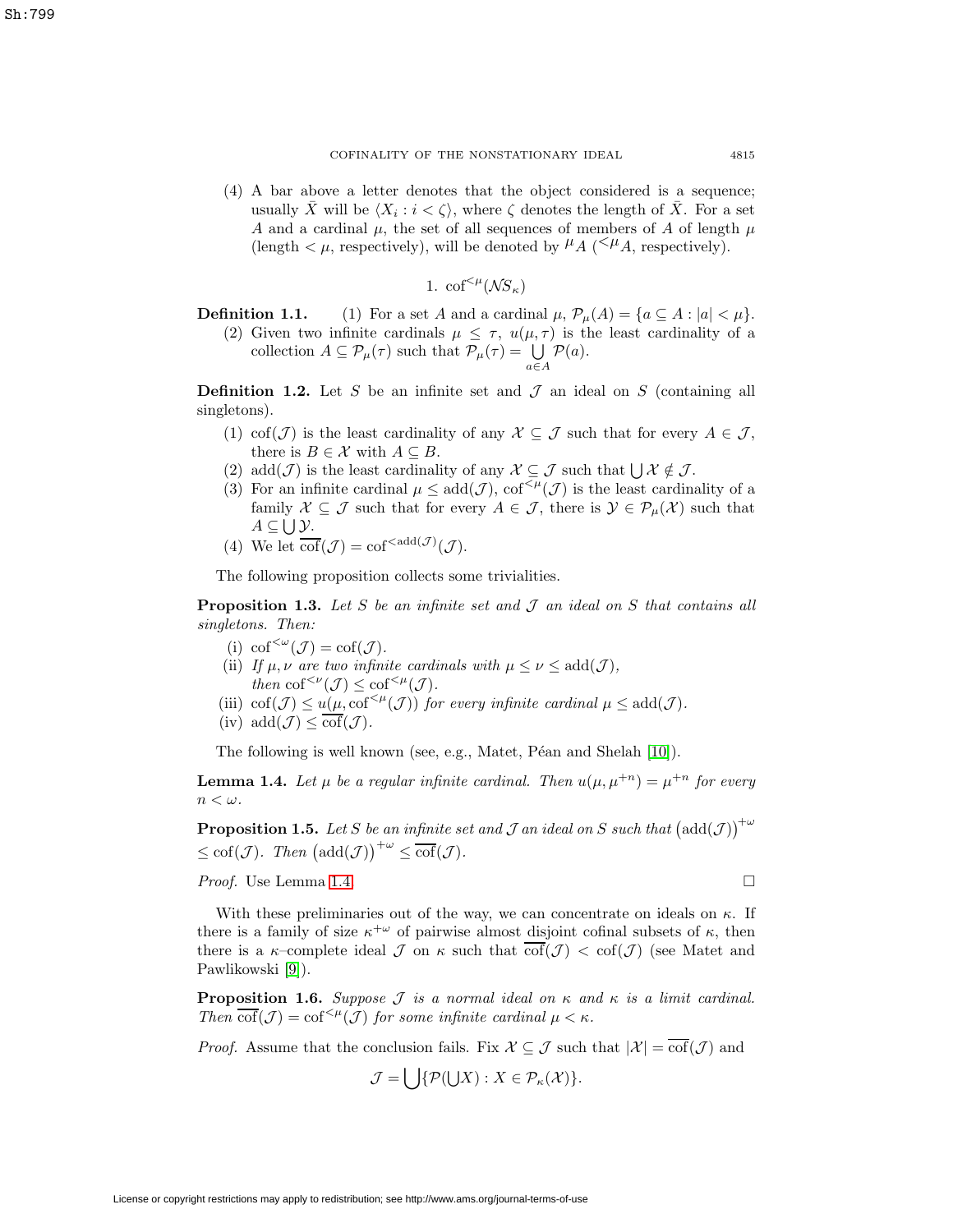Set  $\mathcal{Y} = \{A \cup \beta : A \in \mathcal{X} \& \beta \in \kappa\}.$  Note that  $|\mathcal{Y}| = \overline{\text{cof}}(\mathcal{J})$ . For each infinite cardinal  $\mu < \kappa$  we may select a set  $B_{\mu} \in \mathcal{J}$  so that  $B_{\mu} \notin \bigcup Y$  for any  $Y \in \mathcal{P}_{\mu}(\mathcal{Y})$ . Now let B be the set of all  $\alpha < \kappa$  such that  $\alpha \in B_\mu$  for some infinite cardinal  $\mu < \alpha$ . Since  $B \in \mathcal{J}$  (by normality of  $\mathcal{J}$ ), there must be  $X \in \mathcal{P}_{\kappa}(\mathcal{X})$  such that  $B \subseteq \bigcup X$ . Let  $\tau$  be any infinite cardinal such that  $|X| < \tau < \kappa$ . Then  $B_{\tau} \subseteq \bigcup_{A \in X}$  $(A \cup (\tau + 1)),$ 

which is a contradiction.  $\Box$ 

Arguing as in Proposition [1.6,](#page-2-1) we get:

<span id="page-3-0"></span>**Proposition 1.7.** Suppose J is a  $\kappa$ -complete ideal on  $\kappa$  and  $\nu$  is an uncountable limit cardinal  $\lt \kappa$ . Then there is an infinite cardinal  $\mu \lt \nu$  such that  $\text{cof}^{<\nu}(\mathcal{J}) =$  $\text{cof}^{<\mu}(\mathcal{J})$ . Moreover, the least such  $\mu$  is either  $\omega$ , or a successor cardinal.

The remainder of this section is concerned with  $\text{cof}^{<\mu}(\mathcal{NS}_{\kappa})$ . Let us recall the definition of the bounding number  $\mathfrak{b}_{\kappa}$ :

**Definition 1.8.** The bounding number  $\mathfrak{b}_{\kappa}$  is the least cardinality of any  $\mathcal{F} \subseteq \kappa_{\kappa}$ with the property that for every  $g \in \kappa_{\kappa}$ , there is  $f \in \mathcal{F}$  such that

$$
|\{\alpha < \kappa : g(\alpha) \le f(\alpha)\}| = \kappa.
$$

The following is proved in Matet and Pawlikowski [\[9\]](#page-23-2).

**Proposition 1.9.** (i)  $\overline{\text{cof}}(\mathcal{N}S_{\kappa}) \geq \mathfrak{b}_{\kappa}$ . (ii) If  $\overline{\text{cof}}(\mathcal{N}S_{\kappa}) = \mathfrak{b}_{\kappa}$ , then  $\overline{\text{cof}}(\mathcal{N}S_{\kappa}) = \text{cof}(\mathcal{N}S_{\kappa}).$ 

**Proposition 1.10.** Let  $\mu$  be an infinite cardinal  $\leq \kappa$ . Then

$$
either \ \ \text{cf}(\text{cof}^{<\mu}(\mathcal{N}S_{\kappa})) < \mu, \ \ \text{or} \ \ \text{cf}(\text{cof}^{<\mu}(\mathcal{N}S_{\kappa})) \geq \mathfrak{b}_{\kappa}.
$$

*Proof.* Suppose to the contrary that  $\mu \leq cf(\mathrm{cof}^{<\mu}(\mathcal{NS}_\kappa)) = \tau \lt \mathfrak{b}_\kappa$ . For  $\alpha \lt \tau$ select  $\mathcal{X}_{\alpha} \subseteq \mathcal{N}S_{\kappa}$  so that

- (i)  $|\mathcal{X}_\alpha| < \text{cof}^{<\mu}(\mathcal{N}S_\kappa),$
- (ii)  $\mathcal{X}_{\beta} \subseteq \mathcal{X}_{\alpha}$  for  $\beta < \alpha$ ,
- (iii)  $\mathcal{NS}_{\kappa} = \bigcup \{ \mathcal{P}(\bigcup X) : X \in \mathcal{P}_{\mu}(\bigcup_{\alpha < \tau} \mathcal{X}_{\alpha}) \}.$

For  $\alpha < \tau$ , set  $\mathcal{Y}_{\alpha} = \{ A \cup \beta : A \in \mathcal{X}_{\alpha} \& \beta \in \kappa \}$  and pick  $B_{\alpha} \in \mathcal{NS}_{\kappa}$  so that  $B_{\alpha} \nsubseteq \bigcup Y$ for any  $Y \in \mathcal{P}_{\mu}(\mathcal{Y}_{\alpha})$ . By a result of Balcar and Simon (see [\[2,](#page-23-3) Theorem 5.25]), there is  $B \in \mathcal{NS}_{\kappa}$  such that  $|B_{\alpha} \setminus B| < \kappa$  for every  $\alpha < \tau$ . Select  $X \in \mathcal{P}_{\mu}(\bigcup \mathcal{X}_{\alpha})$  so that  $B \subseteq \bigcup X$ . There is  $\gamma < \tau$  such that  $X \subseteq \mathcal{X}_{\gamma}$ . Then  $B_{\gamma} \subseteq \bigcup_{A \in X} (A \cup$  $(A \cup \beta)$  for some  $\beta \in \kappa$ , which is a contradiction.  $\Box$ 

**Definition 1.11.** Let  $\tau \leq \kappa$ . A family  $\mathcal{F} \subseteq \kappa$  is called

• a dominating family if

$$
(\forall h\in{}^{\textstyle \kappa}\kappa)(\exists f\in\mathcal{F})(\forall j<\kappa)(h(j)
$$

•  $a < \tau$ -dominating family if

$$
(\forall h \in \mathcal{K}_{\kappa})(\exists F \in \mathcal{P}_{\tau}(\mathcal{F}))(\forall j < \kappa)(h(j) < \sup\{f(j) : f \in F\}).
$$

We define dominating numbers  $\mathfrak{d}_{\kappa},\mathfrak{d}_{\kappa}^{<\tau}$  by

 $\mathfrak{d}_{\kappa} = \min\{|\mathcal{F}| : \mathcal{F} \subseteq \kappa_{\kappa} \text{ is a dominating family}\},\$  $\mathfrak{d}_{\kappa}^{\leq \tau} = \min \{|\mathcal{F}| : \mathcal{F} \subseteq \kappa_{\kappa} \text{ is a } \lt \tau\text{-dominating family}\}.$ 

We let  $\bar{\mathfrak{d}}_{\kappa} = \mathfrak{d}_{\kappa}^{\kappa}$  and for an infinite cardinal  $\mu < \kappa$  we put  $\mathfrak{d}_{\kappa}^{\mu} = \mathfrak{d}_{\kappa}^{\kappa}$ .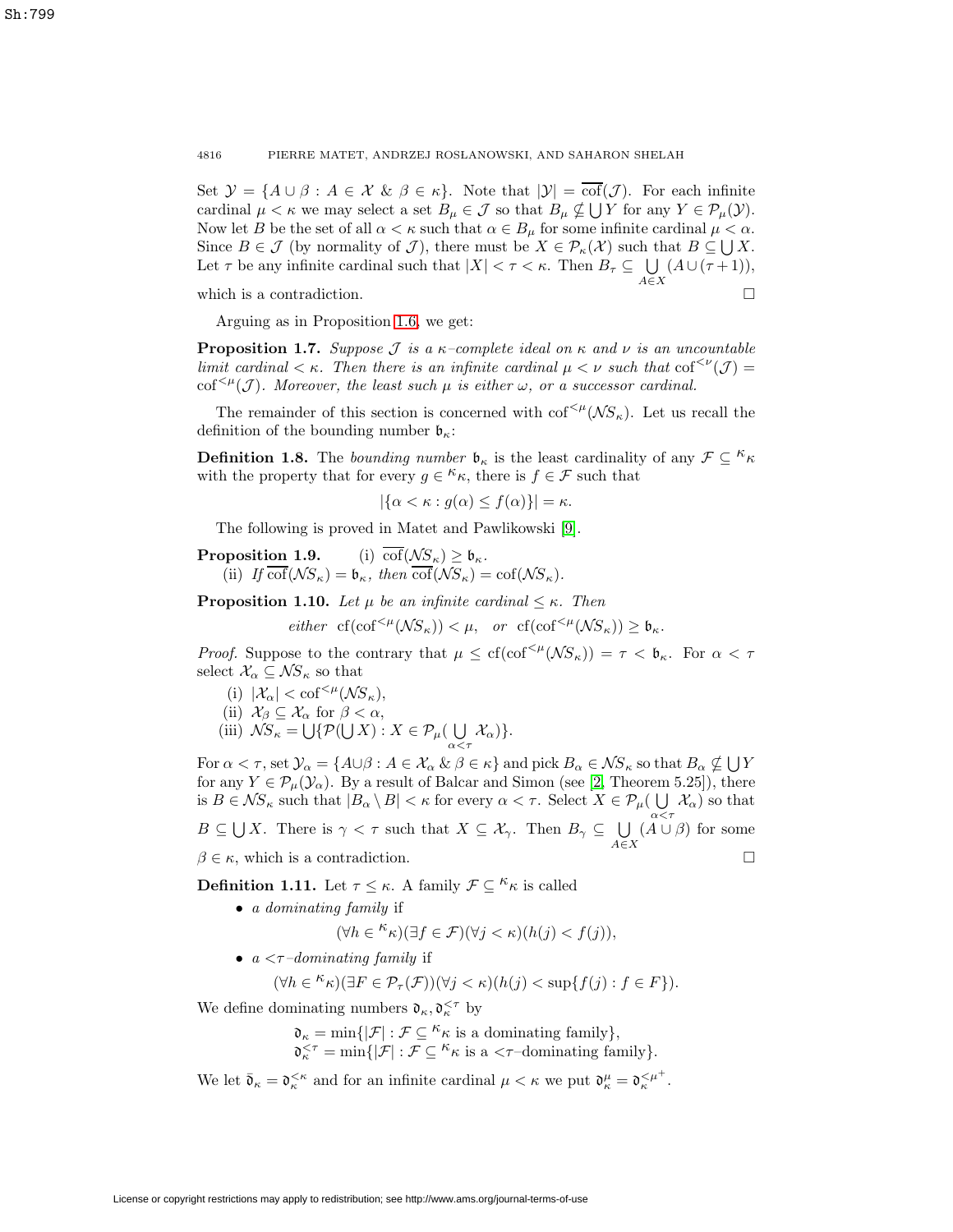<span id="page-4-0"></span>Note that  $\mathfrak{d}_{\kappa}^{\leq \omega} = \mathfrak{d}_{\kappa}$ . Landver [\[7\]](#page-23-4) established that  $\text{cof}(\mathcal{N}S_{\kappa}) = \mathfrak{d}_{\kappa}$ . His result can be generalized as follows.

**Theorem 1.12.** Let  $\mu$  be an infinite cardinal  $\leq \kappa$ . Then cof<sup> $\leq \mu$ </sup>( $\mathcal{NS}_{\kappa}$ ) =  $\mathfrak{d}_{\kappa}^{\leq \mu}$ .

Proof. Set  $\tau = \text{cof}^{<\mu}(\mathcal{N}S_{\kappa})$ . First we will argue that  $\mathfrak{d}_{\kappa}^{<\mu} \leq \tau$ . Select a family C of size  $\tau$  of closed unbounded subsets of  $\kappa$  so that for every closed unbounded subset D of  $\kappa$ , there is  $X \in \mathcal{P}_{\mu}(\mathcal{C}) \setminus \{ \emptyset \}$  with  $\bigcap X \subseteq D$ . For  $U \in \mathcal{P}_{\omega}(\mathcal{C}) \setminus \{ \emptyset \}$  define  $f_U \in \kappa_{\kappa}$  by  $f_U(\alpha) = \min(\bigcap_{\alpha=0}^{K} U \setminus (\alpha+1)).$  Note that  $f_V(\alpha) \leq f_U(\alpha)$  whenever  $V \in \mathcal{P}(U) \setminus \{ \emptyset \}.$  Now given  $g \in \kappa_{\kappa}$ , let D be the set of all limit ordinals  $\delta < \kappa$  such that  $g(\alpha) < \delta$  for every  $\alpha < \delta$ . Pick  $X \in \mathcal{P}_{\mu}(\mathcal{C}) \setminus \{\emptyset\}$  so that  $\bigcap X \subseteq D$ . Define  $h \in \kappa_{\kappa}$  by

$$
h(\alpha) = \sup \{ f_U(\alpha) : U \in \mathcal{P}_{\omega}(X) \setminus \{ \emptyset \} \}.
$$

We are going to show that  $g < h$ . Let  $\alpha < \kappa$  and  $C \in X$ . First, suppose that there is  $W \in \mathcal{P}_{\omega}(X) \setminus \{\emptyset\}$  such that  $h(\alpha) = f_W(\alpha)$ . Then  $h(\alpha) = f_{W \cup \{C\}}(\alpha)$  and hence  $h(\alpha) \in C$ . Next suppose that  $f_U(\alpha) < h(\alpha)$  for all  $U \in \mathcal{P}_\omega(X) \setminus \{\emptyset\}$ . Then  $h(\alpha)$ is a limit ordinal. Set  $\iota = cf(h(\alpha))$  and pick an increasing sequence  $\langle \gamma_\beta : \beta < \iota \rangle$ cofinal in  $h(\alpha)$ . For  $\beta < \iota$ , select  $T_{\beta} \in \mathcal{P}_{\omega}(X) \setminus \{\emptyset\}$  with  $\gamma_{\beta} < f_{T_{\beta}}(\alpha)$ , and set  $\delta_{\beta} = f_{T_{\beta} \cup \{C\}}(\alpha)$ . Note that  $\delta_{\beta} \in C$ . Obviously, the sequence  $\langle \delta_{\beta} : \beta \langle \iota \rangle$  is cofinal in  $h(\alpha)$ , and consequently  $h(\alpha) \in C$ . Thus for each  $\alpha < \kappa$ ,  $h(\alpha)$  belongs to  $\bigcap X$ and therefore to D. Since clearly  $h(\alpha) > \alpha$ , it follows that  $h(\alpha) > q(\alpha)$ .

It remains to show that  $\mathfrak{d}_{\kappa}^{<\mu} \geq \tau$ . Let  $\mathfrak{F}$  be the set of all strictly increasing functions from  $\kappa$  to  $\kappa$ . Select  $\mathcal{F} \subseteq \mathfrak{F}$  so that

(a)  $|\mathcal{F}| = \mathfrak{d}_\kappa^{<\mu},$  and

(b) given  $g \in \kappa_{\kappa}$ , there is  $F_g \in \mathcal{P}_{\mu}(\mathcal{F})$  such that

$$
(\forall \alpha < \kappa)(g(\alpha) < \sup\{f(\alpha) : f \in F_g\}).
$$

For  $f \in \mathfrak{F}$ , let  $C_f$  be the set of all limit ordinals  $\alpha < \kappa$  such that  $f(\beta) < \alpha$  for every  $\beta < \alpha$ . Easily

$$
\mathcal{N}S_{\kappa} = \{ A \subseteq \kappa : (\exists g \in \mathfrak{F})(A \cap C_g = \emptyset) \}
$$

(see, e.g., [\[9\]](#page-23-2)) and (as  $\bigcap$  $f\in F_g$  $C_f \subseteq C_g$  for every  $g \in \mathfrak{F}$ ) it follows that  $\tau \leq |\mathcal{F}|$ .  $\Box$  $\Box$ 

It follows from Propositions [1.6](#page-2-1) and [1.7](#page-3-0) and Theorem [1.12](#page-4-0) that to determine the value of  $\text{cof}^{<\mu}(\mathcal{NS}_{\kappa})$  for every infinite cardinal  $\mu \leq \kappa$ , it suffices to compute  $\mathfrak{d}_{\kappa}$  and  $\mathfrak{d}_{\kappa}^{\tau}$  for every infinite cardinal  $\tau < \kappa$ .

2. 
$$
\mathfrak{d}_{\kappa}^{\mathrm{cl},<\mu}
$$

It is straightforward to check that  $\mathfrak{d}_{\kappa}^{\leq \mu}$  is the least cardinality of a family  $\mathcal{F} \subseteq {}^{\kappa} \kappa$ such that

$$
(\forall g \in {}^{\kappa}\kappa)(\exists F \in \mathcal{P}_{\mu}(\mathcal{F}))(|\{\alpha \in \kappa : g(\alpha) \geq \sup\{f(\alpha) : f \in F\}\}| < \kappa).
$$

In this section we discuss the variant that arises if we replace "has cardinality  $\langle \kappa$ " by "is nonstationary".

**Definition 2.1.** (1)  $\mathfrak{d}_{\kappa}^{\text{cl}}$  is the least cardinality of a family  $\mathcal{F} \subseteq {}^{\kappa_{\kappa}}$  with the property that for every  $g \in \kappa_{\kappa}$ , there is  $f \in \mathcal{F}$  such that

$$
\{\alpha \in \kappa : g(\alpha) \ge f(\alpha)\} \in \mathcal{NS}_{\kappa}.
$$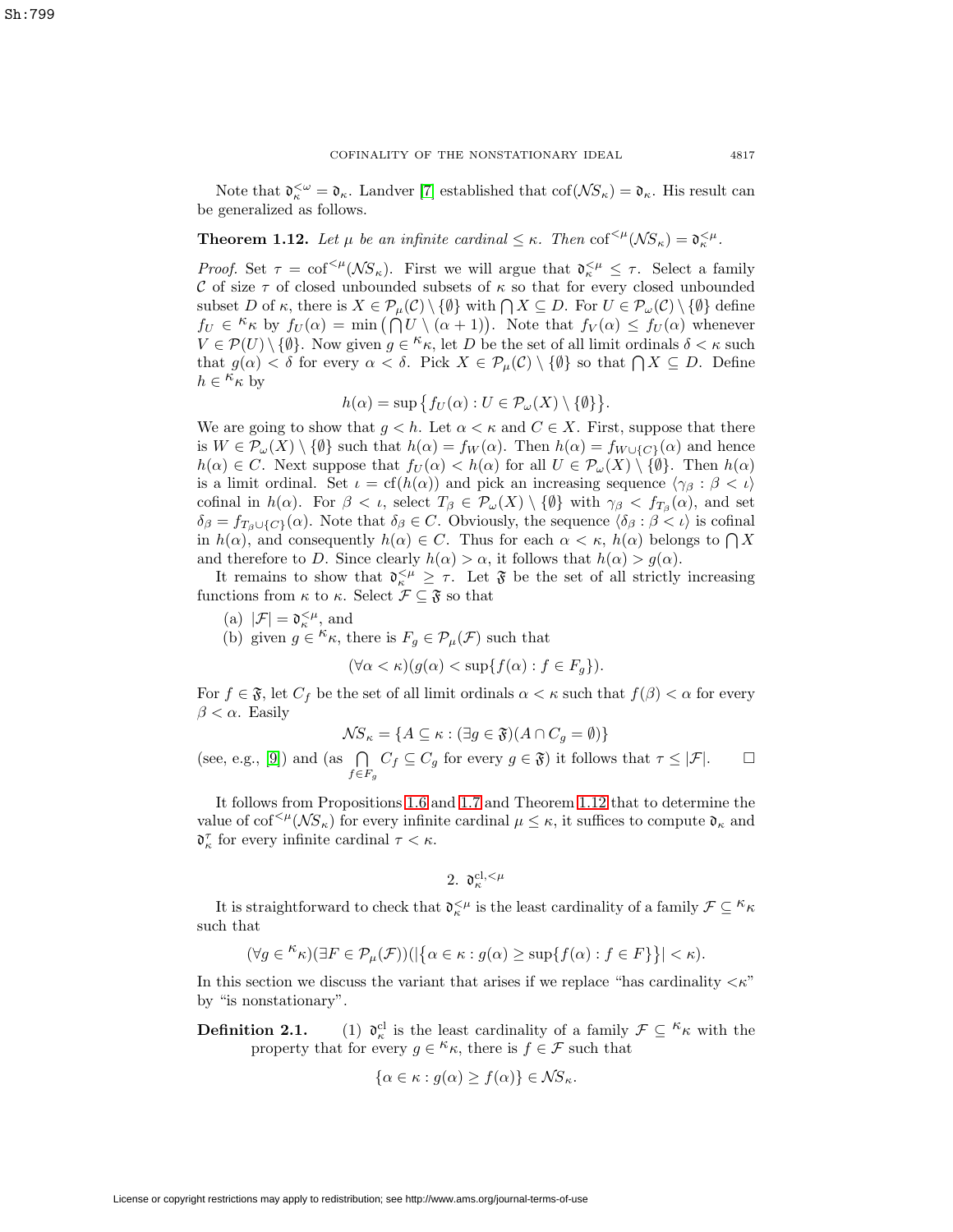(2) For an infinite cardinal  $\mu \leq \kappa$ ,  $\mathfrak{d}_{\kappa}^{\text{cl},\leq \mu}$  is the least cardinality of a family  $\mathcal{F} \subseteq \kappa_K$  with the property that for every  $g \in \kappa_K$ , there is  $F \in \mathcal{P}_\mu(\mathcal{F})$  such that

$$
\{\alpha \in \kappa : g(\alpha) \ge \sup\{f(\alpha) : f \in F\}\}\in \mathcal{NS}_{\kappa}.
$$

Note that  $\mathfrak{d}_{\kappa}^{\text{cl},\leq\omega}=\mathfrak{d}_{\kappa}^{\text{cl}}$ . It is simple to check that  $cf(\mathfrak{d}_{\kappa}^{\text{cl}})\geq\mathfrak{b}_{\kappa}$ .

<span id="page-5-0"></span>**Theorem 2.2.** For every uncountable cardinal  $\mu \leq \kappa$ ,

$$
\mathfrak{d}_{\kappa}^{\mathrm{cl},<\mu}=\mathfrak{d}_{\kappa}^{<\mu}.
$$

Theorem [2.2](#page-5-0) easily follows from the next two lemmas.

**Lemma 2.3.** Let  $\mu$  be an uncountable limit cardinal  $\leq \kappa$ . Then  $\mathfrak{d}_{\kappa}^{\text{cl},\lt\mu} = \mathfrak{d}_{\kappa}^{\text{cl},\lt\tau}$  for some infinite cardinal  $\tau < \mu$ .

Proof. The proof is similar to that of Proposition [1.7.](#page-3-0) Suppose that the conclusion fails. Fix a family  $\mathcal{F} \subseteq \kappa_{\kappa}$  such that  $|\mathcal{F}| = \mathfrak{d}_{\kappa}^{\text{cl}, \leq \mu}$  and

$$
(\forall g \in {}^{\mathcal{K}} \kappa)(\exists F \in \mathcal{P}_{\mu}(\mathcal{F}))(\{\alpha \in \kappa : g(\alpha) \geq \sup\{f(\alpha) : f \in F\}\} \in \mathcal{N}S_{\kappa}).
$$

For each infinite cardinal  $\tau < \mu$  we may select  $g_{\tau} \in \kappa_{\kappa}$  so that for every  $F \in \mathcal{P}_{\tau}(\mathcal{F})$ we have

$$
\left\{\alpha \in \kappa : g_{\tau}(\alpha) \ge \sup\{f(\alpha) : f \in F\}\right\} \notin \mathcal{NS}_{\kappa}.
$$

Define  $g \in \kappa_{\kappa}$  so that  $g(\alpha) \geq g_{\tau}(\alpha)$  for every infinite cardinal  $\tau < \mu$  such that  $\tau < \alpha$ . Now pick  $F \in \mathcal{P}_{\mu}(\mathcal{F})$  such that

$$
\{\alpha \in \kappa : g(\alpha) \ge \sup\{f(\alpha) : f \in F\}\}\in \mathcal{NS}_{\kappa}.
$$

Let  $\tau$  be any infinite cardinal with  $|F| < \tau < \mu$ . Obviously,  $F \in \mathcal{P}_{\tau}(\mathcal{F})$  and

$$
\left\{\alpha \in \kappa : g_{\tau}(\alpha) \ge \sup\{f(\alpha) : f \in F\}\right\} \in \mathcal{NS}_{\kappa},
$$

a contradiction.  $\Box$ 

To establish the following lemma, we adapt the proof of Theorem 5 in Cummings and Shelah [\[3\]](#page-23-5).

**Lemma 2.4.** Let  $\mu$  be a regular uncountable cardinal  $\leq \kappa$ . Then  $\mathfrak{d}_{\kappa}^{\leq \mu} = \mathfrak{d}_{\kappa}^{\text{cl},\leq \mu}$ .

*Proof.* Select a family  $\mathcal{F} \subseteq \kappa_{\kappa}$  such that

- (a) every member of  $\mathcal F$  is increasing,
- (b)  $|\mathcal{F}| = \mathfrak{d}_{\kappa}^{\text{cl}, \leq \mu}$ , and
- (c) for each  $g \in \kappa_{\kappa}$ , there is  $F \in \mathcal{P}_{\mu}(\mathcal{F})$  such that

$$
\{\alpha \in \kappa : g(\alpha) \ge \sup\{f(\alpha) : f \in F\}\}\in \mathcal{NS}_{\kappa}.
$$

We claim that the family

$$
\mathcal{F}^* \stackrel{\text{def}}{=} \left\{ f \in \mathcal{K} \kappa : (\exists \alpha, \beta < \kappa) (\exists g \in \mathcal{F}) (f \upharpoonright \beta \equiv \alpha \& f \upharpoonright [\beta, \kappa) = g \upharpoonright [\beta, \kappa)) \right\}
$$

is  $\lt \mu$ –dominating. So let  $g \in \kappa$ . Stipulate that  $g_{-1} = g$ . By induction on  $n \in \omega$ choose a closed unbounded subset  $C_n$  of  $\kappa$ ,  $g_n, h_n \in \kappa$  and  $F_n \in \mathcal{P}_\mu(\mathcal{F})$  so that

- (i)  $C_{n+1} \subseteq C_n$ , (ii)  $g_{n-1}(\alpha) < \sup\{f(\alpha) : f \in F_n\}$  for all  $\alpha \in C_n$ , (iii)  $h_n(\beta) = \min(C_n \setminus (\beta + 1)),$ (iv)  $g_n(\beta) = \sup \left( \text{Rng}(g_{n-1} \upharpoonright (h_n(\beta) + 1)) \right).$
- License or copyright restrictions may apply to redistribution; see http://www.ams.org/journal-terms-of-use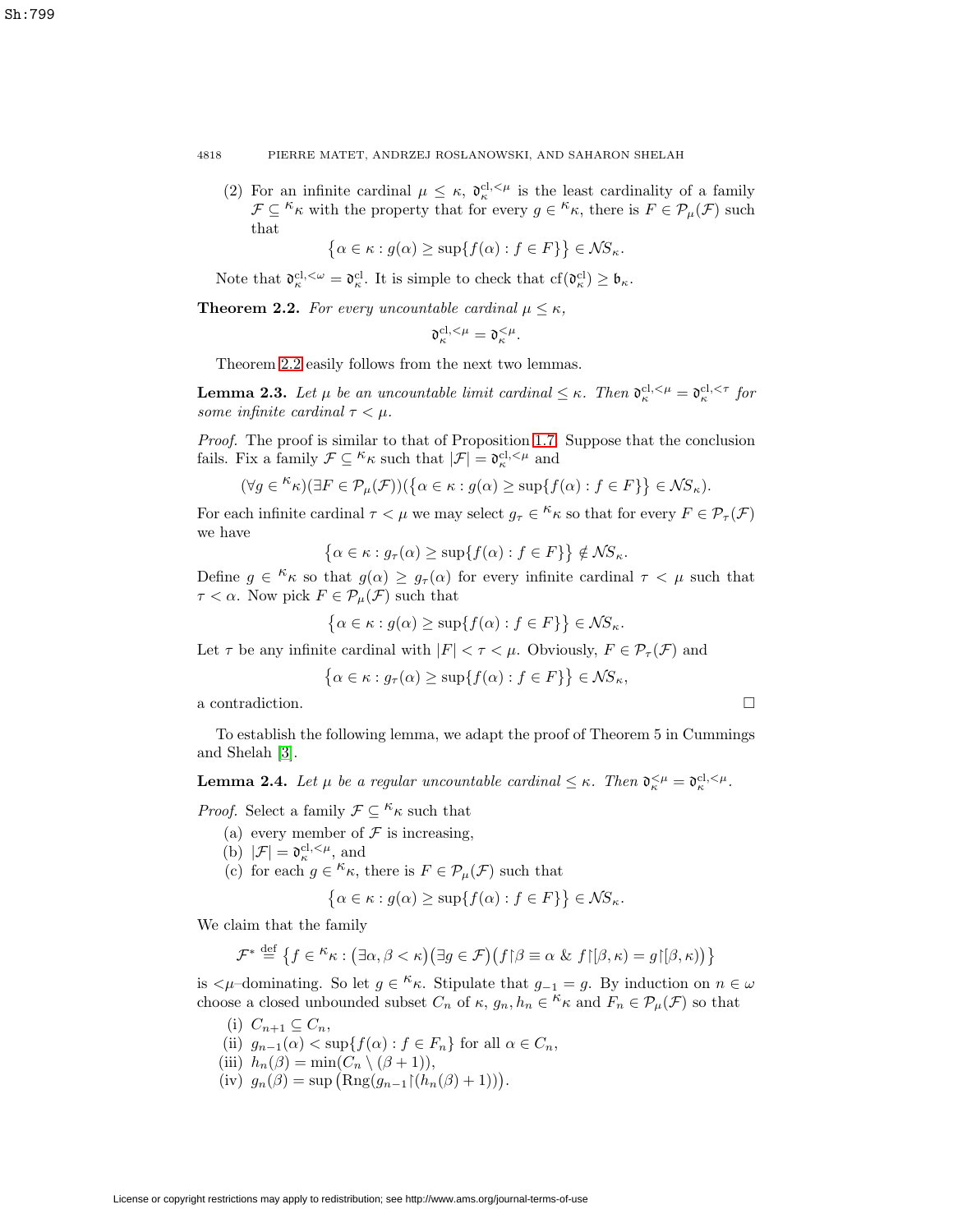Note that, by (iii) and (iv),  $g(\beta) \leq g_0(\beta) \leq g_1(\beta) \leq \ldots$  for all  $\beta \in \kappa$ . Set  $F = \bigcup F_n$  and  $\zeta = \sup\{\min(C_n) : n \in \omega\}$ . We are going to show that  $g(\gamma)$  $\sup_{n\in\omega}$  sup  $\{f(\gamma): f\in F\}$  whenever  $\zeta \leq \gamma \leq \kappa$ . To this end suppose that  $\zeta \leq \gamma \leq \kappa$ . By (i), there are  $m \in \omega$  and  $\xi \in \kappa$  such that  $\xi = \sup(\gamma \cap C_n)$  whenever  $m \leq n < \omega$ . By (iii),  $h_m(\xi) \ge \gamma$  and so (by (iv))  $g(\gamma) \le g_{m-1}(\gamma) \le g_m(\xi)$ . Since  $\gamma > \zeta$  we also have  $\gamma \cap C_{m+1} \neq \emptyset$ . Hence  $\xi \in C_{m+1}$  and consequently, by (ii),

$$
g(\gamma) \le g_m(\xi) < \sup\{f(\xi) : f \in F_{m+1}\} \le \sup\{f(\gamma) : f \in F_{m+1}\} \le \sup\{f(\gamma) : f \in F\}.
$$

Theorem [2.2](#page-5-0) implies that  $\mathfrak{d}_{\kappa}^{\omega} \leq \mathfrak{d}_{\kappa}^{\mathfrak{cl}} \leq \mathfrak{d}_{\kappa}$ . We mention that it was shown in Cummings and Shelah [\[3\]](#page-23-5) that  $\mathfrak{d}_{\kappa}^{\text{cl}} = \mathfrak{d}_{\kappa}$  if  $\kappa > \mathfrak{Q}_{\omega}$ .

3. 
$$
\mathrm{cof}^{<\mu}(\mathcal{NS}_{\kappa,\lambda}^{\kappa})
$$

Throughout this section  $\lambda$  denotes a fixed cardinal  $>\kappa$ . Our object of study will be the ideal  $\mathcal{NS}_{\kappa,\lambda}^{\kappa}$ , a  $\mathcal{P}_{\kappa}(\lambda)$  version of  $\mathcal{NS}_{\kappa}$ .

**Definition 3.1.** For a regular uncountable cardinal  $\nu$  and a cardinal  $\tau \geq \nu$ ,  $\mathcal{J}_{\nu,\tau}$  is the set of all  $A \subseteq \mathcal{P}_{\nu}(\tau)$  such that for some  $a \in \mathcal{P}_{\nu}(\tau)$  we have  $\{b \in A : a \subseteq b\} = \emptyset$ .

It is straightforward to check that  $\mathcal{J}_{\nu,\tau}$  is a  $\nu$ -complete ideal on  $\mathcal{P}_{\nu}(\tau)$ .

- **Definition 3.2.** (1) An ideal  $\mathcal{J}$  of  $\mathcal{P}_{\kappa}(\lambda)$  is  $\kappa$ -normal if given  $A \in \mathcal{J}^+$  and  $f: A \longrightarrow \kappa$  such that  $f(a) \in a \cap \kappa$  for all  $a \in A$ , there is  $B \in \mathcal{J}^+ \cap \mathcal{P}(A)$ such that  $f$  is constant on  $B$ .
	- (2) The smallest  $\kappa$ -normal ideal on  $\mathcal{P}_{\kappa}(\lambda)$  containing  $\mathcal{J}_{\kappa,\lambda}$  is denoted by  $\mathcal{NS}_{\kappa,\lambda}^{\kappa}$ .
	- (3) For  $f \in \kappa(\mathcal{P}_\kappa(\lambda))$  we let

$$
C_f \stackrel{\text{def}}{=} \{ a \in \mathcal{P}_\kappa(\lambda) : a \cap \kappa \neq \emptyset \text{ and } \bigcup_{\alpha \in a \cap \kappa} f(\alpha) \subseteq a \}.
$$

The following lemma is due to Abe.

<span id="page-6-3"></span>**Lemma 3.3** (Abe [1]). Let 
$$
A \subseteq \mathcal{P}_{\kappa}(\lambda)
$$
. Then  
\n
$$
A \in \mathcal{NS}_{\kappa,\lambda}^{\kappa} \quad \text{if and only if} \quad (\exists f \in {^{\kappa}(\mathcal{P}_{\kappa}(\lambda))})(A \cap C_f = \emptyset).
$$

Our purpose in this section is to compute the value of  $\mathrm{cof}^{<\mu}(\mathcal{NS}_{\kappa,\lambda}^{\kappa})$ . We will need an analogue of  $\mathfrak{d}_{\kappa}^{\leq \mu}$  defined in Definition [3.4\(](#page-6-0)1) below.

<span id="page-6-0"></span>**Definition 3.4.** Let  $\mu \leq \kappa$  be an infinite cardinal.

(1)  $\mathfrak{d}_{\kappa,\lambda}^{\kappa,<\mu}$  is the least cardinality of a family X of functions from  $\kappa$  to  $\mathcal{P}_{\kappa}(\lambda)$ with the property that

$$
(\forall g \in {}^{\kappa}(\mathcal{P}_{\kappa}(\lambda))) (\exists X \in \mathcal{P}_{\mu}(\mathcal{X})) (\forall \alpha \in \kappa) (g(\alpha) \subseteq \bigcup_{f \in X} f(\alpha)).
$$

(2) cov $(\lambda, \kappa^+, \kappa^+, \mu)$  is the least cardinality of a family  $\mathcal{X} \subseteq \mathcal{P}_{\kappa^+}(\lambda)$  such that

$$
(\forall B\in\mathcal{P}_{\kappa^+}(\lambda))(\exists X\in\mathcal{P}_{\mu}(\mathcal{X}))\big(B\subseteq\bigcup X\big).
$$

<span id="page-6-2"></span><span id="page-6-1"></span>**Theorem 3.5.** Let  $\mu$  be an infinite cardinal  $\leq \kappa$ . Then

$$
\mathrm{cof}^{<\mu}(\mathcal{NS}_{\kappa,\lambda}^{\kappa})=\mathfrak{d}_{\kappa,\lambda}^{\kappa,<\mu}=\max\{\mathfrak{d}_{\kappa}^{<\mu},\mathrm{cov}(\lambda,\kappa^+,\kappa^+,\mu)\}.
$$

Theorem [3.5](#page-6-1) is an immediate consequence of Lemmas [3.6](#page-6-2)[–3.9](#page-7-0) below.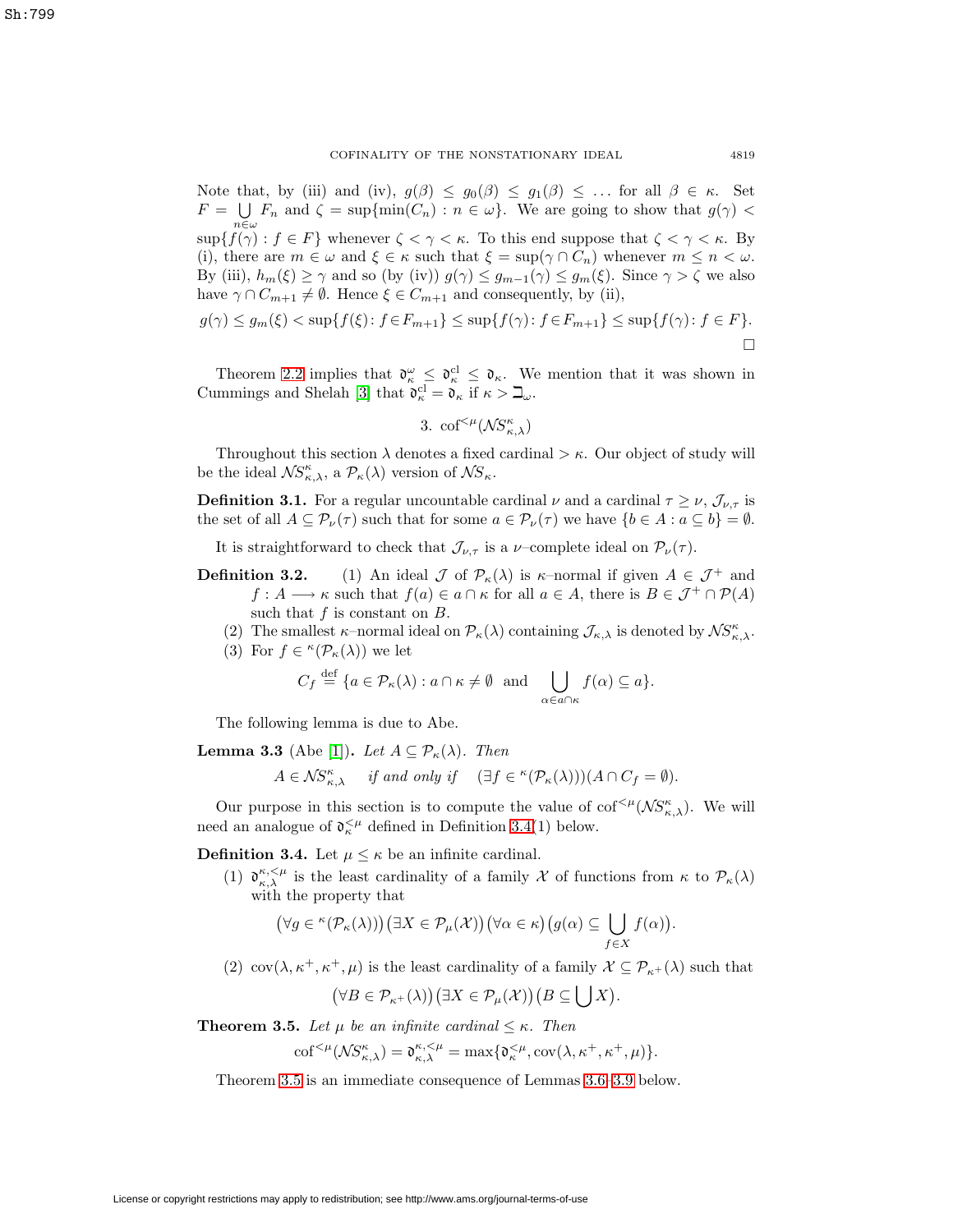**Lemma 3.6.** Let  $\mu$  be an infinite cardinal  $\leq \kappa$ . Then

 $\text{cov}(\lambda, \kappa^+, \kappa^+, \mu) \leq \text{cof}^{<\mu}(\mathcal{NS}_{\kappa,\lambda}^{\kappa}).$ 

*Proof.* By [3.3](#page-6-3) we may pick a family  $\mathcal{X} \subseteq \kappa(\mathcal{P}_{\kappa}(\lambda))$  with the property that  $|\mathcal{X}| =$  $\text{cof}^{<\mu}(\mathcal{NS}_{\kappa,\lambda}^{\kappa})$  and for every function  $g: \kappa \longrightarrow \mathcal{P}_{\kappa}(\lambda)$  there is  $X \in \mathcal{P}_{\mu}(\mathcal{X})$  such that ∩  $\bigcap_{f\in X} C_f \subseteq C_g$ . For  $f \in \mathcal{X}$ , let  $B_f = \kappa \cup \bigcup_{\alpha \leq \kappa} f(\alpha) \in \mathcal{P}_{\kappa^+}(\lambda)$ .

Suppose now that  $B \in \mathcal{P}_{\kappa^+}(\lambda)$ . Pick a function  $g : \kappa \longrightarrow \mathcal{P}_{\kappa}(\lambda)$  such that  $B \subseteq \bigcup_{\alpha < \kappa} g(\alpha)$ . There is  $X \in \mathcal{P}_{\mu}(\mathcal{X})$  such that  $\bigcap_{f \in \mathcal{F}}$  $\bigcap_{f\in X} C_f \subseteq C_g$ . We are going to show that  $B \subseteq \bigcup$  $\bigcup_{f\in X} B_f$ . To this end suppose  $\alpha < \kappa$  and let us argue that  $g(\alpha) \subseteq \bigcup_{f\in X} B_f$ . For  $n < \omega$  let  $a_n \in \mathcal{P}_{\kappa}(\bigcup_{f \in X} B_f)$  be defined by

$$
a_0 = {\alpha}
$$
 and  $a_{n+1} = a_n \cup \bigcup_{f \in X} \bigcup_{\beta \in a_n \cap \kappa} f(\beta),$ 

and let  $a = \bigcup_{n < \omega} a_n$ . Then  $\alpha \in a \in \bigcap_{f \in \mathcal{F}}$  $\bigcap_{f\in X} C_f \subseteq C_g$  and consequently  $g(\alpha) \subseteq a \subseteq$ U  $f \in X$  $B_f$ .

**Lemma 3.7.** Let  $\mu$  be an infinite cardinal  $\leq \kappa$ . Then  $\mathfrak{d}_{\kappa}^{<\mu} \leq \text{cof}^{<\mu}(\mathcal{NS}_{\kappa,\lambda}^{\kappa})$ .

*Proof.* By Theorem [1.12,](#page-4-0) it suffices to establish that  $\text{cof}^{<\mu}(\mathcal{NS}_{\kappa}) \leq \text{cof}^{<\mu}(\mathcal{NS}_{\kappa,\lambda})$ . Let a family  $\mathcal{X} \subseteq \kappa(\mathcal{P}_\kappa(\lambda))$  be such that  $|\mathcal{X}| = \text{cof}^{<\mu}(\mathcal{NS}_{\kappa,\lambda}^{\kappa})$  and

$$
(\forall B\in \mathcal{NS}_{\kappa,\lambda}^{\kappa})\left(\exists X\in \mathcal{P}_{\mu}(\mathcal{X})\setminus\{\emptyset\}\right)(B\cap\bigcap_{f\in X}C_f=\emptyset).
$$

For  $f \in \mathcal{X}$ , let  $Z_f$  be the set of all limit ordinals  $\alpha < \kappa$  such that

 $(\forall \beta < \alpha)(f(\beta) \cap \kappa \subseteq \alpha).$ 

Plainly,  $Z_f$  is a closed unbounded subset of  $\kappa$ . Now given a closed unbounded subset T of  $\kappa$ , set  $B_T = \{a \in \mathcal{P}_{\kappa}(\lambda) : a \cap \kappa \notin T\}$ . A simple argument (see, e.g., [\[10\]](#page-23-1)) shows that  $B_T \in \mathcal{NS}_{\kappa,\lambda}^{\kappa}$ . Hence there is  $X_T \in \mathcal{P}_{\mu}(\mathcal{X}) \setminus \{\emptyset\}$  such that  $B_T \cap \ \ \bigcap$  $f \in X_T$  $C_f = \emptyset$ . We will show that  $\bigcap$  $f \in X_T$  $Z_f \subseteq T$ . Thus let  $\alpha \in \bigcap$  $f \in X_T$  $Z_f$ . Setting  $a = \alpha \cup \bigcup$  $f \in X_T$ U  $\beta<\alpha$  $f(\beta)$ , it is easy to see that  $a \cap \kappa = \alpha$  and  $a \in \bigcap$  $f \in X_T$  $C_f$ . It follows that  $\alpha = a \cap \kappa \in T$ .  $\Box$ 

**Lemma 3.8.** Let  $\mu$  be an infinite cardinal  $\leq \kappa$ . Then  $\text{cof}^{<\mu}(\mathcal{NS}_{\kappa,\lambda}^{\kappa}) \leq \mathfrak{d}_{\kappa,\lambda}^{\kappa,<\mu}$ .

Proof. The inequality easily follows from the following observation. Suppose  $h : \kappa \longrightarrow \mathcal{P}_{\kappa}(\lambda)$  and  $X \in \mathcal{P}_{\mu}(\kappa(\mathcal{P}_{\kappa}(\lambda)))$  are such that

$$
(\forall \alpha < \kappa)(h(\alpha) \subseteq \bigcup_{f \in X} f(\alpha)).
$$

Then  $\bigcap$  $\bigcap_{f\in X} C_f \subseteq C_h.$ 

<span id="page-7-0"></span>**Lemma 3.9.** Let  $\mu$  be an infinite cardinal  $\leq \kappa$ . Then

$$
\mathfrak{d}^{\kappa,<\mu}_{\kappa,\lambda}\leq \max\{\mathfrak{d}^{<\mu}_{\kappa}, \mathrm{cov}(\lambda,\kappa^+,\kappa^+,\mu)\}.
$$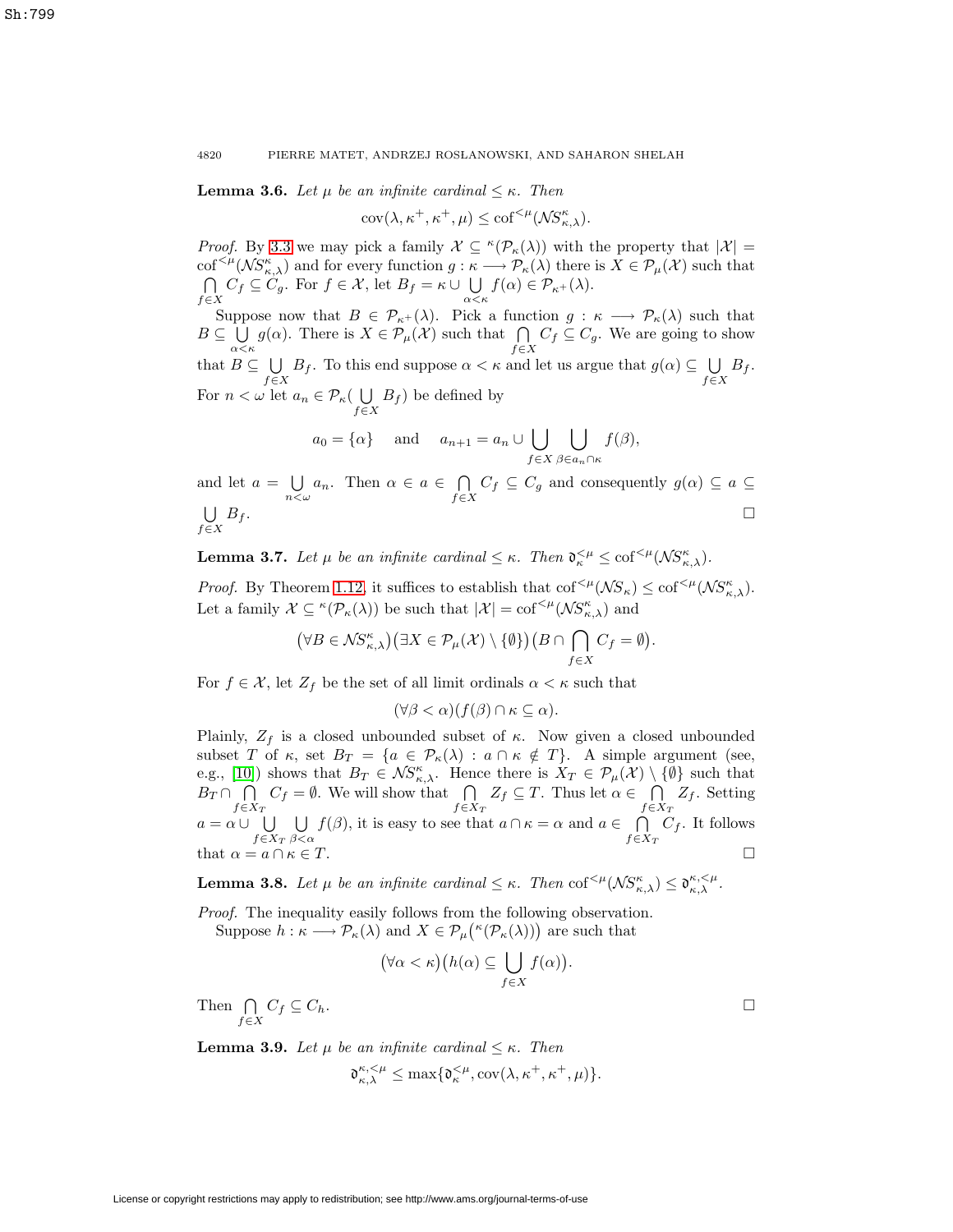*Proof.* Fix  $\mathcal{F} \subseteq {}^{\kappa} \kappa$  so that  $|\mathcal{F}| = \mathfrak{d}_{\kappa}^{\leq \mu}$  and

$$
(\forall h \in {}^{\kappa}\kappa) (\exists F \in \mathcal{P}_{\mu}(\mathcal{F})) (\forall \alpha < \kappa) (h(\alpha) \leq \sup\{f(\alpha) : f \in F\}).
$$

Also, fix  $\mathcal{X} \subseteq \mathcal{P}_{\kappa+}(\lambda)$  such that  $|\mathcal{X}| = \text{cov}(\lambda, \kappa^+, \kappa^+, \mu)$  and

 $\mathcal{P}_{\kappa^+}(\lambda) = \bigcup \{ \mathcal{P}(\bigcup X) : X \in \mathcal{P}_{\mu}(\mathcal{X}) \}.$ 

For each  $a \in \mathcal{X}$ , select a mapping  $\varphi_a : \kappa \stackrel{\text{onto}}{\longrightarrow} a$ . Now for  $f \in \mathcal{F}$  and  $a \in \mathcal{X}$  define  $g_{f,a} : \kappa \longrightarrow \mathcal{P}_{\kappa}(\lambda)$  by

$$
g_{f,a}(\alpha) = \{\varphi_a(\delta) : \delta < f(\alpha)\}.
$$

Suppose now that  $g : \kappa \longrightarrow \mathcal{P}_{\kappa}(\lambda)$ . By the choice of X, there is  $X \in \mathcal{P}_{\mu}(\mathcal{X})$  such that  $\bigcup g(\alpha) \subseteq \bigcup X$ . Choose  $h \in K_{\kappa}$  such that  $α<\kappa$ 

$$
(\forall \alpha < \kappa)(g(\alpha) \subseteq \bigcup_{a \in X} \{\varphi_a(\xi) : \xi < h(\alpha)\}).
$$

Next pick  $F \in \mathcal{P}_{\mu}(\mathcal{F})$  such that  $(\forall \alpha < \kappa)(h(\alpha) \leq \sup\{f(\alpha) : f \in F\})$ . Then

$$
(\forall \alpha < \kappa) \big(g(\alpha) \subseteq \bigcup_{f \in F} \bigcup_{a \in X} g_{f,a}(\alpha)\big).
$$

Another formula worth noting is:

$$
\mathrm{cof}^{<\mu}(\mathcal{NS}_{\kappa,\lambda}^{\kappa}) = \max\{\mathrm{cof}^{<\mu}(\mathcal{NS}_{\kappa}), \mathrm{cof}^{<\mu}(\mathcal{J}_{\kappa^{+},\lambda})\}.
$$

<span id="page-8-0"></span>This identity follows from Theorems [1.12](#page-4-0) and [3.5](#page-6-1) and the next proposition.

**Proposition 3.10.** Let  $\mu$  be an infinite cardinal  $\leq \kappa$ . Then cov $(\lambda, \kappa^+, \kappa^+, \mu)$  $\mathrm{cof}^{<\mu}(\mathcal{J}_{\kappa^+,\lambda}).$ 

Proof. The result easily follows from the following observation. Suppose that  $\mathcal{X} \subseteq \mathcal{P}_{\kappa+}(\lambda)$  and  $X \in \mathcal{P}_{\mu}(\mathcal{X}) \setminus \{\emptyset\}$ . Then

$$
\bigcap_{a\in X} \{c \in \mathcal{P}_{\kappa+}(\lambda) : a \subseteq c\} = \{c \in \mathcal{P}_{\kappa+}(\lambda) : \bigcup X \subseteq c\},\
$$

and therefore for each  $b \in \mathcal{P}_{\kappa^+}(\lambda)$ ,

$$
b \subseteq \bigcup X \quad \text{ if and only if } \quad \bigcap_{a \in X} \{c \in \mathcal{P}_{\kappa^+}(\lambda) : a \subseteq c\} \subseteq \{c \in \mathcal{P}_{\kappa^+}(\lambda) : b \subseteq c\}.
$$

We next consider special cases when  $\text{cof}^{<\mu}(\mathcal{NS}_{\kappa,\lambda}^{\kappa}) < \text{cof}(\mathcal{NS}_{\kappa,\lambda}^{\kappa}).$ 

<span id="page-8-1"></span>**Lemma 3.11.** Let  $\mu$  be an infinite cardinal  $\leq \kappa$ . Then cov $(\lambda, \kappa^+, \kappa^+, \mu) \geq \lambda$ .

*Proof.* It is shown in Matet, Péan and Shelah [\[11\]](#page-23-7) that  $\overline{\text{cof}}(\mathcal{J}_{\kappa^+, \lambda}) \geq \lambda$ . Now observe that (by Proposition [3.10\)](#page-8-0)  $\text{cov}(\lambda, \kappa^+, \kappa^+, \mu) \geq \overline{\text{cof}}(\mathcal{J}_{\kappa^+, \lambda}).$ 

<span id="page-8-2"></span>**Lemma 3.12.** Suppose  $\lambda$  is singular and  $\mu$  is a cardinal such that  $cf(\lambda) < \mu \leq \kappa$ . Then  $\text{cov}(\lambda, \kappa^+, \kappa^+, \mu) \leq \sup \{u(\kappa^+, \nu) : \kappa < \nu < \lambda\}.$ 

*Proof.* Let  $\langle \lambda_{\xi} : \xi < \text{cf}(\lambda) \rangle$  be an increasing sequence of cardinals cofinal in  $\lambda$ . Then, for every  $a \in \mathcal{P}_{\kappa^+}(\lambda)$ ,  $a = \bigcup_{\xi < \mathrm{cf}(\lambda)} a \cap \lambda_{\xi}$ . The desired inequality follows.  $\Box$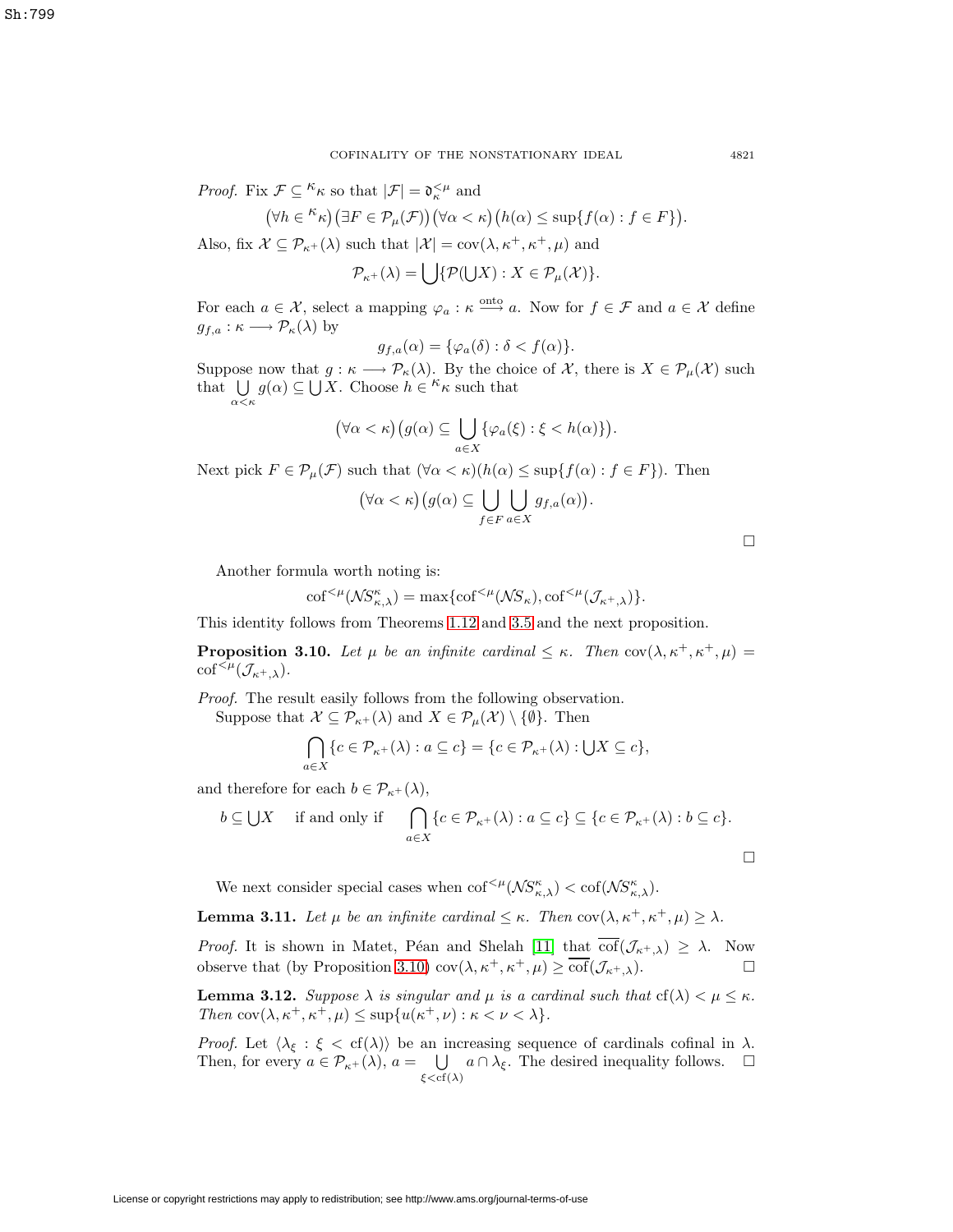4822 PIERRE MATET, ANDRZEJ ROSLANOWSKI, AND SAHARON SHELAH

**Proposition 3.13.** Let  $\mu$  be an uncountable cardinal  $\leq \kappa$ . Then

$$
\mathrm{cof}^{<\mu}\big(\mathcal{NS}^\kappa_{\kappa,\kappa^{+\omega}}\big)=\max\{\mathfrak{d}^{<\mu}_{\kappa},\kappa^{+\omega}\}.
$$

Proof. By Lemmas [1.4,](#page-2-0) [3.11](#page-8-1) and [3.12](#page-8-2) we have

$$
cov(\kappa^{+\omega}, \kappa^+, \kappa^+, \mu) = \kappa^{+\omega},
$$

so the result follows from Theorem [3.5.](#page-6-1)

Thus, if  $\mathfrak{d}_{\kappa}^{\leq \omega_1} \leq \kappa^{+\omega}$ , then

$$
\mathrm{cof}^{<\omega_1}(\mathcal{N}S^{\kappa}_{\kappa,\kappa+\omega}) < \mathrm{cof}(\mathcal{N}S^{\kappa}_{\kappa,\kappa+\omega}).
$$

<span id="page-9-0"></span>**Lemma 3.14.** Assume the Singular Cardinals Hypothesis. If  $\lambda \geq 2^{\kappa}$ , then

$$
u(\kappa^+, \lambda) = \begin{cases} \lambda^+ & \text{if } \text{cf}(\lambda) \leq \kappa, \\ \lambda & \text{otherwise.} \end{cases}
$$

Proof. Plainly,  $\lambda \leq u(\kappa^+, \lambda) \leq \lambda^{\kappa}$ . It follows immediately that  $u(\kappa^+, \lambda) = \lambda$ if  $cf(\lambda) > \kappa$ . For the other case, use the well–known fact (see, e.g., [\[10\]](#page-23-1)) that  $cf(u(\kappa^+,\lambda)) \geq \kappa^+$ .

**Proposition 3.15.** Assume the Singular Cardinals Hypothesis. If  $\lambda \geq 2^{\kappa}$  and  $\aleph_0 \leq \mu \leq \kappa$ , then

$$
\mathrm{cof}^{<\mu}(\mathcal{NS}_{\kappa,\lambda}^{\kappa}) = \begin{cases} \lambda^+ & \text{if } \mu \leq \mathrm{cf}(\lambda) \leq \kappa, \\ \lambda & \text{otherwise.} \end{cases}
$$

*Proof.* By Lemma [3.11,](#page-8-1)  $cov(\lambda, \kappa^+, \kappa^+, \mu) \ge \lambda \ge \mathfrak{d}_{\kappa} \ge \mathfrak{d}_{\kappa}^{\lt \mu}$ , so by Theorem [3.5,](#page-6-1)

$$
\mathrm{cof}^{<\mu}(\mathcal{NS}^\kappa_{\kappa,\lambda}) = \mathrm{cov}(\lambda,\kappa^+,\kappa^+,\mu).
$$

CASE:  $cf(\lambda) > \kappa$ .

By Lemmas [3.11](#page-8-1) and [3.14](#page-9-0) we have  $\lambda \leq \text{cov}(\lambda, \kappa^+, \kappa^+, \mu) \leq u(\kappa^+, \lambda) \leq \lambda$ , and hence  $cov(\lambda, \kappa^+, \kappa^+, \mu) = \lambda.$ 

CASE:  $\mu \leq cf(\lambda) \leq \kappa$ . By Lemma [3.14](#page-9-0) we know that

$$
\text{cov}(\lambda,\kappa^+,\kappa^+,\mu)\leq u(\kappa^+,\lambda)\leq \lambda^+\quad\text{and}\quad \lambda^+\leq u(\kappa^+,\lambda)\leq \big(\text{cov}(\lambda,\kappa^+,\kappa^+,\mu)\big)^{<\mu}.
$$

Since  $\lambda^{<\mu} = \lambda$ , it follows that  $\text{cov}(\lambda, \kappa^+, \kappa^+, \mu) = \lambda^+$ .

CASE:  $cf(\lambda) < \mu$ .

By Lemmas [3.11,](#page-8-1) [3.12](#page-8-2) and [3.14](#page-9-0) we have

$$
\lambda \leq \operatorname{cov}(\lambda, \kappa^+, \kappa^+, \mu) \leq \sup\{u(\kappa^+, \nu) : \kappa < \nu < \lambda\} \leq \lambda,
$$

and consequently  $cov(\lambda, \kappa^+, \kappa^+, \mu) = \lambda$ .

 $\Box$ 

Thus, if the Singular Cardinals Hypothesis holds,  $\mu \leq \kappa$  and  $\lambda \geq 2^{\kappa}$ , then

$$
\mathrm{cof}^{<\mu}(\mathcal{NS}^\kappa_{\kappa,\lambda}) < \mathrm{cof}(\mathcal{NS}^\kappa_{\kappa,\lambda}) \quad \text{ if and only if } \quad \mathrm{cf}(\lambda) < \mu.
$$

 $\Box$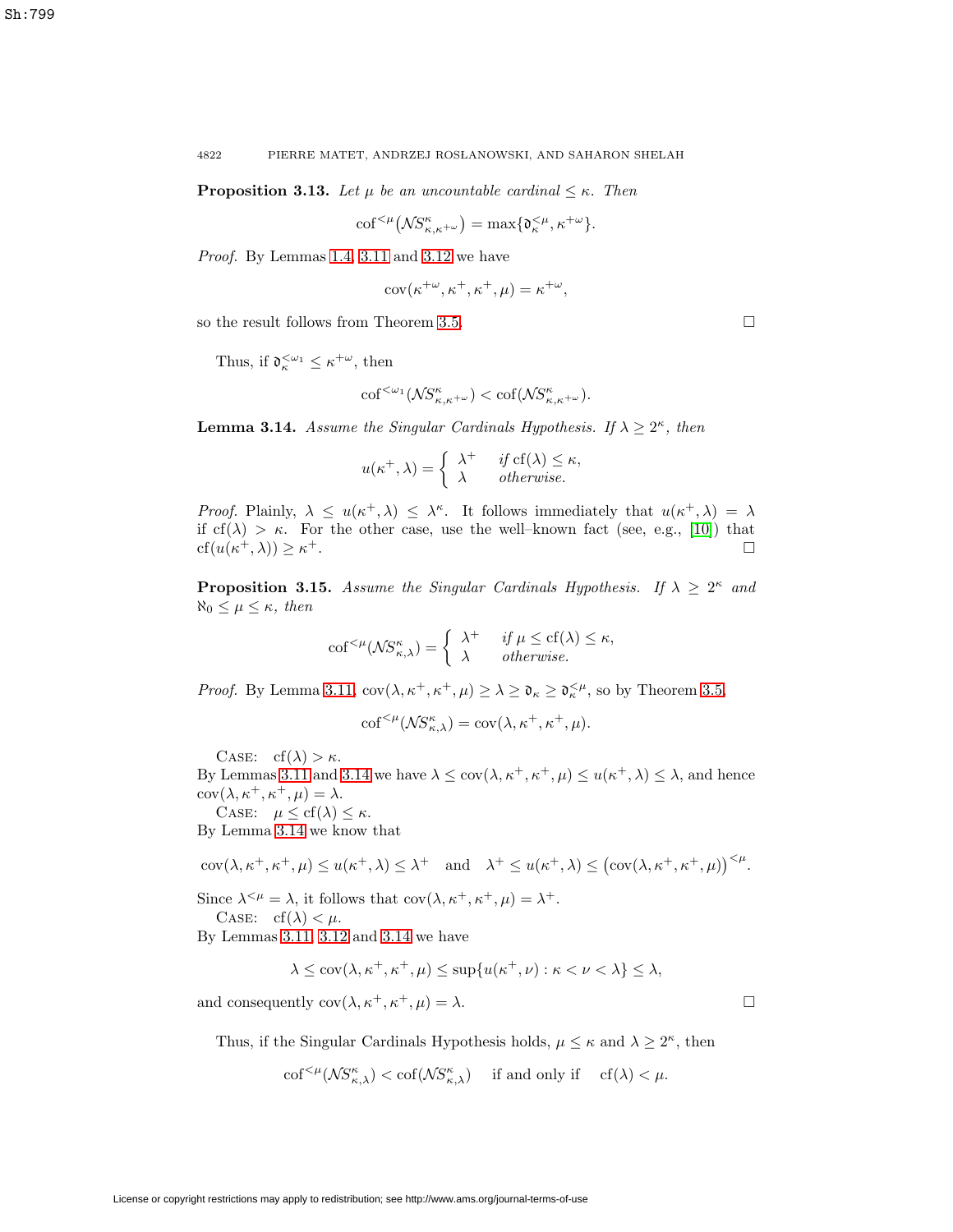## 4.  $cov(\mathbf{M}_{\kappa,\kappa})$

Let us recall some basic facts and definitions related to the combinatorics of the  $\kappa$ –meager ideal  $\mathbf{M}_{\kappa,\kappa}$  on <sup> $\kappa$ </sup>2.

- **Definition 4.1.** (1) The Baire number  $n(X)$  of a topological space X (also called the Novak number of X) is the least number of nowhere dense subsets of  $X$  needed to cover  $X$ .
	- (2) For a topological space X and a cardinal  $\mu$ , the  $( $\mu$ )-complete ideal of sub$ sets of X generated by nowhere dense subsets of X is denoted by  $\mathbf{M}_{\leq \mu}(X)$ ;  $\mathbf{M}_{\leq \mu^+}(X)$  will be also denoted by  $\mathbf{M}_{\mu}(X)$ . The ideal  $\mathbf{M}_{\mu}(X)$  is the ideal of  $\mu$ -meager subsets of X.
	- (3) The space  $\kappa_{\kappa}$  (respectively  $\kappa_{2}$ ) is endowed with the topology obtained by taking as basic open sets  $\emptyset$  and  $O_s$  for  $s \in \langle k \kappa \rangle$  (respectively  $s \in \langle k \kappa \rangle$ ), where  $O_s = \{f \in \kappa \kappa : s \subseteq f\}$  (respectively  $O_s = \{f \in \kappa \in \kappa \leq f\}$ ).
	- (4) The ideals of  $\kappa$ –meager subsets of  ${}^k\kappa$ ,  ${}^k\tilde{2}$  are denoted by  $\mathbf{M}_{\kappa,\kappa}^{\kappa}$  and  $\mathbf{M}_{\kappa,\kappa}$ , respectively.
- <span id="page-10-1"></span>Remark 4.2. (1) Clearly, for a topological space X,  $n(X)$  is the least number of open dense subsets of X with empty intersection. If  $\mu \leq n(X)$ , then  $\mathbf{M}_{\leq \mu}(X)$  is a proper ideal (i.e.,  $X \notin \mathbf{M}_{\leq \mu}(X)$ ).
	- (2) Following the tradition of the set theory of the reals, we may consider the covering number  $cov(\mathbf{M}_{\leq \mu}(X))$  of the ideal  $\mathbf{M}_{\leq \mu}(X)$ :

$$
cov(\mathbf{M}_{\leq \mu}(X)) = \min\{|\mathcal{A}| : \mathcal{A} \subseteq \mathbf{M}_{\leq \mu}(X) \& \bigcup \mathcal{A} = X\}.
$$

By the definition,  $n(X) = \text{cov}(\mathbf{M}_{\leq \aleph_0}(X))$ . But also for every  $\mu < n(X)$  we have  $cov(\mathbf{M}_{\leq \mu}(X)) = n(X)$ ; also  $cov(\mathbf{M}_{\leq n(X)}(X)) = cf(n(X)).$ 

(3) Plainly,  $n(\kappa_k) > \kappa$  and  $n(\kappa_k) > \kappa$  (remember,  $\kappa$  is assumed to be regular).

<span id="page-10-0"></span>**Lemma 4.3.** Suppose that X is a topological space,  $\mu < n(X)$ , and  $Y_\alpha$  are open subsets of X (for  $\alpha < \mu$ ). Assume also that  $Y = \bigcap$  $\bigcap_{\alpha<\mu}Y_{\alpha}$  is dense in X. Then, if Y is equipped with the subspace topology,  $n(Y) = n(X)$ .

*Proof.* Let  $U_\beta$  (for  $\beta < n(X)$ ) be open dense subsets of X such that  $\bigcap$  $\bigcap_{\beta < n(X)} U_{\beta} = \emptyset.$ Then  $U_\beta \cap Y$  are open dense subsets of Y (remember Y is dense) and

$$
\bigcap_{\beta < n(X)} (U_{\beta} \cap Y) = \emptyset.
$$

This shows that  $n(Y) \leq n(X)$ .

Now, let  $V_\beta \subseteq Y$  (for  $\beta < n(Y)$ ) be open dense subsets of Y such that  $\Box$  $\bigcap_{\beta < n(Y)} V_{\beta} =$  $θ$ . Take open subsets  $U_β$  of X such that  $V_β = U_β ∩ Y -$  clearly  $U_β$ 's are dense in X (as Y is also). Then  $\emptyset = \bigcap$  $\bigcap_{\beta < n(Y)} (U_\beta \cap Y) = \bigcap_{\beta < n(Y)}$  $\bigcap_{\beta < n(Y)} U_{\beta} \cap \bigcap_{\alpha < \beta}$  $\bigcap_{\alpha<\mu}Y_{\alpha}$ , and hence

<span id="page-10-2"></span>
$$
n(X) \le n(Y) + \mu \text{ and therefore } n(X) \le n(Y).
$$

**Proposition 4.4.**  $cov(\mathbf{M}_{\kappa,\kappa}^{\kappa}) = n({}^{\kappa}\kappa) = n({}^{\kappa}2) = cov(\mathbf{M}_{\kappa,\kappa}).$ 

*Proof.* For  $s \in \langle k_2 \rangle$  and  $\alpha < \kappa$  let  $F(s, \alpha) \in \langle k_2 \rangle$  be such that  $\ln(F(s, \alpha)) =$  $lh(s) + \alpha + 1$  and

$$
F(s, \alpha)
$$
|lh(s) = s,  $F(s, \alpha)$ |[lh(s), lh(s) + \alpha) \equiv 1, and  $F(s, \alpha)$ (lh(s) + \alpha) = 0.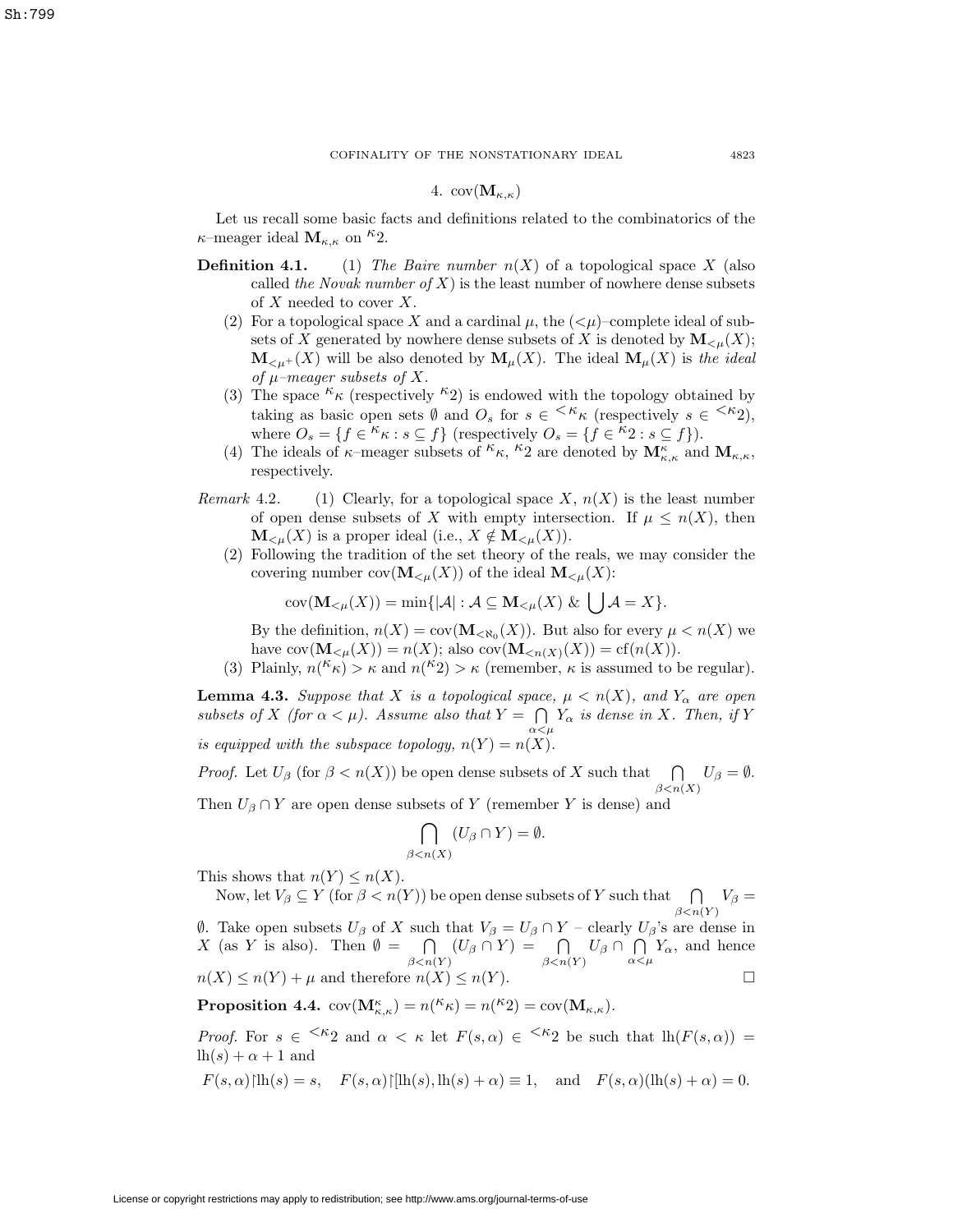Now, let  $\pi: \frac{K_{\kappa}}{\kappa} \longrightarrow \frac{K_{2}}{2}$  be such that

•  $\pi(\langle\rangle) = \langle\rangle, \pi(s^{\widehat{\ }}\langle\alpha\rangle) = F(\pi(s), \alpha)$  for  $s \in \langle K_{\kappa}, \text{ and}$ • if  $\langle s_\zeta : \zeta \times \xi \rangle \subseteq \langle \kappa \kappa \text{ is } \triangleleft \text{-increasing, } \xi \times \kappa, s = \bigcup_{\zeta \leq \xi} s_\zeta,$ then  $\pi(s) = \bigcup$  $\bigcup_{\zeta<\xi}\pi(s_{\zeta}).$ 

4824 PIERRE MATET, ANDRZEJ ROSLANOWSKI, AND SAHARON SHELAH

Then  $\pi$  induces a one-to-one mapping  $\pi^* : \kappa \longrightarrow \kappa_2 : \eta \mapsto \bigcup_{\zeta \leq \kappa} \pi(\eta|\zeta)$ . The range of  $\pi^*$  is

$$
Rng(\pi^*) = \{ \rho \in {}^{\kappa}2 : (\forall \alpha < \kappa)(\exists \beta < \kappa)(\alpha < \beta \& \rho(\beta) = 0) \}.
$$

Plainly,  $\text{Rng}(\pi^*)$  is the intersection of  $\kappa$  many open dense subsets of <sup> $\kappa$ </sup>2. Moreover,  $\pi^*$  is a homeomorphism from  $\kappa$  onto Rng( $\pi^*$ ). Therefore, using Lemma [4.3,](#page-10-0) we get  $n(\kappa_{\kappa}) = n(\text{Rng}(\pi^*)) = n(\kappa_2)$ . The rest should be clear (remember Remark  $4.2(2,3)$  $4.2(2,3)$ ).

<span id="page-11-1"></span>**Proposition 4.5.**  $cov(M_{\kappa,\kappa}) \leq \mathfrak{d}_{\kappa}$ .

**Definition 4.6.**  $\mathbb{C}_{\mu,\kappa}$  is the forcing notion for adding  $\mu$  Cohen functions in  ${}^{\kappa}\kappa$  with  $\langle \kappa$ -support. Thus a condition in  $\mathbb{C}_{\mu,\kappa}$  is a function q such that

$$
Dom(q) \subseteq \mu \times \kappa
$$
,  $Reg(q) \subseteq \kappa$  and  $|q| < \kappa$ .

The order of  $\mathbb{C}_{\mu,\kappa}$  is the inclusion.

**Proposition 4.7.** Assume  $2^{<\kappa} = \kappa < \mu$ . Then  $\Vdash_{\mathbb{C}_{\mu,\kappa}}$  " cov $(\mathbf{M}_{\kappa,\kappa}) \geq \mu$  ".

# 5. Manageable forcing notions

In this section we introduce a property of forcing notions which is crucial for the consistency results presented later:  $(\theta, \mu, \kappa)$ –manageability. This property has three ingredients: an iterable variant of  $\kappa^+$ –cc (see Definition [5.1\)](#page-11-0),  $\kappa$ –completeness and a special property implying preservation of non-meagerness of subsets of  ${}^k\kappa$ (see Proposition [5.9\)](#page-13-0). Since later we will work with  $\lt \kappa$ -support iterations, we also prove a suitable preservation theorem (see Theorem [5.11\)](#page-14-0).

<span id="page-11-0"></span>**Throughout the section we will assume that our fixed (uncountable) regular cardinal**  $\kappa$  **satisfies**  $2^{<\kappa} = \kappa$  (so also  $\kappa^{<\kappa} = \kappa$ ).

**Definition 5.1** (See Shelah [\[15,](#page-23-8) Definition 1.1] and [\[16,](#page-23-9) Definition 7]). Let  $\mathbb{P}$  be a forcing notion and  $\varepsilon < \kappa$  a limit ordinal.

- (1) We define a game  $\partial_{\varepsilon,\kappa}^{cc}(\mathbb{P})$  of two players, Player I and Player II. A play lasts  $\varepsilon$  steps, and at each stage  $\alpha < \varepsilon$  of the play  $\bar{q}^{\alpha}, \bar{p}^{\alpha}, \varphi^{\alpha}$  are chosen so that:
	- $\bar{q}^0 = \langle \emptyset_{\mathbb{P}} : i < \kappa^+ \rangle, \varphi^0 : \kappa^+ \longrightarrow \kappa^+ : i \mapsto 0.$
	- If  $\alpha > 0$ , then Player I picks  $\bar{q}^{\alpha}, \varphi^{\alpha}$  such that (i)  $\bar{q}^{\alpha} = \langle q_i^{\alpha} : i < \kappa^+ \rangle \subseteq \mathbb{P}$  satisfies

$$
(\forall \beta < \alpha)(\forall i < \kappa^+)(p_i^{\beta} \le q_i^{\alpha}),
$$

(ii)  $\varphi^{\alpha} : \kappa^+ \longrightarrow \kappa^+$  is regressive, i.e.,  $(\forall i < \kappa^+)(\varphi^{\alpha}(i) < 1 + i)$ .

• Player II answers, choosing a sequence  $\bar{p}^{\alpha} = \langle p^{\alpha}_i : i < \kappa^+ \rangle \subseteq \mathbb{P}$  such that  $(\forall i < \kappa^+)(q_i^{\alpha} \leq p_i^{\alpha})$ .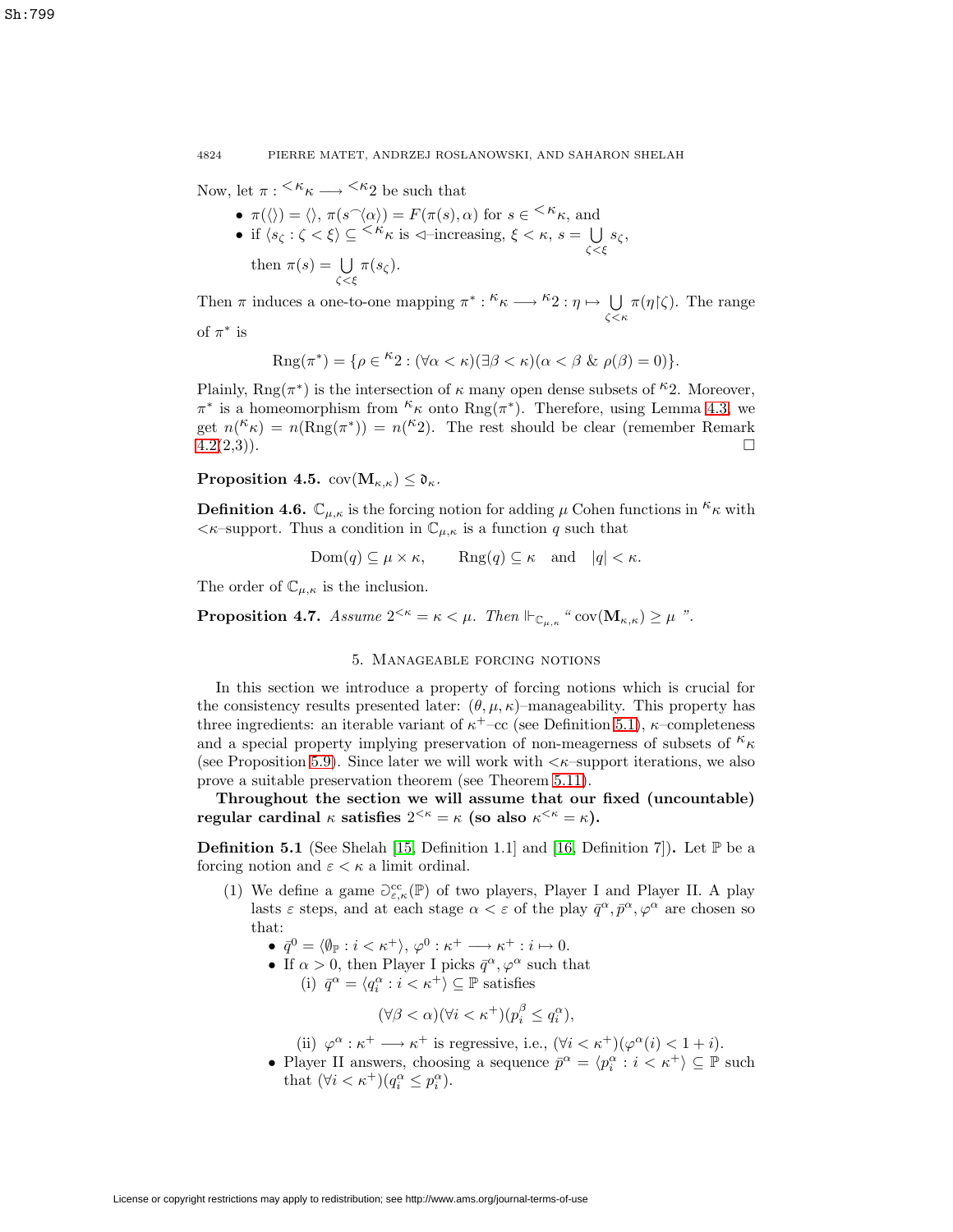Sh:799

If at some stage of the game Player I does not have any legal move, then he loses. If the game lasted  $\varepsilon$  steps, Player I wins a play  $\langle \bar{q}^{\alpha}, \bar{p}^{\alpha}, \varphi^{\alpha} : \alpha < \varepsilon \rangle$ if there is a club C of  $\kappa^+$  such that for each distinct members i, j of C satisfying  $cf(i) = cf(j) = \kappa$  and  $(\forall \alpha < \varepsilon)(\varphi^{\alpha}(i) = \varphi^{\alpha}(j))$ , the set

$$
\{p_i^\alpha:\alpha<\varepsilon\}\cup\{p_j^\alpha:\alpha<\varepsilon\}
$$

has an upper bound in P.

(2) The forcing notion  $\mathbb P$  satisfies condition  $(*)_\kappa^\varepsilon$  if Player I has a winning strategy in the game  $\mathcal{O}^{\text{cc}}_{\varepsilon,\kappa}(\mathbb{P})$ .

Remark 5.2. Condition  $(*)_{\kappa}^{\varepsilon}$  is a strong version of  $\kappa^+$ –cc (easily, if  $\varepsilon < \kappa$  is limit,  $\kappa^{\varepsilon} = \kappa$ , and  $\mathbb P$  satisfies  $(*)_\kappa^{\varepsilon}$ , then  $\mathbb P$  satisfies  $\kappa^+$ -cc). This condition was used in a number of papers, e.g., to obtain a series of consistency results on partition relations; see Shelah and Stanley [\[17\]](#page-24-0), [\[18\]](#page-24-1), Shelah [\[14\]](#page-23-10), [\[15\]](#page-23-8), [\[16\]](#page-23-9). Its primary use comes from the fact that it is preserved in  $\lt$   $\kappa$ –support iterations.

<span id="page-12-0"></span>**Proposition 5.3** (See Shelah [\[15,](#page-23-8) Iteration Lemma 1.3] and [\[16,](#page-23-9) Theorem 35])**.** Let  $\varepsilon < \kappa$  be a limit ordinal,  $\kappa = \kappa^{<\kappa}$ . Suppose that  $\overline{\mathbb{Q}} = \langle \mathbb{P}_{\xi}, \mathbb{Q}_{\xi} : \xi < \gamma \rangle$  is a  $\langle \kappa$ -support iteration such that for each  $\xi < \gamma$ ,

$$
\Vdash_{\mathbb{P}_{\xi}} \text{``}\dot{\mathbb{Q}}_{\xi} \text{ satisfies } (\ast)^{\varepsilon}_{\kappa} \text{''}.
$$

Then  $\mathbb{P}_{\gamma}$  satisfies  $(\ast)^{\varepsilon}_{\kappa}$ .

**Definition 5.4.** A forcing notion  $\mathbb{P}$  is  $\langle \theta$ -complete if every  $\leq_{\mathbb{P}}$ -increasing chain of length less than  $\theta$  has an upper bound in  $\mathbb{P}$ . It is  $\langle \theta \, - \, lub \, - \, \textit{complete} \rangle$  if every  $\leq_{\mathbb{P}}$ -increasing chain of length less than  $\theta$  has a least upper bound in  $\mathbb{P}$ .

**Definition 5.5.** Let  $\theta$  and  $\mu$  be cardinals such that  $\theta < \kappa$  and  $\mu^{<\kappa} = \mu$ . Let  $\mathbb{P}$  be  $a < \theta^+$ –lub–complete forcing notion.

- (1) A model  $N \prec (\mathcal{H}(\chi), \in, \leq^*_{\chi})$  is  $(\mathbb{P}, \kappa, \mu)$ -relevant if  $\mathbb{P}, \mu \in N, \mu \subseteq N$ ,  $|N| = \mu$  and  $\leq K_N \subseteq N$ .
- (2) For a  $(\mathbb{P}, \kappa, \mu)$ –relevant model N we define a game  $\mathcal{D}^m(N, \theta, \mathbb{P})$  of two players, He and She, as follows. A play lasts  $\theta$  moves, and in the *i*th move conditions  $p_i, q_i \in \mathbb{P}$  are chosen so that:
	- $q_i \in N \cap \mathbb{P}, q_i \leq p_i$
	- $(\forall j < i)(q_j \leq q_i \& p_j \leq p_i),$
	- She chooses  $p_i, q_i$  if i is odd, He picks  $p_i, q_i$  if i is even.
	- She wins the play  $\langle q_i, p_i : i < \theta \rangle$  whenever

if  $p_{\theta}$  is a least upper bound of  $\langle p_i : i < \theta \rangle$ , and  $q_{\theta}$  is a least upper bound of  $\langle q_i : i < \theta \rangle$ ,

then  $(\forall q \in N \cap \mathbb{P})(q_{\theta} \leq q \Rightarrow q, p_{\theta} \text{ are compatible}).$ 

- (3) The forcing notion  $\mathbb P$  is weakly  $(\theta, \mu, \kappa)$ –manageable if (it is  $\langle \theta^+$ –lub– complete and) there is an  $x \in \mathcal{H}(\chi)$  (called a witness) such that for every  $(\mathbb{P}, \kappa, \mu)$ –relevant model  $N \prec \mathcal{H}(\chi)$  with  $x \in N$ , She has a winning strategy in the game  $\mathcal{D}^m(N,\theta,\mathbb{P})$ .
- (4) The forcing notion  $\mathbb P$  is  $(\theta, \mu, \kappa)$ –manageable if it is  $\langle \kappa$ –complete, weakly  $(\theta, \mu, \kappa)$ -manageable, and satisfies the condition  $(*)^{\theta}_{\kappa}$ .

Remark 5.6. Suppose that  $\mathbb P$  is  $\langle \theta^+$ -lub-complete and N is  $(\mathbb P, \kappa, \mu)$ -relevant. Then both players always have legal moves in the game  $\mathcal{D}^m(N,\theta,\mathbb{P})$ . Moreover, if  $\langle q_i, p_i :$  $i < \theta$  is a (legal) play of  $\partial^m(N, \theta, \mathbb{P})$ , then there are least upper bounds  $q_\theta \in N \cap \mathbb{P}$ of  $\langle q_i : i < \theta \rangle$ , and  $p_\theta \in \mathbb{P}$  of  $\langle p_i : i < \theta \rangle$  (and  $q_\theta \leq p_\theta$ ).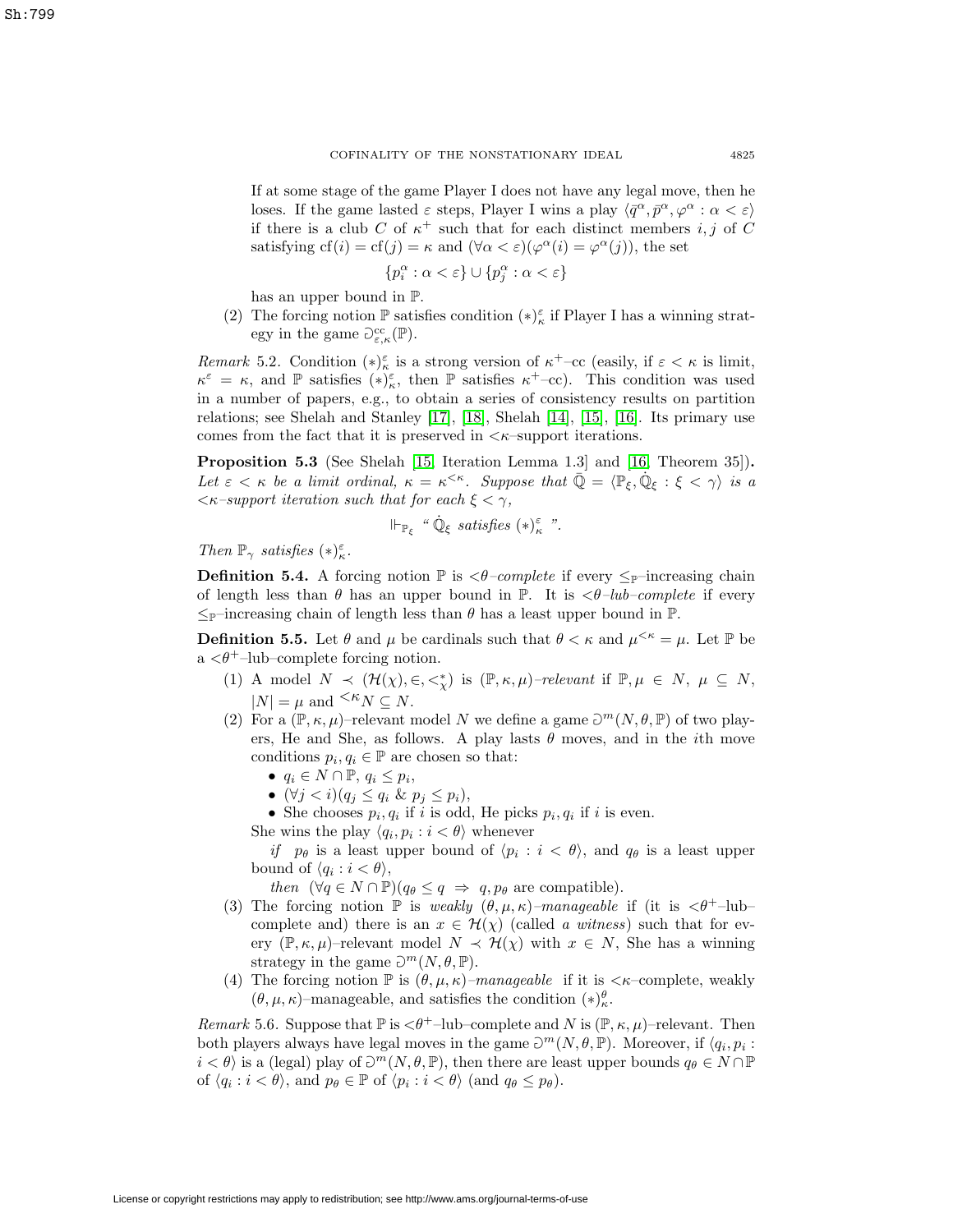**Definition 5.7.** Let N be a  $(\mathbb{P}, \kappa, \mu)$ –relevant model, and let  $q \in N \cap \mathbb{P}, p \in \mathbb{P}$  be such that  $q \leq p$ . We say that a pair  $(q^*, p^*)$  is an N–cover for  $(q, p)$ , if

- $q \leq q^* \in N \cap \mathbb{P}, p \leq p^* \in \mathbb{P}, q^* \leq p^*$ , and
- every condition  $q' \in N \cap \mathbb{P}$  stronger than  $q^*$  is compatible with  $p^*$ .

<span id="page-13-1"></span>**Lemma 5.8.** Suppose that  $\mathbb{P}$  is a  $\langle \theta^+ \text{-}lub\text{-}complete$  forcing notion, N is a  $(\mathbb{P}, \kappa, \mu)$ relevant model, and She has a winning strategy in the game  $\mathcal{D}^m(N,\theta,\mathbb{P})$ . Then:

- (1) For all conditions  $q \in N \cap \mathbb{P}$  and  $p \in \mathbb{P}$  such that  $q \leq p$ , there is an N-cover  $(q^*, p^*)$  for  $(q, p)$ .
- $(2)$   $N \cap \mathbb{P} \triangleleft \mathbb{P}$ .

*Proof.* (1) Consider a play  $\langle q_i, p_i : i < \theta \rangle$  of  $\mathcal{D}^m(N, \theta, \mathbb{P})$  in which He starts with  $q_0 = q, p_0 = p$ , and then he always plays the  $\lt^*_{\chi}$ -first legal moves, and She uses her winning strategy. Let  $q^* \in N \cap \mathbb{P}, p^* \in \mathbb{P}$  be least upper bounds of  $\langle q_i : i < \theta \rangle$ ,  $\langle p_i : i \langle \theta \rangle$ , respectively. Plainly, as She won the play, the pair  $(q^*, p^*)$  is an N–cover for  $(q, p)$ .

(2) Suppose that  $A \subseteq N \cap \mathbb{P}$  is a maximal antichain in  $N \cap \mathbb{P}$ , but  $p \in \mathbb{P}$  is incompatible with all members of A. Let  $(q^*, p^*)$  be an N–cover for  $(\varphi_{\mathbb{P}}, p)$ . The condition  $q^*$  is compatible with some  $q \in \mathcal{A}$ , so let  $q^+ \in N \cap \mathbb{P}$  be such that  $q^+ \geq q^*$ ,  $q^+ \ge q \in \mathcal{A}$ . By the choice of  $(q^*, p^*)$  we know that the conditions  $q^+$  and  $p^*$  are compatible, and hence  $q$  and  $p$  are compatible, a contradiction.

The rest follows from the elementarity of  $N$ .

$$
\Box
$$

<span id="page-13-0"></span>**Proposition 5.9.** Assume  $\theta < \kappa \leq \mu = \mu^{<\kappa} < \tau$ . Suppose that a set  $Y \subseteq \kappa_{\kappa}$ cannot be covered by the union of less than  $\tau$  nowhere dense subsets of  $\kappa_{\kappa}$ , and  $\mathbb P$ is a weakly  $(\theta, \mu, \kappa)$ -manageable forcing notion not collapsing cardinals. Then

 $\Vdash_{\mathbb{P}}$  " Y is not the union of  $\lt \tau$  nowhere dense subsets of  $\kappa_{\kappa}$ ".

*Proof.* Let P be weakly  $(\theta, \mu, \kappa)$ –manageable with a witness  $x \in \mathcal{H}(\chi)$ . Suppose toward contradiction that a condition  $q \in \mathbb{P}$  is such that

 $q \Vdash$  " Y is the union of  $\lt \tau$  nowhere dense subsets of  $\kappa_{\kappa}$ ".

Passing to a stronger condition if needed, we may assume that for some  $\iota < \tau$  and P–names  $\dot{A}_{\xi}$  (for  $\xi < \iota$ ) we have:

- $q \Vdash$  "  $\dot{A}_{\xi} \subseteq \langle \kappa_{\kappa} \& (\forall s \in \langle \kappa_{\kappa} \rangle) (\exists t \in \dot{A}_{\xi})(s \subseteq t)$ ", and
- $q \Vdash$  "  $(\forall y \in Y)(\exists \xi < \iota)(\forall t \in \dot{A}_{\xi})(t \nsubseteq y)$ ".

For each  $\zeta < \iota$  pick a  $(\mathbb{P}, \kappa, \mu)$ -relevant model  $N_{\zeta} \prec (\mathcal{H}(\chi), \in, \leq^*_{\chi})$  such that  $q, \langle \dot{A}_{\xi} :$  $\xi < \iota$ ,  $x, \zeta \in N_{\zeta}$ . Then  $| \bigcup$  $\bigcup_{\zeta \leq \iota} N_{\zeta} = \iota \cdot \mu < \tau$ , so we may pick a  $y \in Y$  such that  $y \in \mathcal{O}$  for all open dense subsets  $\mathcal{O}$  of  $kappa$  from  $\bigcup$  $\bigcup_{\zeta < \iota} N_{\zeta}$ . By our assumptions, there are  $\xi < \iota$  and  $p \geq q$  such that

$$
p \Vdash " (\forall t \in \dot{A}_{\xi})(t \nsubseteq y)".
$$

Let  $(q^*, p^*)$  be an N<sub> $\xi$ </sub>-cover for  $(q, p)$  (there is one by Lemma [5.8\(](#page-13-1)1)). Put

$$
A = \{ s \in {}^{<\kappa} \kappa : (\exists q' \ge q^*) (q' \Vdash s \in \dot{A}_{\xi}) \}.
$$

Clearly,  $A \in N_{\xi}$ ,  $A \subseteq N_{\xi}$ , and  $\mathcal{O} = \bigcup_{s \in A} O_s \in N_{\xi}$  is an open dense subset of  ${}^{\kappa} \kappa$ . Hence  $s \subseteq y$  for some  $s \in A$ . Let  $q' \in N_{\xi} \cap \mathbb{P}$  be a condition stronger than  $q^*$  and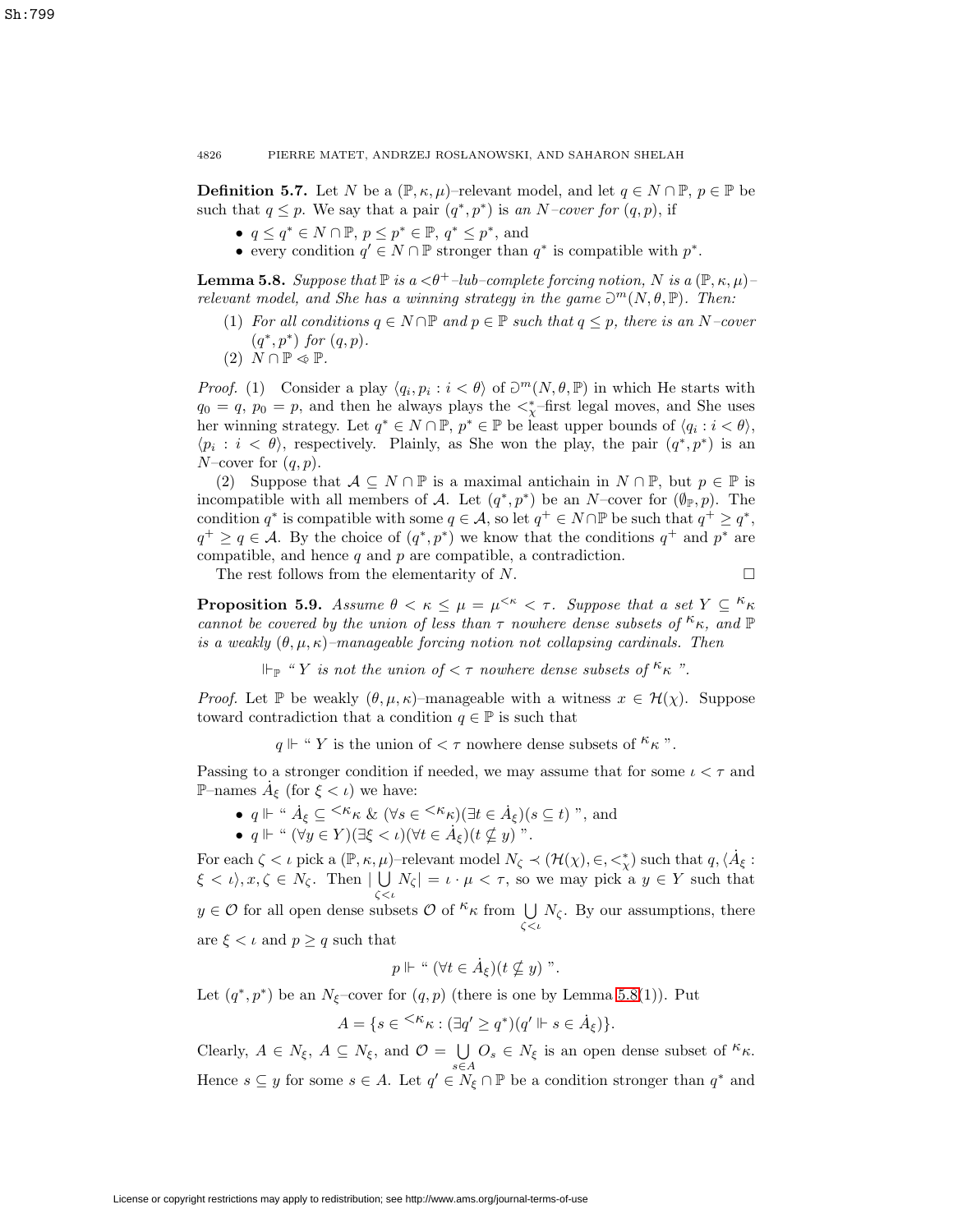such that  $q' \Vdash s \in \dot{A}_{\xi}$ . The condition  $q'$  is compatible with  $p^*$ , and so with p. Take a condition  $q^+$  stronger than both  $q'$  and p. Then

$$
q^+ \Vdash
$$
 "  $s \in \dot{A}_{\xi} \& s \subseteq y$  " and  $q^+ \Vdash$  "  $(\forall t \in \dot{A}_{\xi})(t \nsubseteq y)$  ",

<span id="page-14-1"></span>a contradiction.  $\hfill \square$ 

**Corollary 5.10.** Suppose that  $\theta < \kappa \leq \mu = \mu^{<\kappa}$  and  $cov(\mathbf{M}_{\kappa,\kappa}) > \mu$ . Let  $\mathbb P$  be a  $(\theta, \mu, \kappa)$ –manageable forcing notion. Then

$$
\Vdash_{\mathbb{P}} \text{``}\left(\text{cov}(\mathbf{M}_{\kappa,\kappa})\right)^{\mathbf{V}} \leq \text{cov}(\mathbf{M}_{\kappa,\kappa}) \text{''}.
$$

*Proof.* Remembering Proposition [4.4,](#page-10-2) apply Proposition [5.9](#page-13-0) to  $\tau = \text{cov}(\mathbf{M}_{\kappa,\kappa})$  $cov(\mathbf{M}_{\kappa,\kappa}^{\kappa})$  and  $Y = \kappa \kappa$  to get

$$
\Vdash_{\mathbb{P}} \text{`` } (\kappa_{\mathcal{K}})^{\mathbf{V}}
$$
 is not the union of  $< \tau$  nowhere dense sets ".

 $\Box$ 

But this clearly implies  $\Vdash_{\mathbb{P}}$  "  $\tau \leq \text{cov}(\mathbf{M}_{\kappa,\kappa}) = \text{cov}(\mathbf{M}_{\kappa,\kappa})$ ".

<span id="page-14-0"></span>**Theorem 5.11.** Assume that  $\theta < \kappa \leq \mu = \mu^{<\kappa}$ . Let  $\overline{\mathbb{Q}} = \langle \mathbb{P}_{\xi}, \dot{\mathbb{Q}}_{\xi} : \xi < \gamma \rangle$  be  $\langle \kappa$ -support iteration such that for each  $\xi < \gamma$ ,

$$
\Vdash_{\mathbb{P}_{\xi}} \text{``}\dot{\mathbb{Q}}_{\xi} \text{ is } (\theta, \mu, \kappa)\text{-}manageable''.
$$

Then  $\mathbb{P}_{\gamma}$  is  $(\theta, \mu, \kappa)$ -manageable.

*Proof.* Let  $\theta$ ,  $\kappa$ ,  $\mu$  and  $\overline{Q}$  be as in the assumptions of the theorem.

First note that the limits of  $\langle \kappa$ -support iterations of  $\langle \kappa$ -complete forcing notions satisfying the condition  $(*)_{\kappa}^{\theta}$  are  $\langle \kappa$ -complete  $\kappa^+$ -cc (as  $\kappa^{\langle \kappa \rangle} = \kappa$ ; remember Proposition [5.3\)](#page-12-0). Therefore no such iteration collapses cardinals nor changes cofinalities nor adds sequences of ordinals of length  $\lt \kappa$ . Hence the assumed properties of  $\theta$ ,  $\kappa$  and  $\mu$  hold in all intermediate extensions  $\mathbf{V}^{\mathbb{P}_{\xi}}$  and our assumption on  $\dot{\mathbb{Q}}_{\xi}$ 's is meaningful.

Plainly,  $\mathbb{P}_{\gamma}$  is  $\langle \kappa$ -complete,  $\langle \theta^+$ -lub-complete and satisfies condition  $(*)^{\theta}_{\kappa}$ . We have to show that  $\mathbb{P}_{\gamma}$  is weakly  $(\theta, \mu, \kappa)$ –manageable.

For  $\xi < \gamma$  let  $\dot{x}_{\xi}$  be a  $\mathbb{P}_{\xi}$ –name for a witness for  $\mathbb{Q}_{\xi}$  being weakly manageable and let  $\bar{x} = \langle \dot{x}_{\xi} : \xi \langle \gamma \rangle$ . Suppose that  $N \prec (\mathcal{H}(\chi), \in, \leq^*_{\chi})$  is a  $(\mathbb{P}_{\gamma}, \kappa, \mu)$ -relevant model such that  $(\bar{x}, \bar{\mathbb{Q}}) \in N$ .

Since each  $\mathbb{P}_{\xi}$  is  $\lt \kappa$ –complete and satisfies the  $\kappa^+$ –cc (and  $\kappa + 1 \subseteq N$ ), we know that if  $\xi \in N \cap \gamma$  and  $G_{\xi} \subseteq \mathbb{P}_{\xi}$  is generic over **V**, then in **V**[ $G_{\xi}$ ] we have

 $N[G_{\xi}] \cap \mathbf{V} = N$  and  $N[G_{\xi}] \prec (\mathcal{H}(\chi), \in, \leq^*_{\chi})^{\mathbf{V}[G_{\xi}]}$  and  $\leq^{\mathcal{K}} N[G_{\xi}] \subseteq N[G_{\xi}].$ Since clearly  $\mathbb{Q}_{\xi}^{G_{\xi}} \in N[G_{\xi}]$ , we conclude that  $N[G_{\xi}]$  is  $(\mathbb{Q}_{\xi}^{G_{\xi}}, \kappa, \mu)$ -relevant, and  $\dot{x}_{\xi}^{G_{\xi}} \in N[G_{\xi}].$  Therefore, She has a winning strategy in the game  $\partial^{m}(N[G_{\xi}], \theta, \dot{\mathbb{Q}}_{\xi}^{G_{\xi}}).$ Let  $\text{st}_{\xi}$  be a  $\mathbb{P}_{\xi}$ –name for such a strategy. We may assume that the strategy  $\text{st}_{\xi}$  is such that

(\*) if  $i < \theta$  is even and  $q_i = p_i = \dot{\phi}_{\dot{\mathbb{Q}}_{\xi}}$ ,

then st<sub> $\xi$ </sub> instructs Her to play  $q_{i+1} = p_{i+1} = \dot{q}_{\dot{Q}_{\xi}}$ .

We define a strategy st for Her in the game  $\mathcal{D}^m(N,\theta,\mathbb{P}_\gamma)$  as follows. At an odd stage  $i < \theta$  of the game, the strategy st first instructs Her to choose (side) conditions  $q_i^-, p_i^- \in \mathbb{P}_\gamma$  and only then pick conditions  $q_i \in N \cap \mathbb{P}_\gamma$  and  $p_i \in \mathbb{P}_\gamma$  which are to be played. These conditions will be chosen so that if  $\langle q_j, p_j : j < i \rangle$  is a legal play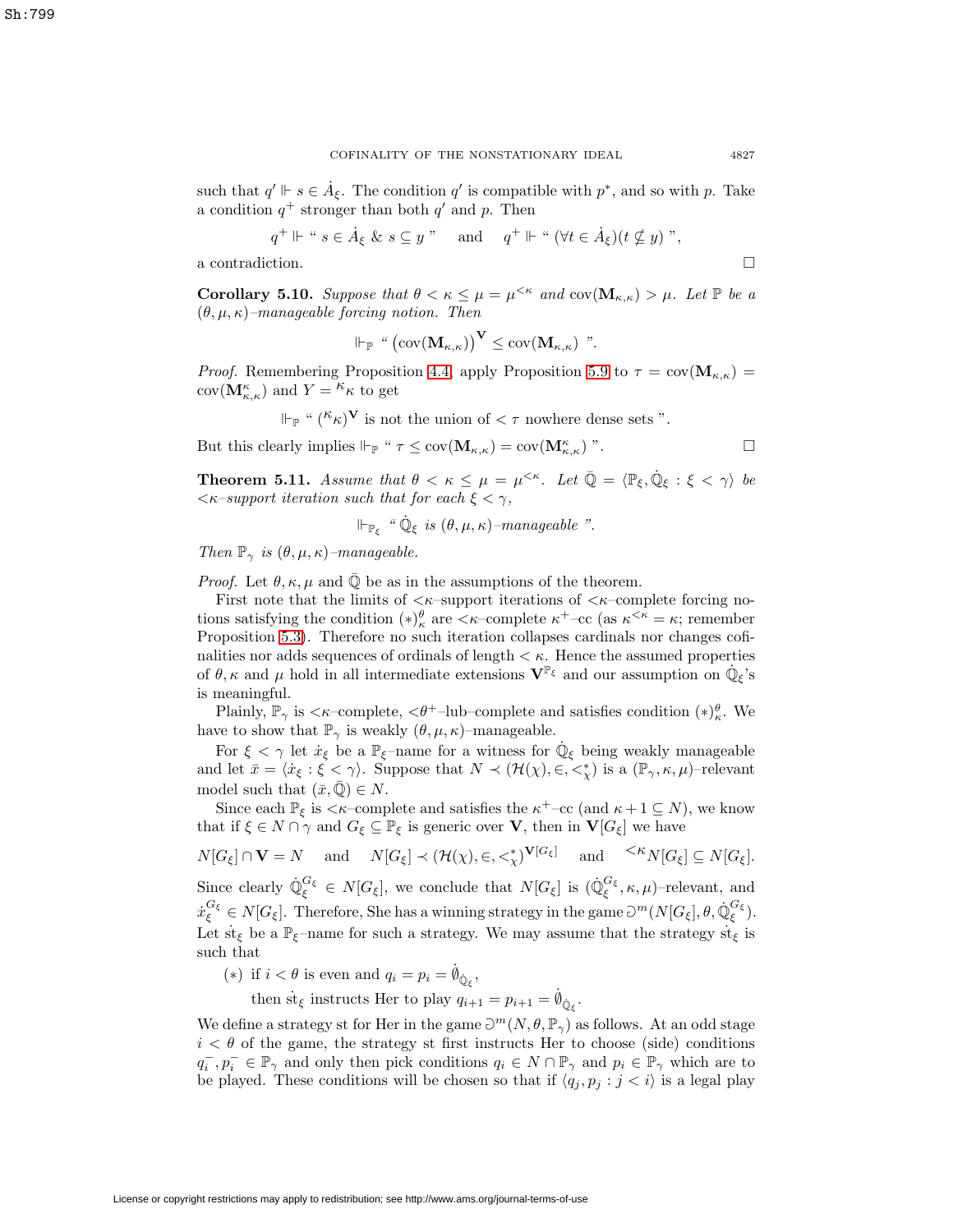of  $\mathcal{D}^m(N, \theta, \mathbb{P}_\gamma)$  in which She uses st, and  $q_j^-, p_j^-$  are the side conditions picked by Her (for odd  $j \leq i$ ), then

- $(\alpha)_i \text{ Dom}(q_i) = \text{Dom}(q_i^-) = \text{Dom}(p_{i-1}) \cap N, \text{Dom}(p_i^-) = \text{Dom}(p_{i-1}),$
- $(\beta)_i \ \ p_{i-1} \leq p_i^- \leq p_i, \ q_{i-1} \leq q_i^- \leq p_i^-, \ q_{i-1} \leq q_i \leq p_i,$
- $(\gamma)_i$  letting  $(q_j^*, p_j^*)$  be  $(q_j^-, p_j^-)$  if  $j \leq i$  is odd and  $(q_j, p_j)$  if  $j < i$  is even, for every  $\xi \in \text{Dom}(q_i)$  we have
	- $p_i$ | $\xi \Vdash_{\mathbb{P}_{\xi}}$  "  $q_i(\xi) = q_i^-(\xi)$  and the sequence  $\langle q_j^*(\xi), p_j^*(\xi) : j \leq i \rangle$  is a legal play of  $\mathbb{D}^m(N[\Gamma_{\mathbb{P}_\xi}], \theta, \dot{\mathbb{Q}}_\xi)$  in which She uses the strategy st<sub> $\xi$ </sub> ".

So suppose that  $i < \theta$  is odd,  $\langle q_j, p_j : j < i \rangle$  is a partial play of  $\mathcal{D}^m(N, \theta, \mathbb{P}_\gamma)$  in which She uses st (and the side conditions for odd  $j < i$  are  $q_j^-, p_j^-$ ), and the clauses  $(\alpha)_j$ – $(\gamma)_j$  hold for all odd  $j < i$ . Let  $(q_j^*, p_j^*)$  be  $(q_j^-, p_j^-)$  if  $j < i$  is odd and  $(q_j, p_j)$ if  $j < i$  is even.

We first declare that  $Dom(q_i^-) = Dom(p_{i-1}) \cap N$ ,  $Dom(p_i^-) = Dom(p_{i-1})$  and  $p_i^-(\zeta) = p_{i-1}(\zeta)$  for all  $\zeta \in \text{Dom}(p_i^-) \setminus N$ . Next, by induction on  $\xi \in \text{Dom}(q_i^-)$ we define  $q_i^-(\xi), p_i^-(\xi)$ . So suppose that  $\xi \in \text{Dom}(q_i^-)$  and  $q_i^- \upharpoonright \xi, p_i^- \upharpoonright \xi$  have been defined so that  $q_{i-1}$  | $\xi \le q_i^-$  | $\xi \le p_i^-$  | $\xi$  and  $p_{i-1}$  | $\xi \le p_i^-$  | $\xi$ . Then, by clauses  $(\gamma)_j$ ,

$$
p_i^-\upharpoonright\xi\Vdash_{\mathbb{P}_\xi}\quad\text{``the sequence $\langle q_j^*(\xi),p_j^*(\xi):j\text{st}_\xi
$$
''}.

(Remember our assumption  $(*)$  on  $st_{\xi}$  and our convention regarding  $\emptyset_{\mathbb{P}}$  stated in Notation [0.3\(](#page-1-2)1).) Let  $q_i^-(\xi)$  and  $p_i^-(\xi)$  be  $\mathbb{P}_{\xi}$ -names for members of  $\dot{\mathbb{Q}}_{\xi}$  such that

$$
q_i^-\upharpoonright\xi\Vdash_{\mathbb{P}_\xi}``q_i^-(\xi)\in N[\Gamma_{\mathbb{P}_\xi}]\ \&\ q_{i-1}(\xi)\leq q_i^-(\xi)''\,,
$$

and

$$
p_i^- \upharpoonright \xi \Vdash_{\mathbb{P}_{\xi}} \quad \text{`` } (q_i^-(\xi), p_i^-(\xi)) \text{ is what } \text{st}_{\xi} \text{ tells Her to play as the answer to } \langle q_j^*(\xi), p_j^*(\xi) : j < i \rangle \text{''}.
$$

(So  $q_i^-(\xi)$  is a name for a member of  $N[\Gamma_{\mathbb{P}_\xi}]$ , but it does not have to be from N.) This completes the definition of  $q_i^-, p_i^- \in \mathbb{P}_{\gamma}$ . Now we use the fact that  $\mathbb{P}_{\gamma}$ is  $\langle \kappa$ -complete and  $|\text{Dom}(q_i^-)| \langle \kappa \rangle$  to pick a condition  $p_i \in \mathbb{P}_\gamma$  stronger than  $p_i^$ and names  $\dot{\tau}_{\xi} \in N$  (for  $\xi \in \text{Dom}(q_i^-)$ ) such that  $p_i \upharpoonright \xi \Vdash_{\mathbb{P}_{\xi}} \dot{q}_i^-(\xi) = \dot{\tau}_{\xi}$  ". Since  $\leq K_N \subseteq N$ , the sequence  $\langle \tau_{\xi} : \xi \in \text{Dom}(q_i^-) \rangle$  is in N. Hence we may find a condition  $q_i \in N \cap \mathbb{P}_{\gamma}$  such that

- Dom $(q_i) = \text{Dom}(q_i^{-})$ , and
- for each  $\xi \in \text{Dom}(q_i)$ ,
	- $\Vdash_{\mathbb{P}_{\xi}}$  " if  $\dot{\tau}_{\xi} \geq q_{i-1}(\xi)$ , then  $q_i(\xi) = \dot{\tau}_{\xi}$ , otherwise  $q_i(\xi) = q_{i-1}(\xi)$ ".

(For definiteness we pick the  $\lt^*_\chi$ -first  $p_i, q_i$  as above.) It should be clear that  $q_i^-, q_i, p_i^-, p_i$  satisfy conditions  $(\alpha)_{i}$ – $(\gamma)_{i}$ . This finishes the description of the strategy st. Let us argue that it is a winning strategy for Her.

To this end suppose that  $\langle q_i, p_i : i < \theta \rangle$  is the result of a play of  $\mathcal{D}^m(N, \theta, \mathbb{P}_\gamma)$  in which She uses st. Let  $q_{\theta}, p_{\theta} \in \mathbb{P}_{\gamma}$  be least upper bounds of  $\langle q_i : i < \theta \rangle, \langle p_i : i < \theta \rangle$ , respectively. Then for every  $\xi \in \text{Dom}(p_{\theta})$  we have

$$
p_{\theta} \upharpoonright \xi \Vdash_{\mathbb{P}_{\xi}} \text{`` } p_{\theta}(\xi) \text{ is a least upper bound of } \langle p_i(\xi) : i < \theta \rangle \text{''}.
$$

We may also assume that  $Dom(q_{\theta}) = \bigcup_{i < \theta} Dom(q_i) = Dom(p_{\theta}) \cap N$ .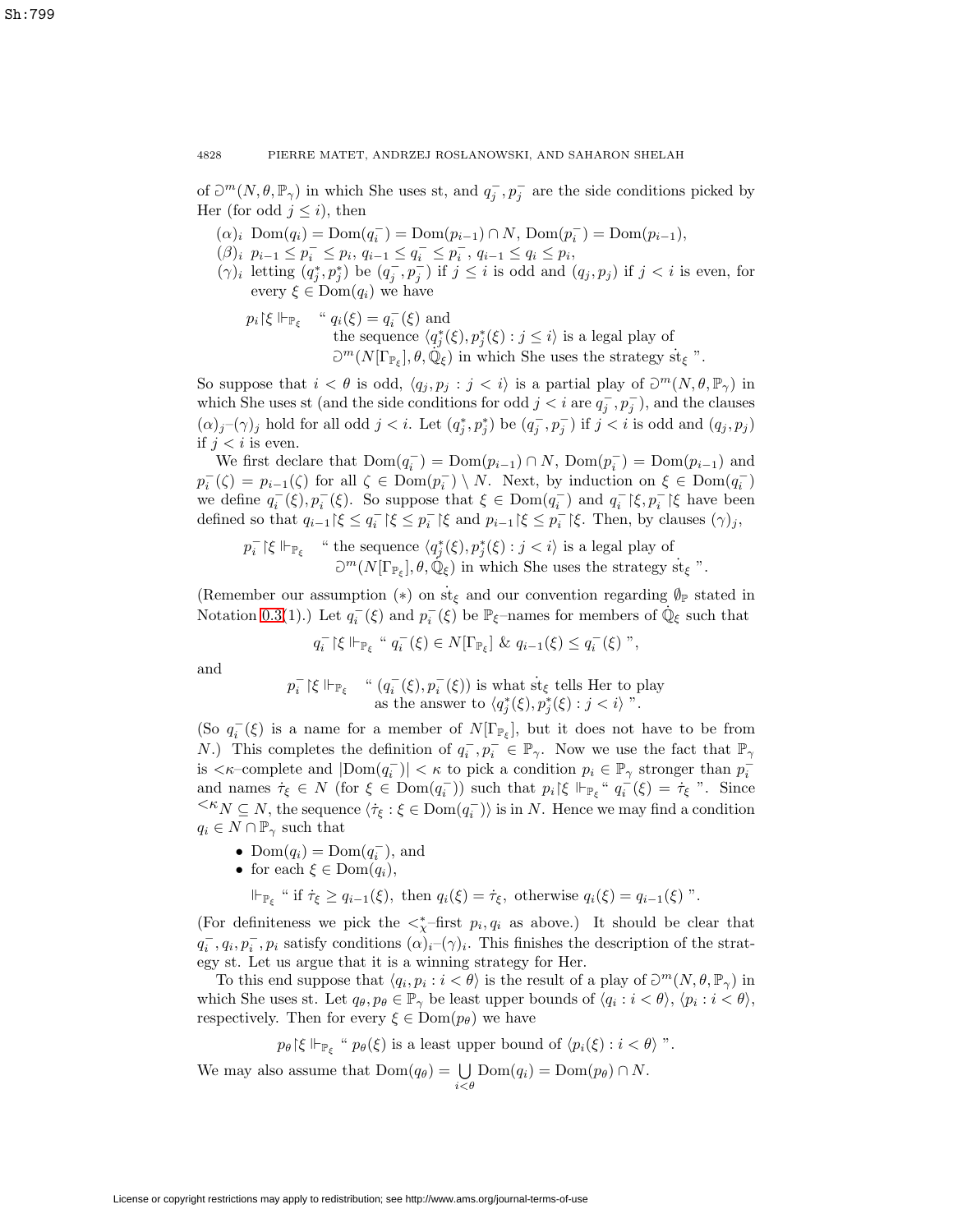Let  $q \in N \cap \mathbb{P}_{\gamma}$  be a condition stronger than  $q_{\theta}$  (and thus stronger than all  $q_i$  for  $i < \theta$ ). We define a condition  $p \in \mathbb{P}_{\gamma}$  as follows. First, we declare that  $Dom(p) =$  $Dom(q) \cup Dom(p_\theta)$ , and  $p(\xi) = q(\xi)$  for  $\xi \in Dom(q) \setminus Dom(p_\theta)$ , and  $p(\xi) = p_\theta(\xi)$  for  $\xi \in \text{Dom}(p_{\theta}) \setminus \text{Dom}(q) = \text{Dom}(p_{\theta}) \setminus N$ . Now suppose that  $\xi \in \text{Dom}(q) \cap \text{Dom}(p_{\theta})$ and we have already defined  $p \nvert \xi$  so that  $q \nvert \xi \leq p \nvert \xi$  and  $p_\theta \nvert \xi \leq p \nvert \xi$ . Then, by our choices,

$$
p \restriction \xi \Vdash_{\mathbb{P}_{\xi}}
$$
 "the sequence  $\langle q_j(\xi), p_j^*(\xi) : j < \theta \rangle$  is a legal play of  $\partial^m(N[\Gamma_{\mathbb{P}_{\xi}}], \theta, \mathbb{Q}_{\xi})$  in which She uses the strategy  $\text{st}_{\xi}$ , and  $q(\xi) \in N[\Gamma_{\mathbb{P}_{\xi}}]$  is stronger than all  $q_j(\xi)$  for  $j < \theta$ ".

(Above,  $p_j^*$  are as in the definition of st: either  $p_j$  or  $p_j^-$ , depending on the parity of j.) Consequently,

$$
p{\restriction}\xi \Vdash \text{`` } q(\xi) \text{ and } p_\theta(\xi) \text{ are compatible ''},
$$

so we may pick a  $\mathbb{P}_{\xi}$ –name  $p(\xi)$  for a condition in  $\dot{\mathbb{Q}}_{\xi}$  such that

 $p\{\xi \Vdash "q(\xi) \leq p(\xi) \text{ and } p_{\theta}(\xi) \leq p(\xi) \text{''}.$ 

This completes the choice of  $p \in \mathbb{P}_{\gamma}$ . Plainly, p is an upper bound of q and  $p_{\theta}$ showing that they are compatible.  $\Box$ 

Remark 5.12. Note that

if  $\mathbb P$  is weakly  $(\theta, \mu, \kappa)$ –manageable,

then it satisfies the  $\mu^+$ –cc.

Hence we may use a slight modification of the proof of Theorem [5.11](#page-14-0) to show (by induction on  $\gamma$ ) that

if  $\theta < \kappa = \kappa^{<\kappa}$ ,  $\overline{\mathbb{Q}} = \langle \mathbb{P}_{\xi}, \mathbb{Q}_{\xi} : \xi < \gamma \rangle$  is a  $(<\kappa$ )-support iteration of  $\langle \kappa$ -complete weakly  $(\theta, \kappa, \kappa)$ -manageable forcing notions, then  $\mathbb{P}_{\gamma}$  is weakly  $(\theta, \kappa, \kappa)$ –manageable and  $\kappa$ –complete (and thus also  $\kappa^+$ –cc).

### 6. The one-step forcing

In this section we introduce a forcing notion  $\mathbb Q$  for adding a small family of functions in <sup> $\kappa$ </sup><sub>K</sub> which  $\tau$ –dominates  $\kappa$ <sub>K</sub> ∩ **V**. Iterating this type of forcing notions we will get models with  $\mathfrak{d}_\kappa^\tau$  small. Our forcing is (of course) manageable for suitable parameters, and thus it preserves non-meagerness of subsets of  $\kappa$ . Throughout this section we assume the following.

Context 6.1. (i)  $\tau = cf(\tau) < cf(\kappa) = \kappa = 2^{<\kappa}$ ,

- (ii)  $\bar{\mu} = \langle \mu_{\alpha} : \alpha < \tau \rangle$  is an increasing sequence of regular cardinals,  $\kappa \leq \mu_0$ ,
- (iii)  $|\prod_{\alpha}^{\infty} \mu_{\alpha}| = 2^{\kappa}$  and  $\pi : \prod_{\alpha}^{\infty} \mu_{\alpha} \longrightarrow^{\kappa} \kappa$  is a bijection.

We will write  $\pi_{\eta}$  for  $\pi(\eta)$ . Also, for a set  $u \subseteq \prod$  $\prod_{\alpha<\tau}\mu_\alpha$  we let

$$
T(u) \stackrel{\text{def}}{=} \{ \eta \, | \, \alpha : \alpha < \tau \, \& \eta \in u \}.
$$

<span id="page-16-0"></span>**Definition 6.2.** (1) We define a forcing notion  $\mathbb{Q} = \mathbb{Q}(\pi, \bar{\mu}, \kappa)$  as follows. **A condition** in  $\mathbb Q$  is a tuple  $p = (i, u, \bar{f}, g) = (i^p, u^p, \bar{f}^p, g^p)$  such that (a)  $i < \kappa, u \in \mathcal{P}_{\kappa}(\prod$  $\prod_{\alpha<\tau}\mu_{\alpha}$ ),

(b) 
$$
\bar{f} = \langle f_{\sigma} : \sigma \in T(u) \rangle
$$
 and  $f_{\sigma} : i \longrightarrow \kappa$  for  $\sigma \in T(u)$ ,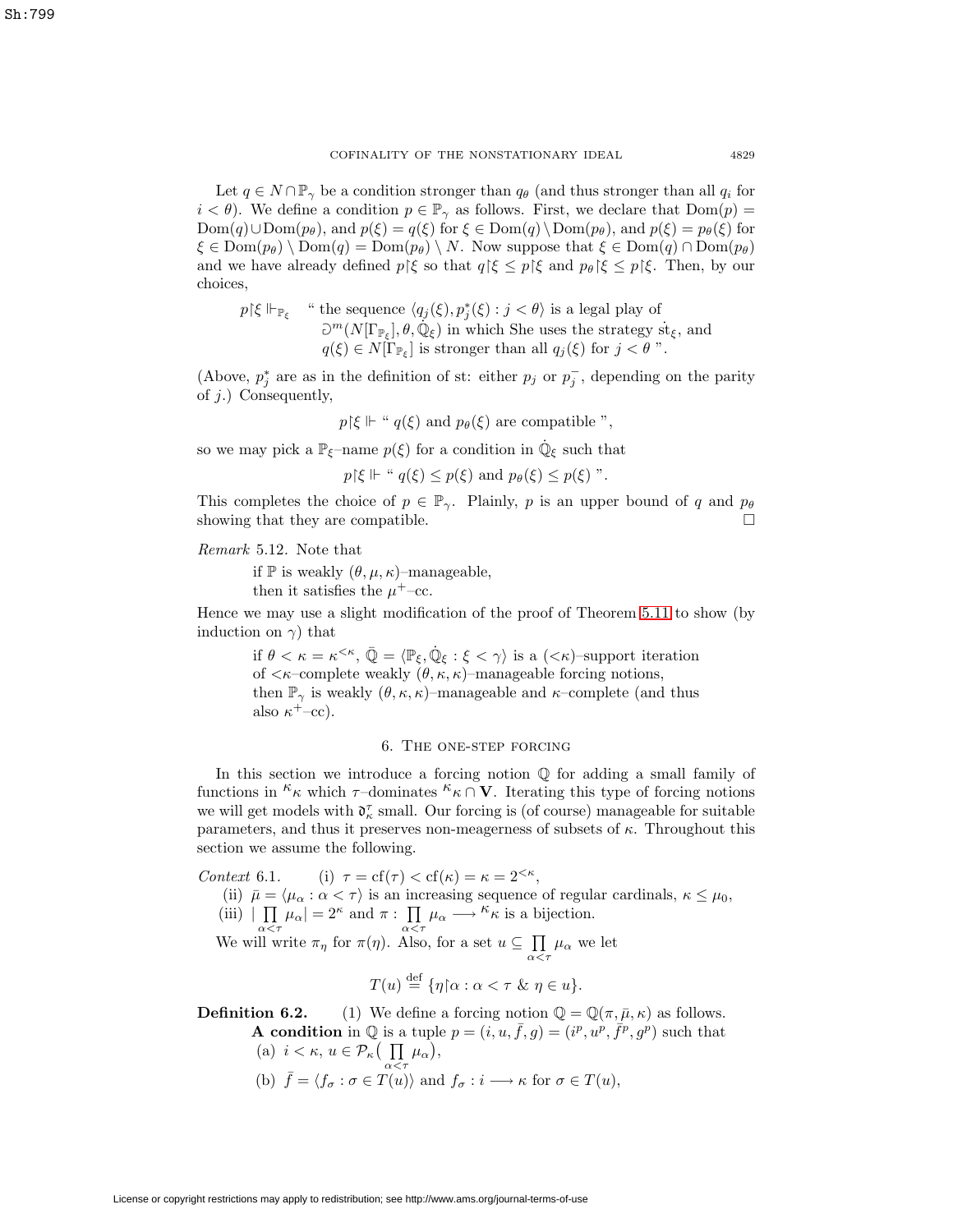4830 PIERRE MATET, ANDRZEJ ROSLANOWSKI, AND SAHARON SHELAH

(c) 
$$
g: u \longrightarrow i+1
$$
, and if  $\eta \in u$ ,  $g(\eta) \leq j < i$ , then

$$
\pi_{\eta}(j) < \sup\{f_{\eta \upharpoonright \alpha}(j) : \alpha < \tau\}.
$$

**The order of**  $\mathbb Q$  is such that for  $p, q \in \mathbb Q$  we have

 $p \leq q$  if and only if

 $i^p \leq i^q, u^p \subseteq u^q, g^p \subseteq g^q$  and  $f^p_\sigma \subseteq f^q_\sigma$  for  $\sigma \in T(u^p)$ .

(2) For a set  $U \subseteq \prod$  $\prod_{\alpha \leq \tau} \mu_{\alpha}$  we let  $\mathbb{Q}[U = \{p \in \mathbb{Q} : u^p \subseteq U\}$ , and for a condition

$$
q \in \mathbb{Q}
$$
 we put

$$
q U = (i^q, u^q \cap U, \overline{f}^q) T(u^q \cap U), g^q \upharpoonright (u^q \cap U)).
$$

<span id="page-17-0"></span>**Proposition 6.3.** (1)  $\mathbb{Q}$  is a  $\lt \kappa$ -lub-complete forcing notion of size  $2^{\kappa}$ .  $(2)$  Let  $U \subseteq \prod$  $\prod_{\alpha<\tau}\mu_{\alpha}$  be of size  $\leq\kappa$ . Then  $|\mathbb{Q}[U]\leq\kappa$ .

*Proof.* (1) Plainly,  $(\mathbb{Q}, \leq)$  is a partial order of size  $2^{\kappa}$ . To prove the completeness suppose that  $\langle p_{\xi} : \xi \langle \xi^* \rangle$  is an  $\leq$ –increasing sequence of members of  $\mathbb{Q}$  and  $\xi^* \langle \xi \rangle$ . Put

$$
i^q = \sup_{\xi < \xi^*} i^{p_\xi}, \quad u^q = \bigcup_{\xi < \xi^*} u^{p_\xi}, \quad g^q = \bigcup_{\xi < \xi^*} g^{p_\xi}
$$

and  $f_{\sigma}^q = \bigcup \{ f_{\sigma}^{p_{\xi}} : \xi < \xi^* \& \sigma \in T(u^{p_{\xi}}) \}$  for  $\sigma \in T(u^q)$ . Clearly,  $q = (i^q, u^q, \overline{f}^q, g^q) \in$  $\mathbb Q$  is the least upper bound of  $\langle p_{\xi} : \xi < \xi^* \rangle$ .  $\Box$ 

 $(2)$  Should be clear.

<span id="page-17-1"></span>**Proposition 6.4.** The forcing notion  $\mathbb{Q}$  satisfies the condition  $(*)_\kappa^{\varepsilon}$  (see Definition [5.1\(](#page-11-0)2)) for any limit ordinal  $\varepsilon < \kappa$ .

<span id="page-17-3"></span>*Proof.* Let  $\varepsilon < \kappa$  be a limit ordinal. To give the winning strategy for Player I in the game  $\mathcal{D}^{\text{cc}}_{\varepsilon,\kappa}(\mathbb{Q})$  we need two technical observations.

**Claim 6.4.1.** If  $p, q \in \mathbb{Q}$  are such that  $i^p = i^q$  and  $g^p \mid (u^p \cap u^q) = g^q \mid (u^p \cap u^q)$  and  $f_{\sigma}^p = f_{\sigma}^q$  for  $\sigma \in T(u^p) \cap T(u^q)$ , then the conditions p, q have a least upper bound.

*Proof of the Claim.* Let  $i^r = i^p = i^q$ ,  $u^r = u^p \cup u^q$ ,  $g^r = g^p \cup g^q$  and

$$
f_{\sigma}^r = \begin{cases} f_{\sigma}^p & \text{if } \sigma \in T(u^p), \\ f_{\sigma}^q & \text{if } \sigma \in T(u^q). \end{cases}
$$

Then  $r = (i^r, u^r, \bar{f}^r, g^r) \in \mathbb{Q}$  is the least upper bound of  $p, q$ .

<span id="page-17-2"></span>**Claim 6.4.2.** Suppose  $\bar{q} = \langle q_i : j \leq \kappa^+ \rangle \subseteq \mathbb{Q}$ . Then there is a regressive function  $\varphi_{\bar{g}} : \kappa^+ \longrightarrow \kappa^+$  such that

if  $j < j' < \kappa^+$ ,  $cf(j) = cf(j') = \kappa$  and  $\varphi_{\bar{q}}(j) = \varphi_{\bar{q}}(j')$ ,

then  $i^{q_j} = i^{q_{j'}}$ , and  $g^{q_j} \mid (u^{q_j} \cap u^{q_{j'}}) = g^{q_{j'}} \mid (u^{q_j} \cap u^{q_{j'}})$ , and  $f_{\sigma}^{q_j} = f_{\sigma}^{q_{j'}}$  for  $\sigma \in T(u^{q_j}) \cap T(u^{q_{j'}}).$ 

*Proof of the Claim.* Take a sequence  $\langle \eta_{\xi} : \xi \langle \kappa^+ \rangle \subseteq \prod$  $\prod_{\alpha \leq \tau} \mu_{\alpha}$  such that for each  $j <$  $\kappa^+$  of cofinality  $\kappa$  and an  $\alpha < j$  we have  $u^{q_\alpha} \subseteq \{\eta_\xi : \xi < j\}$ . Let  $U = \{\eta_\xi : \xi < \kappa^+\}$ and  $U_j = \{\eta_{\xi} : \xi < j\}$  for  $j < \kappa^+$ . By Proposition [6.3\(](#page-17-0)2) we know that  $|\mathbb{Q}[U_j] \leq \kappa$ (for  $j < \kappa^+$ ) and  $|\mathbb{Q}[U] \leq \kappa^+$ , and hence we may pick a mapping  $\psi_0 : \kappa^+ \longrightarrow \mathbb{Q}[U]$ such that

$$
(\forall j < \kappa^+) \big( \text{cf}(j) = \kappa \ \Rightarrow \ \text{Rng}(\psi_0 | j) = \mathbb{Q} | U_j \big).
$$

Also, for  $j < \kappa^+$ , let  $F(U_j)$  be the set

$$
\big\{\bar{f}=\langle f_\sigma:\sigma\in\text{Dom}(\bar{f})\rangle:\text{Dom}(\bar{f})\in\mathcal{P}_\kappa\big(T(U_j)\big)\ \&\ (\forall\sigma\in\text{Dom}(\bar{f}))(f_\sigma\in{}^{<\kappa}\kappa)\big\},
$$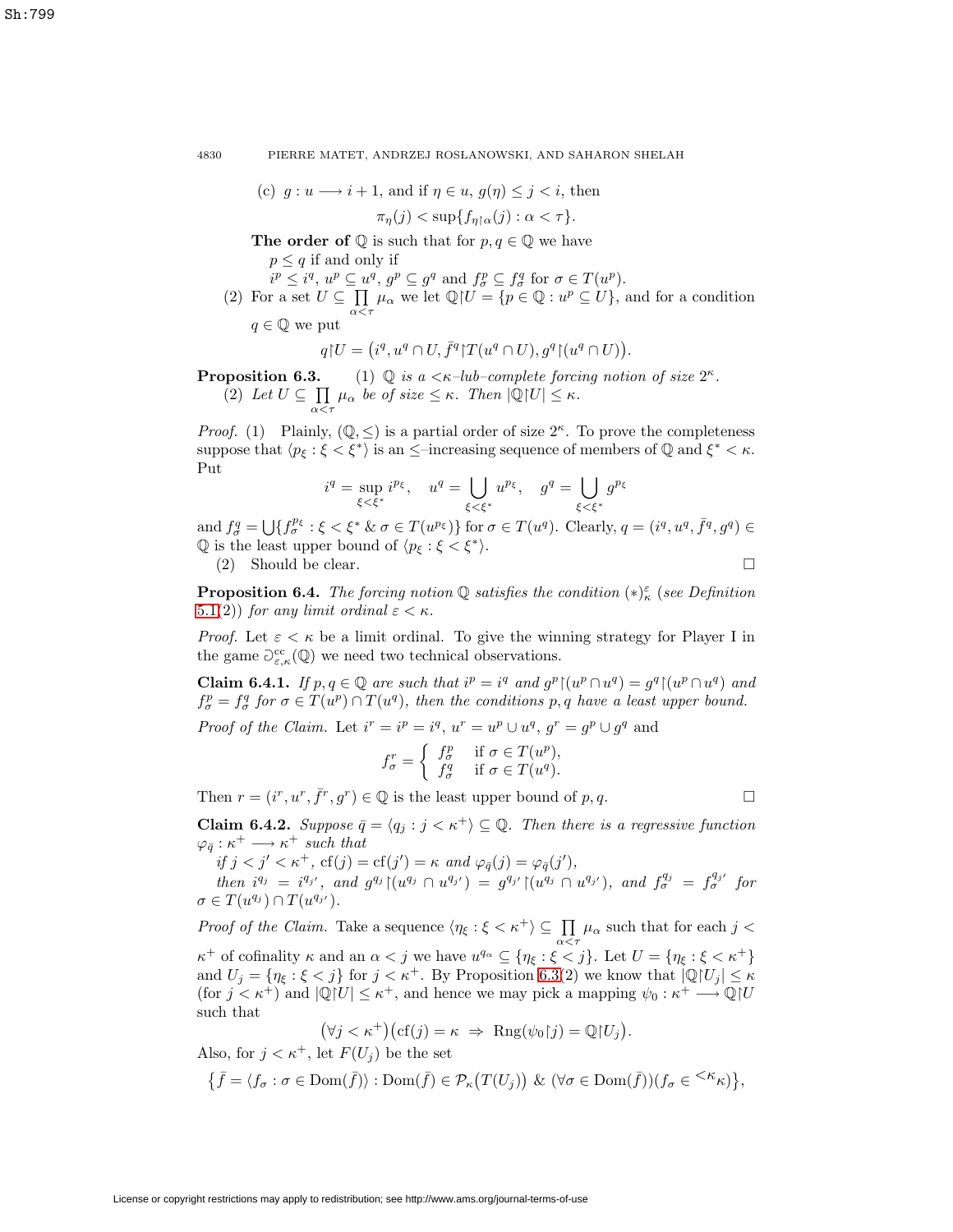and  $F(U) = \bigcup F(U_j)$ . Note that  $|F(U_j)| \leq \kappa$  and  $|F(U)| \leq \kappa^+$ . Choose a  $j<\kappa^+$ function  $\psi_1 : \kappa^+ \longrightarrow F(U)$  such that

 $(\forall j < \kappa^+)(cf(j) = \kappa \Rightarrow \text{Rng}(\psi_1|j) = F(U_j)).$ 

Finally, let  $c : \kappa^+ \times \kappa^+ \longrightarrow \kappa^+$  be a bijection such that

$$
(\forall j < \kappa^+) \big( \text{cf}(j) = \kappa \ \Rightarrow \ \text{Rng}(c \upharpoonright (j \times j)) = j \big).
$$

Now let  $\varphi_{\bar{q}} : \kappa^+ \longrightarrow \kappa^+$  be a regressive function such that for  $j < \kappa^+$  of cofinality  $\kappa$  we have

$$
\varphi_{\bar{q}}(j) = c(\min{\alpha < \kappa^+ : \psi_0(\alpha) = q_j | U_j}, \min{\alpha < \kappa^+ : \psi_1(\alpha) = \bar{f}^{q_j} | T(U_j) }).
$$

Easily,  $\varphi_{\bar{q}}$  is as required.  $\Box$ 

Now we may complete the proof of Proposition [6.4.](#page-17-1) Consider the following strategy st for Player I in the game  $\partial_{\varepsilon,\kappa}^{cc}(\mathbb{Q})$ . Suppose that the players arrived at stage  $\alpha > 0$  of the play and they have already constructed a sequence  $\langle \bar{q}^{\beta}, \bar{p}^{\beta}, \varphi^{\beta}$ :  $\beta < \alpha$ . Then, for each  $j < \kappa^+$ , the sequence  $\langle p_j^{\beta} : \beta < \alpha \rangle$  is increasing, so Player I can take its least upper bound  $q_j^{\alpha}$ . This determines  $\bar{q}^{\alpha}$  played by Player I; the function  $\varphi^{\alpha}$  played at this stage is the  $\varphi_{\bar{q}}$  given by Claim [6.4.2.](#page-17-2)

One easily verifies that the strategy st is a winning one (remember Claim [6.4.1\)](#page-17-3).

 $\Box$ 

<span id="page-18-1"></span>**Theorem 6.5.** Suppose  $\theta$  and  $\iota$  are cardinals such that  $\theta = \text{cf}(\theta) < \kappa \leq \iota = \iota^{<\kappa}$ . Then the forcing notion  $\mathbb Q$  is  $(\theta, \iota, \kappa)$ -manageable.

*Proof.* For each  $\sigma \in \bigcup_{\alpha < \tau} \prod_{\beta < \alpha}$  $\prod_{\beta<\alpha}\mu_{\beta}$  fix a sequence  $\eta_{\sigma}\in\prod_{\alpha<\alpha}$  $\prod_{\alpha<\tau}\mu_{\alpha}$  such that  $\sigma\subseteq\eta_{\sigma}$ . Let  $\bar{\eta}=\langle \eta_\sigma: \sigma\in \bigcup\limits_{\alpha<\tau}\prod\limits_{\beta<\epsilon}$  $\prod_{\beta<\alpha}\mu_{\beta}\rangle.$ 

Suppose that N is a  $(\mathbb{Q}, \kappa, \iota)$ –relevant model such that  $(\bar{\eta}, \bar{\mu}, \pi) \in N$ . For a condition  $p \in \mathbb{Q}$  we define conditions  $cl_N^+(p) = q$  and  $cl_N^-(p) = r$  by

- $i^r = i^q = i^p$ ,
- $u^r = (u^p \cap N) \cup \{ \eta_\sigma : \sigma \in T(u^p) \cap N \}, u^q = u^p \cup \{ \eta_\sigma : \sigma \in T(u^p) \cap N \},$
- $f_{\sigma}^r = f_{\sigma}^p$  for  $\sigma \in T(u^p) \cap N$ ,  $f_{\sigma}^q = f_{\sigma}^p$  for  $\sigma \in T(u^p)$ , and  $f_{\sigma}^q(j) = f_{\sigma}^r(j) = i^p$ for  $\sigma \in T(u^q) \setminus T(u^p), j < i^p$ ,
- $g^r(\eta) = g^p(\eta)$  for  $\eta \in u^p \cap N$  and  $g^r(\eta) = i^p$  for  $\eta \in u^r \setminus u^p$ ;  $g^q(\eta) = g^p(\eta)$  for  $\eta \in u^p$  and  $g^q(\eta) = i^p$  for  $\eta \in u^q \setminus u^p$ .

Plainly,  $\text{cl}_N^+(p)$ ,  $\text{cl}_N^-(p)$  are conditions in  $\mathbb Q$  and  $\text{cl}_N^-(p)$  belongs to N (remember  $\leq K_N \subseteq N$ ). If  $p \in N$ , then also  $\mathrm{cl}_N^+(p) \in N$ .

<span id="page-18-0"></span>**Claim 6.5.1.** Suppose that  $p \in \mathbb{Q}$ ,  $q \in N \cap \mathbb{Q}$  are such that  $q \leq p$ . Then

- (1)  $\mathrm{cl}_N^+(q) = \mathrm{cl}_N^-(q), q \leq \mathrm{cl}_N^-(p) \leq \mathrm{cl}_N^+(p), \text{ and } p \leq \mathrm{cl}_N^+(p),$
- (2) if  $q' \in N \cap \mathbb{Q}$  is stronger than  $cl_N^-(p)$ , then  $q'$  and p are compatible,
- (3) if  $p' \in \mathbb{P}$  is stronger than  $\mathrm{cl}_N^+(p)$ , then  $\mathrm{cl}_N^-(p) \leq \mathrm{cl}_N^-(p').$

Proof of the Claim. (1) Just check.

(2) Suppose  $\text{cl}_N^-(p) \le q' \in N \cap \mathbb{Q}$ . Put

$$
i^r = i^{q'}, \quad u^r = u^{q'} \cup u^p, \quad g^r(\eta) = \begin{cases} g^{q'}(\eta) & \text{if } \eta \in u^{q'}, \\ g^p(\eta) & \text{if } \eta \in u^p \setminus u^{q'}, \end{cases} \quad \text{and:}
$$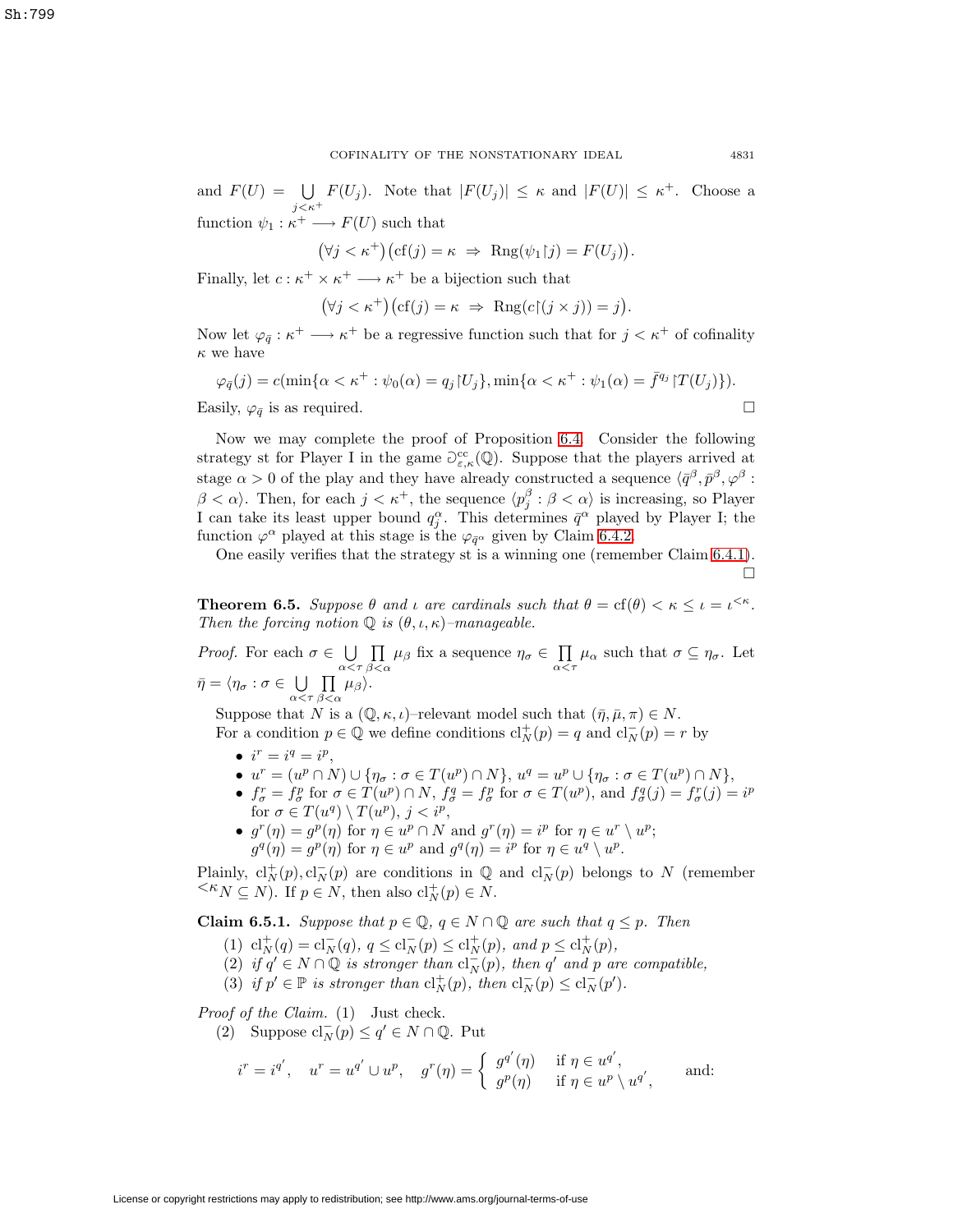if 
$$
\sigma \in T(u^{q'})
$$
, then  $f_{\sigma}^r = f_{\sigma}^{q'}$ , and if  $\sigma \in T(u^p) \setminus T(u^{q'})$ , then

$$
f_{\sigma}^p \subseteq f_{\sigma}^r \quad \text{ and } \quad f_{\sigma}^r(j) = \sup \{ \pi_{\eta}(j) : \sigma \subseteq \eta \in u^p \} + 1 \quad \text{ for } i^p \le j < i^{q'}.
$$

Note that if  $\eta \in u^p \setminus u^{q'}$ , then for some  $\alpha < \tau$  we have  $\eta \upharpoonright \alpha \notin N$  (so  $\eta \upharpoonright \alpha \notin T(u^{q'})$ ). Hence we may easily verify that  $r = (i^r, u^r, \bar{f}^r, g^r) \in \mathbb{Q}$  and clearly r is stronger than  $q'$ . To check that it is also stronger than  $p$  it is enough to note that:

if  $\eta \in u^p \cap u^{q'}$ , then  $(\eta \in u^{cl^{\perp}_{N}(p)}$  and hence)  $g^{q'}(\eta) = g^{cl^{\perp}_{N}(p)}(\eta) = g^{p}(\eta)$ , and if  $\sigma \in T(u^p) \cap T(u^{q'})$ , then  $(\sigma \in T(u^{cl_{\overline{N}}(p)})$  and hence)  $f_{\sigma}^p = f_{\sigma}^{cl_{\overline{N}}(p)} \subseteq f_{\sigma}^{q'}$ . (3) Note that if  $\text{cl}_N^+(p) \leq p'$ , then

$$
(u^p \cap N) \cup \{ \eta_\sigma : \sigma \in T(u^p) \cap N \} \subseteq u^{p'} \cap N,
$$

so checking the conditions for  $cl_N^-(p) \leq cl_N^-(p')$  is pretty straightforward.  $\Box$ 

<span id="page-19-0"></span>**Claim 6.5.2.** Suppose that a sequence  $\langle p_{\zeta} : \zeta \langle \zeta^* \rangle \subseteq \mathbb{Q}$  is increasing,  $\zeta^* \langle \zeta \rangle$  is a limit ordinal, and  $\mathrm{cl}_N^+(p_{\zeta}) = p_{\zeta+1}$  for all even  $\zeta \leq \zeta^*$ . Let  $p^*$  be the least upper bound of  $\langle p_{\zeta} : \zeta \langle \zeta^* \rangle$ . Then  $cl_N^-(p^*)$  is the least upper bound of  $\langle cl_N^-(p_{\zeta}) : \zeta \langle \zeta^* \rangle$ .

*Proof of the Claim.* It follows from Claim [6.5.1\(](#page-18-0)3) that  $cl_N^-(p_\zeta) \leq cl_N^-(p^*)$  (for  $\zeta$  <  $\zeta^*$ ). To show that  $cl_N^-(p^*)$  is actually the least upper bound it is enough to note that

$$
i^{\mathrm{cl}_N^-(p^*)} = i^{p^*} = \sup\{i^{p_{\zeta}} : \zeta < \zeta^*\} = \sup\{i^{\mathrm{cl}_N^-(p_{\zeta})} : \zeta < \zeta^*\},
$$

and

$$
u^{p^*} \cap N = \bigcup \{ u^{p_{\zeta+1}} \cap N : \zeta < \zeta^* \& \zeta \text{ even} \} = \bigcup \{ u^{c l_N^{-}(p_{\zeta})} : \zeta < \zeta^* \& \zeta \text{ even} \},
$$
  

$$
\{ \eta_{\sigma} : \sigma \in T(u^{p^*}) \cap N \} = \{ \eta_{\sigma} : \sigma \in T(u^{p_{\zeta}}) \cap N \& \zeta < \zeta^* \} \subseteq \bigcup \{ u^{c l_N^{-}(p_{\zeta})} : \zeta < \zeta^* \},
$$

so  $u^{\mathrm{cl}_N^-(p^*)} = u^{p^*} \cap N = \bigcup \{ u^{\mathrm{cl}_N^-(p_\zeta)} : \zeta < \zeta^* \}.$ 

Now we may describe a strategy st for Her in the game 
$$
\partial^m(N, \theta, \mathbb{Q})
$$
. Suppose that  $i < \theta$  is even and  $(q_i, p_i)$  is His move at this stage of the play (so  $q_i \in N \cap \mathbb{P}$ ,  $q_i \leq p_i \in \mathbb{P}$ ). Then st instructs Her to play  $q_{i+1} = cl_N^-(p_i)$  and  $p_{i+1} = cl_N^+(p_i)$ . It follows from Claim 6.5.1(1) that  $(q_{i+1}, p_{i+1})$  is a legal move. It follows from Claim 6.5.2 and 6.5.1(2) that the strategy st is a winning one.

Thus we have shown that  $\mathbb Q$  is weakly  $(\theta, \iota, \kappa)$ –manageable (remember Proposi-tion [6.3\(](#page-17-0)1)). The rest follows from Propositions [6.3](#page-17-0) and [6.4.](#page-17-1)  $\Box$ 

<span id="page-19-1"></span>**Definition 6.6.** We define Q-names  $\dot{f}_{\sigma}$  (for  $\sigma \in \bigcup_{\alpha < \tau} \prod_{\beta < \alpha}$  $\prod_{\beta<\alpha}\mu_{\beta}$  and  $\dot{g}$  by

$$
\begin{array}{ll}\n\Vdash_{\mathbb{Q}} & \text{`` } \dot{f}_{\sigma} = \bigcup \{ f_{\sigma}^p : p \in \Gamma_{\mathbb{Q}} \& \sigma \in T(u^p) \} \text{ ''}, \\
\Vdash_{\mathbb{Q}} & \text{`` } \dot{g} = \bigcup \{ g^p : p \in \Gamma_{\mathbb{Q}} \} \text{ ''}.\n\end{array}
$$

<span id="page-19-2"></span> $\textbf{Proposition 6.7.} \qquad (1) \Vdash_{\mathbb{Q}} \text{``$\dot{g}$. } \prod$  $\prod_{\alpha<\tau}\mu_\alpha\longrightarrow\kappa$  ".

(2) For each  $\sigma \in \bigcup_{\alpha < \tau} \prod_{\beta < \alpha}$  $\prod_{\beta<\alpha}\mu_{\beta}$  we have  $\Vdash_{\mathbb{Q}}$  " $\dot{f}_{\sigma} : \kappa \longrightarrow \kappa$  ". (3) For each  $\eta \in \Pi$  $\prod_{\alpha<\tau}\mu_\alpha,$  $\Vdash_{\mathbb{Q}} \text{`` } (\forall j < \kappa)(\dot{g}(\eta) \leq j \Rightarrow \pi_{\eta}(j) < \sup\{\dot{f}_{\eta \upharpoonright \alpha}(j) : \alpha < \tau\})$  ".

$$
\Box
$$

 $\Box$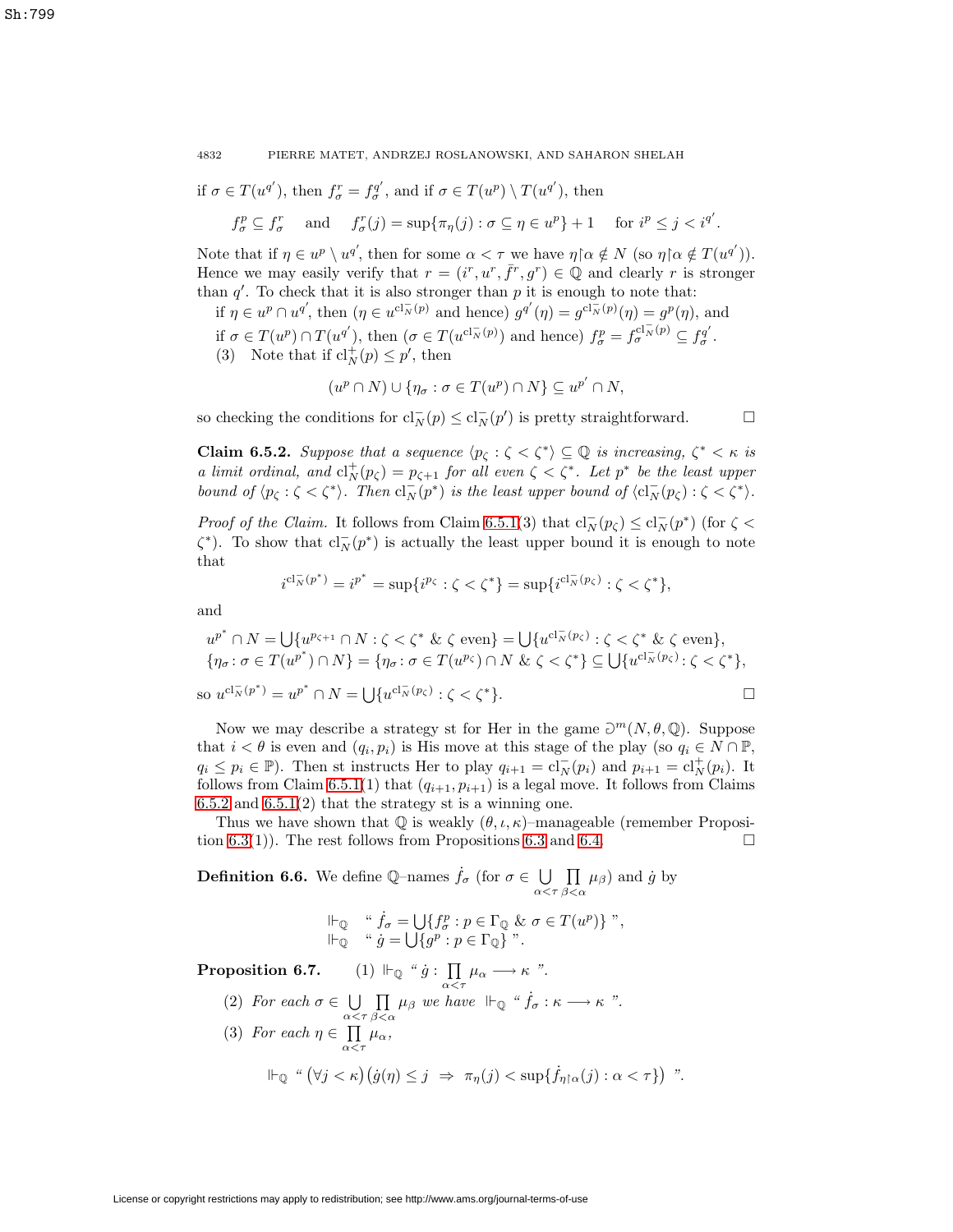*Proof.* For  $\eta \in \Pi$  $\prod_{\alpha < \tau} \mu_{\alpha}$  and  $i < \kappa$  let

$$
\mathcal{I}_{\eta} = \{ p \in \mathbb{Q} : \eta \in u^p \} \quad \text{and} \quad \mathcal{I}^i = \{ p \in \mathbb{Q} : i < i^p \}.
$$

We claim that these are open dense subsets of Q. First, suppose  $\eta \notin u^p$ ,  $p \in \mathbb{Q}$ and let  $i^r = i^p$ ,  $u^r = u^p \cup {\{\eta\}}$ ,  $g^p \subseteq g^r$ ,  $g^r(\eta) = i^r$ ,  $f^r_\sigma = f^p_\sigma$  for  $\sigma \in T(u^p)$  and  $f_{\eta\upharpoonright\alpha}^r(j) = 1$  if  $\eta\upharpoonright\alpha \notin T(u^p), \ \alpha < \tau$ . Then  $r \in \mathcal{I}_{\eta}$  is stronger than p. (Thus the sets  $\mathcal{I}_\eta$  are dense.)

Now suppose that  $p \in \mathbb{P}$  is such that  $i^p \leq i < \kappa$ . Put  $i^r = i + 1$ ,  $u^r = u^p$ ,  $g^r = g^p$ and for  $\sigma \in T(u^r)$  let  $f_{\sigma}^r \supseteq f_{\sigma}^p$  be such that  $(Dom(f_{\sigma}^r) = i^r$  and) for  $j \in i^r \setminus i^p$  we have  $f_{\sigma}^r(j) = \sup \{ \pi_{\eta}(j) : \eta \in u^r \} + 1$ . This way we have defined a condition  $r \in \mathbb{Q}$ stronger than p and such that  $r \in \mathcal{I}^i$ . (Thus the sets  $\mathcal{I}^i$  are dense.)

Using the above observation and the definition of the order of Q one easily justifies (1) and (2). (Note also that, as  $\mathbb Q$  is  $\lt \kappa$ -complete,  $\mathbb H_{\mathbb Q}$  "  $\prod$  $\prod_{\alpha<\tau}\mu_\alpha =$ 

 $\left( \Pi \right)$  $\prod_{\alpha \leq \tau} \mu_{\alpha}$   $\mathbf{V}$  ".) Then (3) follows immediately once you note that

$$
p \Vdash " gp \subseteq \dot{g} \& f_{\sigma}^{p} \subseteq \dot{f}_{\sigma}"
$$

(for  $\sigma \in T(u^p)$ ,  $p \in \mathbb{Q}$ ); remember Definition [6.2\(](#page-16-0)1)(c).

# 7. The models

<span id="page-20-0"></span>**Theorem 7.1.** Assume that

- (a)  $\kappa = 2^{<\kappa}$ ,
- (b)  $\mu$  is a cardinal such that  $cf(\mu) < \kappa < \mu < \mu^{cf(\mu)} = 2^{\kappa}$ ,
- (c) there is an increasing sequence  $\bar{\mu} = \langle \mu_{\alpha} : \alpha < \text{cf}(\mu) \rangle$  of regular cardinals such that

$$
(\forall \alpha < cf(\mu))(\kappa \le \mu_\alpha \le (\mu_\alpha)^{cf(\mu)} \le \mu_{\alpha+1}) \quad \text{and} \quad \mu = \sup \{\mu_\alpha : \alpha < cf(\mu)\}.
$$

Then there is a forcing notion  $\mathbb P$  such that:

- (i)  $\mathbb P$  has a dense subset of size  $2^{\kappa}$ ,
- (ii)  $\mathbb P$  is  $(\theta, \iota, \kappa)$ -manageable for all cardinals  $\theta, \iota$  satisfying  $cf(\theta) = \theta < \kappa \leq \iota$  $\iota^{<\kappa},$
- (iii)  $\Vdash_{\mathbb{P}}$  "  $\mathfrak{d}_{\kappa}^{cf(\mu)} \leq \mu$  ",

 $(iv)$  if  $cov(\mathbf{M}_{\kappa,\kappa}) > \mu$ , then  $\Vdash_{\mathbb{P}}$  " $\mathfrak{d}_{\kappa}^{cf(\mu)} = \mu < (cov(\mathbf{M}_{\kappa,\kappa}))^{\mathbf{V}} \leq cov(\mathbf{M}_{\kappa,\kappa})$  ".

*Proof.* Assume  $\kappa, \mu, \bar{\mu} = \langle \mu_{\alpha} : \alpha < \text{cf}(\mu) \rangle$  are as in the assumptions (a)–(c). Note that then also  $\Pi$  $\prod_{\alpha < \text{cf}(\mu)} \mu_{\alpha} = 2^{\kappa}$  (by Tarski's theorem).

The forcing notion  $\mathbb P$  is built as the limit of a  $<\kappa$ -support iteration  $\bar{\mathbb Q}=\langle \mathbb P_\xi, \mathbb Q_\xi:$  $\xi < \kappa^+$ . The names  $\mathbb{Q}_{\xi}$  are defined by induction on  $\xi < \kappa^+$  so that

( $\alpha$ )  $\mathbb{P}_{\xi}$  has a dense subset of size  $2^{\kappa}$ ,

and for all cardinals  $\theta$ ,  $\iota$  satisfying  $cf(\theta) = \theta < \kappa \leq \iota = \iota^{<\kappa}$ ,

- ( $\beta$ ) the forcing notion  $\mathbb{P}_{\xi}$  is  $(\theta, \iota, \kappa)$ –manageable and
- (γ)  $\Vdash_{\mathbb{P}_{\xi}}$  "  $\dot{\mathbb{Q}}_{\xi}$  is  $(\theta, \iota, \kappa)$ -manageable ".

So suppose that  $\mathbb{P}_{\xi}$  is already defined (and clauses  $(\alpha)$ ,  $(\beta)$  hold). Then  $\mathbb{P}_{\xi}$  is  $\lt \kappa$ complete  $\kappa^+$ –cc, and hence the properties of  $\kappa, \mu$  and  $\bar{\mu}$  stated in (a)–(c) hold in

 $\Box$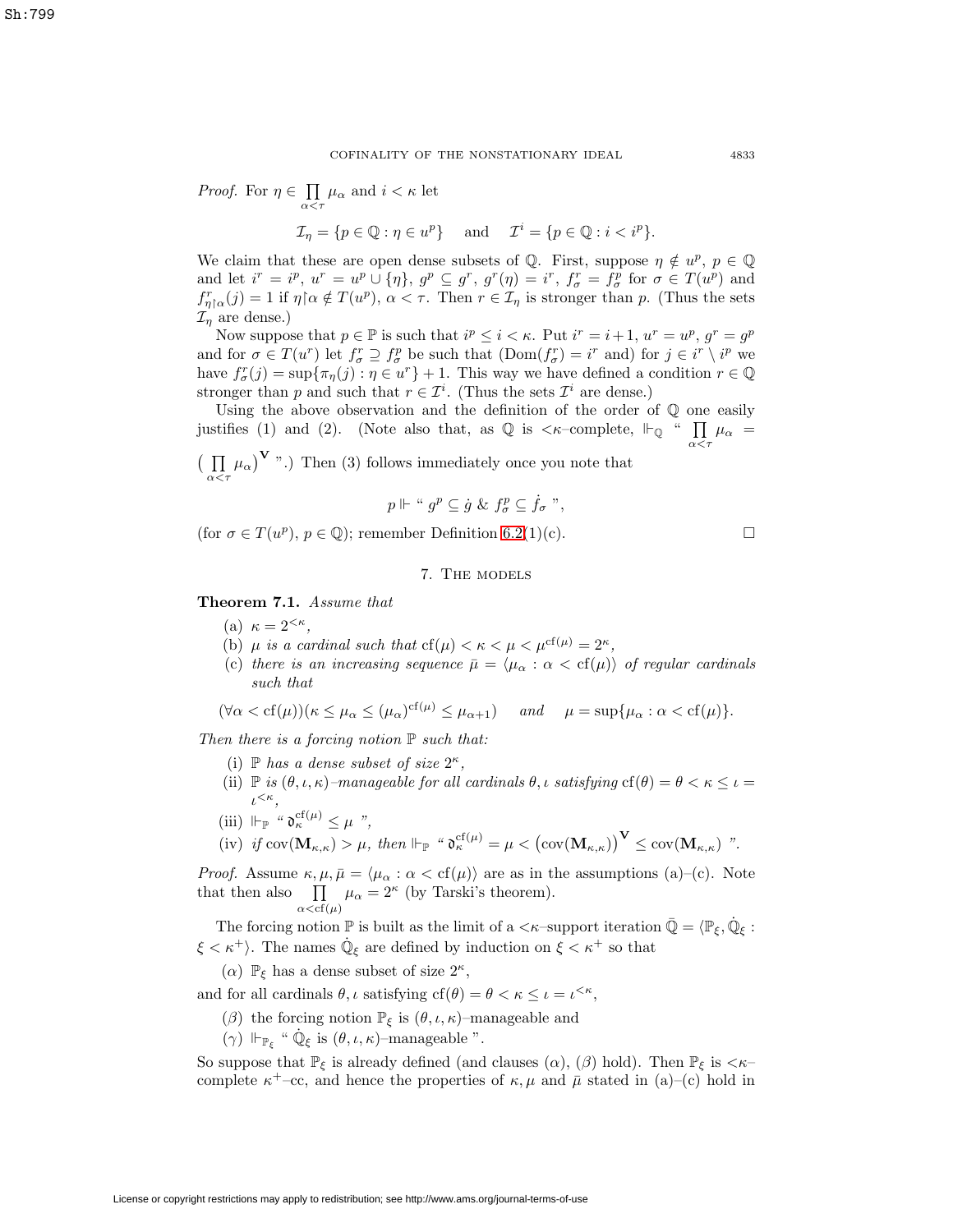$\mathbf{V}^{\mathbb{P}_{\xi}}$ . Take a  $\mathbb{P}_{\xi}$ –name  $\dot{\pi}_{\xi}$  such that

$$
\Vdash_{\mathbb{P}_{\xi}} \text{``}\ \dot{\pi}_{\xi} : \prod_{\alpha < \text{cf}(\mu)} \mu_{\alpha} \longrightarrow \text{``$\kappa$ is a bijection''},
$$

and let  $\dot{\mathbb{Q}}_{\xi}$  be a  $\mathbb{P}_{\xi}$ –name for the forcing notion  $\mathbb{Q}(\dot{\pi}_{\xi}, \bar{\mu}, \kappa)$ . Then clause  $(\gamma)$  holds (remember Theorem [6.5\)](#page-18-1).

It follows from Proposition [6.3\(](#page-17-0)1) that the demand  $(\alpha)$  is preserved at successor stages and it is preserved at limits  $\leq \kappa^+$  by the support we use. By Theorem [5.11,](#page-14-0) the clause ( $\beta$ ) holds for each  $\mathbb{P}_{\xi}$  ( $\xi \leq \kappa^+$ ). So our  $\mathbb{P} = \mathbb{P}_{\kappa^+}$  satisfies (i)+(ii).

For  $\xi < \kappa^+$  let  $\dot{f}_{\sigma}^{\xi}$  (for  $\sigma \in \bigcup_{\alpha < \text{cf}(\mu)}$ П  $\prod_{\beta<\alpha}\mu_{\beta}$  and  $\dot{g}^{\xi}$  be  $\mathbb{P}_{\xi+1}$ -names for functions added by  $\mathbb{Q}(\dot{\pi}_{\xi}, \bar{\mu}, \kappa)$  (see Definition [6.6\)](#page-19-1). Then the family

$$
\mathcal{F} = \{ \dot{f}_{\sigma}^{\xi} : \xi < \kappa^+ \& \sigma \in \bigcup_{\alpha < \text{cf}(\mu)} \prod_{\beta < \alpha} \mu_{\beta} \}
$$

is of size  $\mu$ . Since  $\mathbb P$  is  $\kappa^+$ –cc, for each  $\mathbb P$ –name  $\dot{h}$  for a member of  $\kappa$ , there are  $\xi < \kappa^+$  and a  $\mathbb{P}_{\xi}$ -name  $\dot{h}^*$  such that  $\Vdash_{\mathbb{P}}$  "  $\dot{h} = \dot{h}^*$ ". Thus using Proposition [6.7\(](#page-19-2)3) we get

$$
\Vdash_{\mathbb{P}} \text{`` } (\exists j^* < \kappa)(\exists F \in \mathcal{P}_{cf(\mu)^+}(\mathcal{F}))(\forall j < \kappa)(j^* \leq j \ \Rightarrow \ \dot{h}(j) < \sup\{f(j) : f \in F\}) \text{''}.
$$

Now we easily conclude that demand (iii) holds.

To show (iv) let us assume  $cov(\mathbf{M}_{\kappa,\kappa}) > \mu$ . The forcing notion  $\mathbb P$  is  $(\aleph_0,\kappa,\kappa)$ manageable, so by Corollary [5.10](#page-14-1) and Proposition [4.5](#page-11-1) we have

$$
\Vdash_{\mathbb{P}} \text{`` } \mu < \big( \text{cov}(\mathbf{M}_{\kappa,\kappa}) \big)^{\mathbf{V}} \leq \text{cov}(\mathbf{M}_{\kappa,\kappa}) \leq \mathfrak{d}_{\kappa} \text{''}.
$$

By (iii) we know  $\Vdash_{\mathbb{P}}$  "  $\mathfrak{d}_{\kappa}^{\mathrm{cf}(\mu)} \leq \mu$ ", but as for each  $\alpha < \mathrm{cf}(\mu)$ :

$$
\Vdash_{\mathbb{P}} \text{`` } (\mu_{\alpha})^{\mathrm{cf}(\mu)} \leq \mu_{\alpha+1} < \mu < \mathfrak{d}_{\kappa} \text{''},
$$

<span id="page-21-0"></span>we immediately get that  $\Vdash_{\mathbb{P}}$  " $\mathfrak{d}_{\kappa}^{\mathrm{cf}(\mu)} = \mu$ " (remember  $\mathfrak{d}_{\kappa} \leq (\mathfrak{d}_{\kappa}^{\mathrm{cf}(\mu)})^{\mathrm{cf}(\mu)}$  $). \Box$ 

**Corollary 7.2.** Assume GCH. Then there a  $\kappa$ -complete  $\kappa^+$ -cc forcing notion  $\mathbb{P}^*$ such that

$$
\Vdash_{\mathbb{P}^*} \text{``}\overline{\mathfrak{d}}_{\kappa} = \mathfrak{d}_{\kappa}^{\aleph_0} = \kappa^{+\omega} \quad \text{and} \quad \text{cov}(\mathbf{M}_{\kappa,\kappa}) = 2^{\kappa} = \kappa^{+(\omega+1)} \text{''}.
$$

*Proof.* Let  $\mathbb{P}_0 = \mathbb{C}_{\kappa+(\omega+1)_K}$  be the forcing adding  $\kappa^{+(\omega+1)}$  many Cohen functions in  $\kappa_{\kappa}$  (with  $\langle \kappa$ –support). Note that

$$
\Vdash_{\mathbb{P}_0} " \kappa, \ \mu = \kappa^{+\omega} \text{ and } \bar{\mu} = \langle \kappa^{+n} : n < \omega \rangle \text{ are as in Theorem 7.1(a)-(c)".}
$$

Therefore we have a  $\mathbb{P}_0$ –name  $\dot{\mathbb{P}}$  for a forcing notion satisfying [7.1\(](#page-20-0)i)–(iv). (Note that  $\Vdash_{\mathbb{P}_0}$  " cov $(\mathbf{M}_{\kappa,\kappa}) = \kappa^{+(\omega+1)}$ ", so the assumption of [7.1\(](#page-20-0)iv) holds.) Let  $\mathbb{P}^* =$  $\mathbb{P}_0 * \dot{\mathbb{P}}$ .

<span id="page-21-1"></span>Note that Theorem [0.1](#page-1-0) follows from Corollary [7.2,](#page-21-0) Theorem [1.12,](#page-4-0) and the fact that  $cov(\mathbf{M}_{\kappa,\kappa}) \leq cof(\mathcal{N}S_{\kappa}).$ 

**Theorem 7.3.** Assume that  $(a)$ – $(c)$  of Theorem [7.1](#page-20-0) hold and

(d)  $\nu$  is a regular cardinal such that  $\mu < \nu < 2^{\kappa}$ .

Then there is a forcing notion  $\mathbb{P}_{\nu}$  satisfying (i)+(ii) of Theorem [7.1](#page-20-0) and

 $(iii)_{\nu}^+ \Vdash_{\mathbb{P}_{\nu}}$  " $\mathfrak{d}_{\kappa}^{\tau} = \nu$  for every cardinal  $\tau$  satisfying  $cf(\mu) \leq \tau < \kappa$ ",  $(iv)^ \Vdash_{\mathbb{P}_{\nu}}$  "  $(\text{cov}(\mathbf{M}_{\kappa,\kappa}))^{\mathbf{V}} \leq \text{cov}(\mathbf{M}_{\kappa,\kappa})$  ".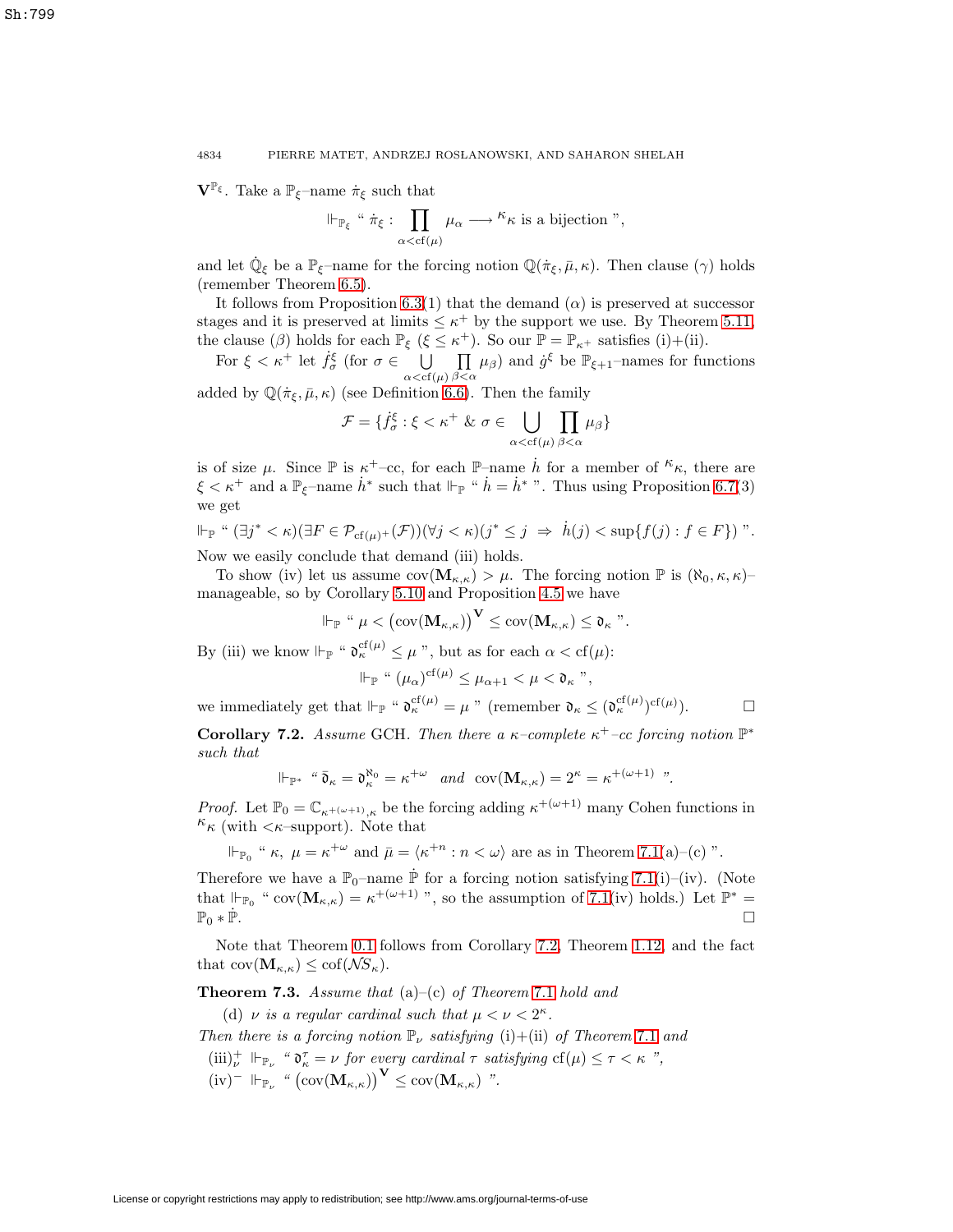*Proof.* The forcing notion  $\mathbb{P}_{\nu}$  is the limit of  $\langle \kappa$ -support iteration  $\mathbb{Q} = \langle \mathbb{P}_{\xi}, \mathbb{Q}_{\xi} : \xi \langle \xi \rangle$  $\nu$ , where  $\dot{\mathbb{Q}}_{\xi}$  are defined as in the proof of Theorem [7.1](#page-20-0) (so the only difference is the length of the iteration). As there,  $\mathbb{P}_{\nu}$  satisfies (i)+(ii) and  $\Vdash_{\mathbb{P}_{\nu}}$  " $\mathfrak{d}_{\kappa}^{\mathrm{cf}(\mu)} \leq \nu$ ". Since cov( $\mathbf{M}_{\kappa,\kappa}$ ) >  $\kappa$  and  $\mathbb{P}_{\nu}$  is ( $\aleph_0, \kappa, \kappa$ )–manageable, we get (iv)<sup>–</sup> (by Corollary [5.10\)](#page-14-1). To show that  $(iii)_{\nu}^+$  holds, suppose that  $\dot{\mathcal{F}}$  is a  $\mathbb{P}_{\nu}$ -name for a family of functions in  ${}^{\kappa}\kappa$  of size  $\lt \nu$ . Then  $\dot{\mathcal{F}}$  is essentially a  $\mathbb{P}_{\xi}$ -name for some  $\xi \lt \nu$ . Since  $\mathbb{P}_{\xi+\kappa}$ adds a subset of  $\kappa$  which is Cohen over  $\mathbf{V}^{\mathbb{P}_{\xi}}$ ,  $({}^{\kappa}\kappa)^{\mathbf{V}^{\mathbb{P}_{\xi}}}$  is not a dominating family in  $({}^{\mathcal{K}}\kappa)^{\mathbf{V}^{\mathbb{P}_{\nu}}},$  and hence for any  $\tau < \kappa$ ,

$$
\Vdash_{\mathbb{P}_{\nu}} \text{``}\mathcal{F} \text{ is not } \tau\text{-dominating''}
$$

(remember that  $\mathbb{P}_{\nu}$  is  $\langle \kappa$ -complete).

Now, Theorem [0.2](#page-1-1) follows from Theorem [1.12](#page-4-0) and the following corollary.

**Corollary 7.4.** It is consistent, relative to the existence of a cardinal  $\nu$  such that  $o(\nu) = \nu^{++}$ , that  $\bar{\mathfrak{d}}_{\aleph_1} = \aleph_{\omega+1}$  and  $\text{cov}(\mathbf{M}_{\aleph_1,\aleph_1}) = \aleph_{\omega+2}$ .

Proof. Gitik and Woodin (see Gitik [\[4\]](#page-23-11) also Gitik and Merimovich [\[5\]](#page-23-12)) constructed a model of " $2^{\aleph_n} < \aleph_\omega$  for every  $n < \omega$ ,  $2^{\aleph_0} = \aleph_1$  and  $2^{\aleph_\omega} = \aleph_{\omega+2}$ " from  $o(\nu) = \nu^{++}$ . Add  $\aleph_{\omega+2}$  Cohen subsets of  $\aleph_1$  (with countable support) to that model and then apply Theorem [7.3](#page-21-1) (with  $\kappa = \aleph_1$ ,  $\mu = \aleph_{\omega}$  and  $\nu = \aleph_{\omega+1}$ ).

### <span id="page-22-0"></span>**Theorem 7.5.** Assume that

- (a)  $\kappa = cf(\kappa) = 2^{<\kappa}, \ n < \omega,$
- (b)  $\mu_0, \mu_1, \ldots, \mu_n$  are cardinals such that

$$
\mu_0 > \mu_1 > \ldots > \mu_n > \kappa
$$
 and  $cf(\mu_0) < cf(\mu_1) < \ldots < cf(\mu_n) < \kappa$ ,

- (c)  $(\mu_{\ell})^{cf(\mu_{\ell})} = 2^{\kappa}$  for  $\ell = 0, \ldots, n$ ,
- (d) for  $\ell = 0, \ldots, n$ , there is an increasing sequence  $\bar{\mu}^{\ell} = \langle \mu_{\alpha}^{\ell} : \alpha < \text{cf}(\mu_{\ell}) \rangle$  of regular cardinals such that

$$
(\forall \alpha < \text{cf}(\mu_\ell)) (\kappa \le \mu_\alpha^\ell = (\mu_\alpha^\ell)^{\text{cf}(\mu_\ell)}) \quad \text{and} \quad \mu_\ell = \sup \{ \mu_\alpha^\ell : \alpha < \text{cf}(\mu_\ell) \},
$$

(e)  $cov(\mathbf{M}_{\kappa,\kappa})=2^{\kappa}$ .

Then there is a forcing notion  $\mathbb P$  such that

- (i)  $\mathbb{P}$  has a dense subset of size  $2^{\kappa}$ ,
- (ii)  $\mathbb P$  is  $(\theta, \iota, \kappa)$ -manageable for all cardinals  $\theta, \iota$  satisfying  $cf(\theta) = \theta < \kappa \leq \iota$  $\iota^{<\kappa},$
- (iii)  $\Vdash_{\mathbb{P}}$  "  $\mathfrak{d}_{\kappa}^{cf(\mu_{\ell})} = \mu_{\ell}$  for  $\ell = 0, \ldots, n$  and  $cov(\mathbf{M}_{\kappa,\kappa}) = 2^{\kappa}$  ".

*Proof.* Let  $A_0, \ldots, A_n$  be a partition of  $\kappa^+$  into sets of size  $\kappa^+$ . The forcing notion P is the limit of a  $\langle \kappa$ -support iteration  $\mathbb{Q} = \langle \mathbb{P}_{\xi}, \mathbb{Q}_{\xi} : \xi \langle \kappa^+ \rangle$  defined as in the proof of Theorem [7.1,](#page-20-0) but

• if  $\xi \in A_{\ell}$ , then  $\dot{\pi}_{\xi}$  is a  $\mathbb{P}_{\xi}$ -name for a bijection from  $\prod$  $\alpha < \tau_\ell$  $\mu_{\alpha}^{\ell}$  onto  $\kappa_{\kappa}$ , and  $\dot{\mathbb{Q}}_{\varepsilon}$  is  $\mathbb{Q}(\dot{\pi}_{\varepsilon}, \bar{\mu}^{\ell}, \kappa).$ 

We argue that  $\mathbb P$  has the required properties similarly as in Theorem [7.1.](#page-20-0)  $\Box$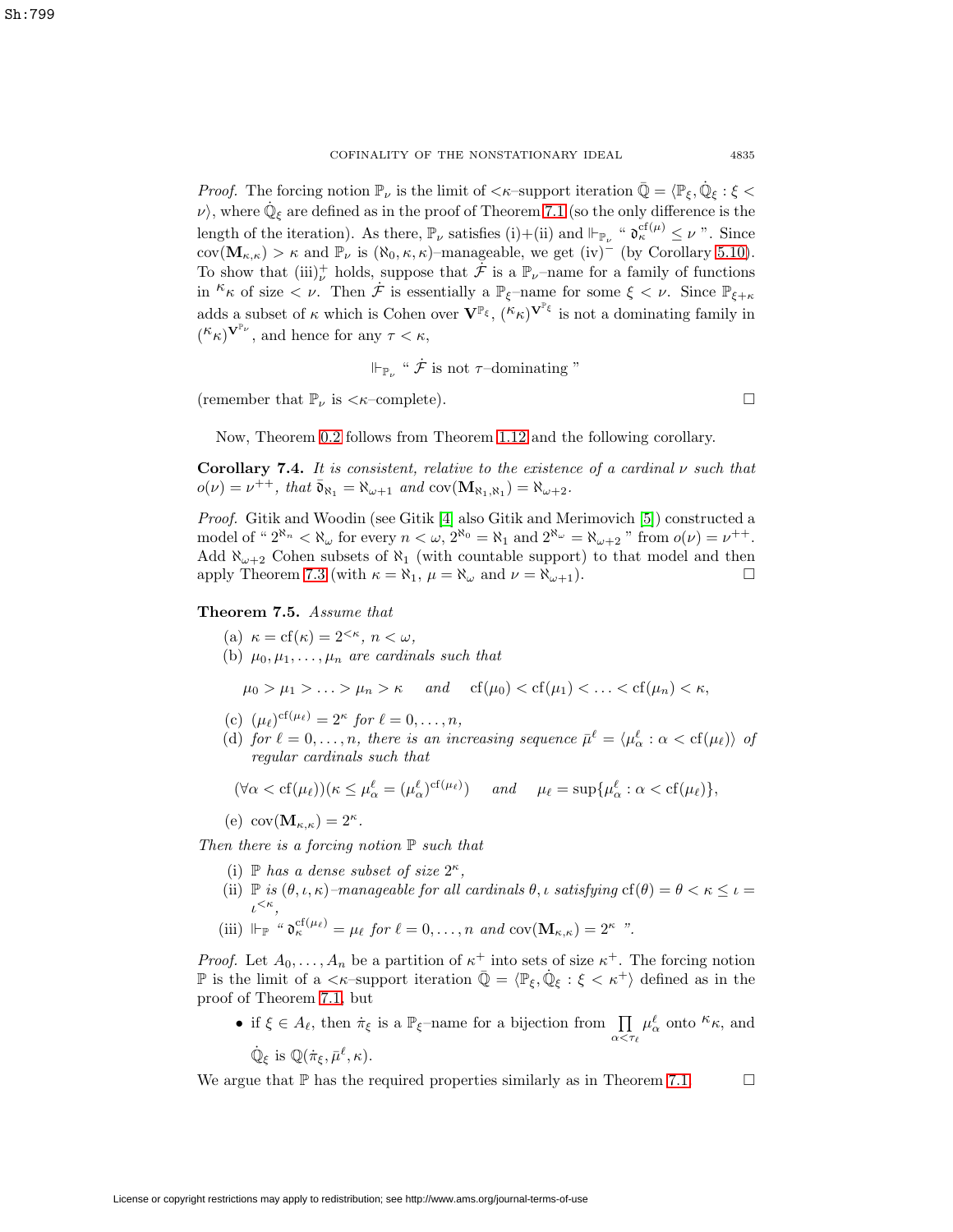Remark 7.6. Of course the assumption (e) in Theorem [7.5](#page-22-0) is not very important: we may start with adding  $2^{\kappa}$  many Cohen subsets of  $\kappa$ .

**Corollary 7.7.** It is consistent, relative to the existence of a strong cardinal, that

$$
\mathfrak{d}_{\aleph_2}^{\aleph_1}=\aleph_{\omega_1},\quad \mathfrak{d}_{\aleph_2}^{\aleph_0}=\aleph_{\omega_1+\omega}\quad\text{ and }\quad \mathrm{cov}(\mathbf{M}_{\aleph_2,\aleph_2})=\aleph_{\omega_1+\omega+1}.
$$

Proof. As was pointed out to us by Moti Gitik, by work of Magidor [\[8\]](#page-23-13), Merimovich [\[12\]](#page-23-14), and Segal [\[13\]](#page-23-15), it is consistent relative to a strong cardinal that

- (a)  $2^{\aleph_1} = \aleph_2$ ,  $\aleph_{\omega_1}^{\aleph_0} = \aleph_{\omega_1}$ , and
- (b) for every  $\alpha < \omega_1$ ,

$$
\aleph_{\alpha+\omega+1}^{\aleph_1} = \aleph_{\alpha+\omega+1} \quad \text{and} \quad 2^{\aleph_{\alpha+\omega+1}} = \aleph_{\alpha+\omega+2},
$$

and

(c) 
$$
\aleph_{\omega_1}^{\aleph_1} = \aleph_{\omega_1 + \omega}^{\aleph_0} = \aleph_{\omega_1 + \omega + 1}
$$
.

After adding  $\aleph_{\omega_1+\omega+1}$  Cohen subsets of  $\aleph_2$  (with  $\lt\aleph_2$  support) to a model of (a)– (c) we will get a model in which the assumptions of Theorem [7.5](#page-22-0) are satisfied for  $\kappa = \aleph_2, n = 2, \mu_0 = \aleph_{\omega_1 + \omega}, \mu_1 = \aleph_{\omega_1}.$  $\Box$ 

## **REFERENCES**

- <span id="page-23-6"></span>[1] Yoshihiro Abe. A hierarchy of filters smaller than  $CF_{\kappa\lambda}$ . Archive for Mathematical Logic, 36:385–397, 1997. M[R1477763 \(98m:03098\)](http://www.ams.org/mathscinet-getitem?mr=1477763)
- <span id="page-23-5"></span><span id="page-23-3"></span>[2] Bohuslav Balcar and Petr Simon. Disjoint refinement. In Handbook of Boolean algebras, volume 2, pages 333–388. North-Holland, Amsterdam, 1989. M[R0991597](http://www.ams.org/mathscinet-getitem?mr=0991597)
- James Cummings and Saharon Shelah. Cardinal invariants above the continuum. Annals of Pure and Applied Logic, 75:251–268, 1995. math.LO/9509228. M[R1355135 \(96k:03117\)](http://www.ams.org/mathscinet-getitem?mr=1355135)
- <span id="page-23-11"></span>[4] Moti Gitik. The negation of the singular cardinal hypothesis from  $o(\kappa) = \kappa^{++}$ . Annals of Pure and Applied Logic, 43:209–234, 1989. M[R1007865 \(90h:03037\)](http://www.ams.org/mathscinet-getitem?mr=1007865)
- <span id="page-23-12"></span>[5] Moti Gitik and Carmi Merimovich. Possible values for  $2^{\aleph_n}$  and  $2^{\aleph_\omega}$ . Annals of Pure and Applied Logic, 90:193–241, 1997. M[R1489309 \(2000a:03084\)](http://www.ams.org/mathscinet-getitem?mr=1489309)
- <span id="page-23-0"></span>[6] Thomas Jech. Set theory. Academic Press, New York, 1978. M[R0506523 \(80a:03062\)](http://www.ams.org/mathscinet-getitem?mr=0506523)
- <span id="page-23-4"></span>[7] Avner Landver. Singular Baire numbers and related topics. Ph.D. thesis, University of Wisconsin, Madison, 1990.
- <span id="page-23-13"></span>[8] Menachem Magidor. On the singular cardinals problem I. Israel J. Math., 28:1–31, 1977. M[R0491183 \(58:10449a\)](http://www.ams.org/mathscinet-getitem?mr=0491183)
- <span id="page-23-2"></span>[9] Pierre Matet and Janusz Pawlikowski. Q–pointness, P–pointness and feebleness of ideals. Journal of Symbolic Logic, 68:235–261, 2003. M[R1959318 \(2004c:03057\)](http://www.ams.org/mathscinet-getitem?mr=1959318)
- <span id="page-23-1"></span>[10] Pierre Matet, Cédric Péan, and Saharon Shelah. Cofinality of normal ideals on  $P_{\kappa}(\lambda)$ , I. Archive for Mathematical Logic. math.LO/0404318.
- <span id="page-23-7"></span>[11] Pierre Matet, Cédric Péan, and Saharon Shelah. Cofinality of normal ideals on  $P_{\kappa}(\lambda)$ , II. Israel Journal of Mathematics, to appear.
- <span id="page-23-14"></span>[12] Carmi Merimovich. Extender-based Radin forcing. Transactions of the American Mathematical Society, 355:1729–1772, 2003. M[R1953523 \(2004d:03108\)](http://www.ams.org/mathscinet-getitem?mr=1953523)
- <span id="page-23-15"></span>[13] Miri Segal. Master Thesis. The Hebrew University of Jerusalem, 1996. Menachem Magidor, adviser.
- <span id="page-23-10"></span>[14] Saharon Shelah. A weak generalization of MA to higher cardinals. Israel Journal of Mathematics, 30:297–306, 1978. M[R0505492 \(58:21606\)](http://www.ams.org/mathscinet-getitem?mr=0505492)
- <span id="page-23-8"></span>[15] Saharon Shelah. Strong Partition Relations Below the Power Set: Consistency, Was Sierpiński Right, II? In Proceedings of the Conference on Set Theory and its Applications in honor of A.Hajnal and V.T.Sos, Budapest, 1/91, volume 60 of Colloquia Mathematica Societatis Janos Bolyai. Sets, Graphs, and Numbers, pages 637–638. 1991. math.LO/9201244. M[R1218224](http://www.ams.org/mathscinet-getitem?mr=1218224) [\(95b:03052\)](http://www.ams.org/mathscinet-getitem?mr=1218224)
- <span id="page-23-9"></span>[16] Saharon Shelah. Was Sierpiński right? IV. Journal of Symbolic Logic, 65:1031-1054, 2000. math.LO/9712282. M[R1791363 \(2001k:03092\)](http://www.ams.org/mathscinet-getitem?mr=1791363)